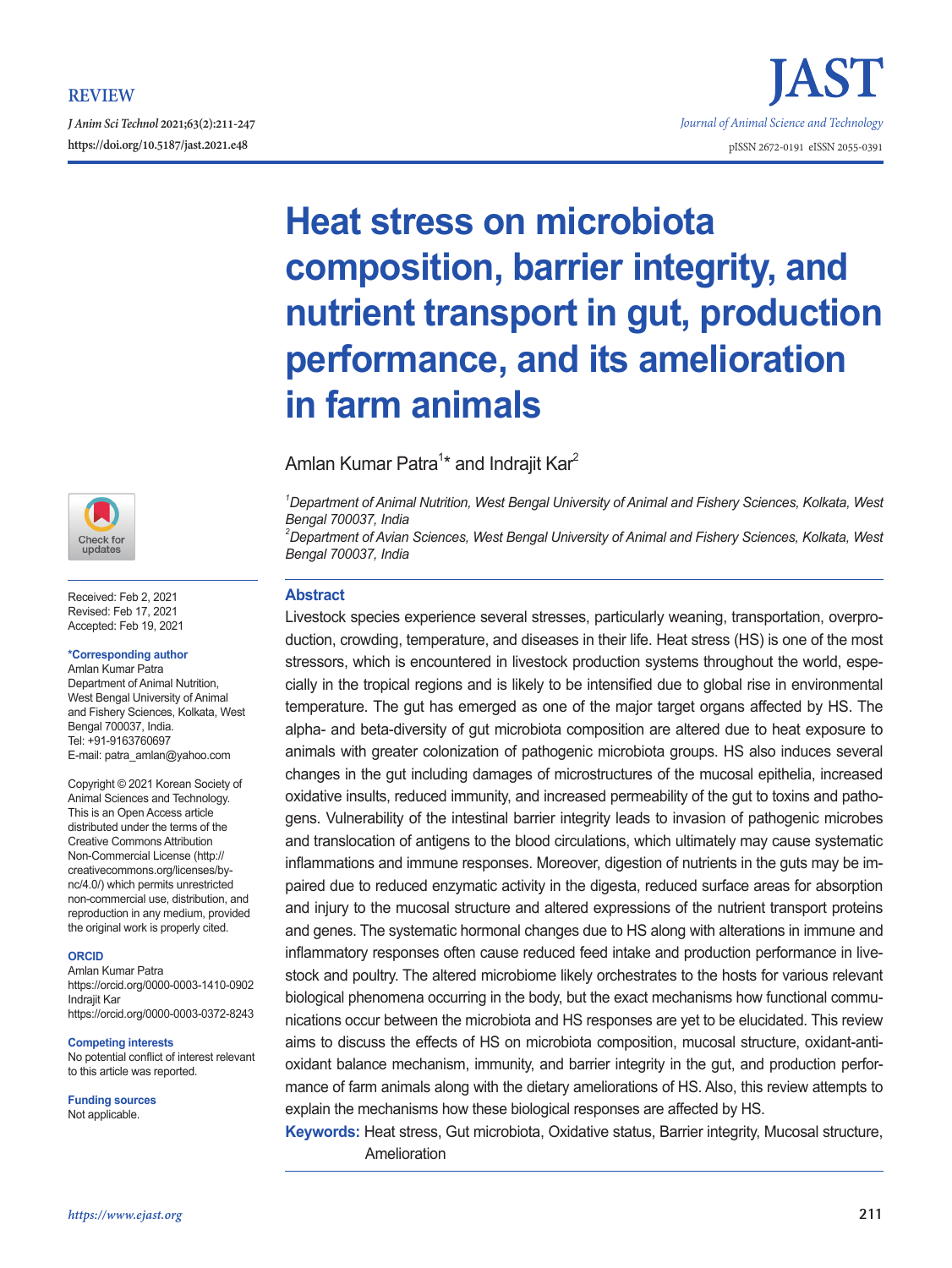**Acknowledgements** Not applicable.

#### **Availability of data and material**

Upon reasonable request, the datasets of this study can be available from the corresponding author.

#### **Authors' contributions**

Conceptualization: Patra AK. Writing - original draft: Patra AK, Kar I. Writing - review & editing: Patra AK.

#### **Ethics approval and consent to participate**

This article does not require IRB/IACUC approval because there are no human and animal participants.

# **INTRODUCTION**

Livestock commonly encounters a number of biotic and abiotic stressors in their life time such as heat and cold, overcrowding, transportation, weaning, infection, overproduction, diseases, and fear. Heat stress (HS) is considered as one of the most significant stressors in all types of animal production systems, especially in the tropical parts of the world [1,2]. Moreover, a threat in global rise of environmental temperature has compelled research for better understanding of HS response mechanisms of animals and its mitigation. High environmental temperatures adversely affect the well-being, production and welfare of animals [3,4]. Overall, production performances of all types of livestock species including poultry are adversely affected by HS due to decreased feed intake with reduced nutrient utilization and feed efficiency resulting in considerable economic losses [5,6]. A wide array of patho-physiological changes, such as immune dysregulation and increases in production of oxidants causing lipid peroxidation of cell membranes and cellular oxidative stress occur due to HS, resulting in greater susceptibility to infectious diseases and increased mortality rate in farm animals [1,2].

The gastrointestinal tract is particularly vulnerable to HS-induced alterations, including impairment of intestinal development, gut barrier dysfunction, improper immune responses, and imbalance of the oxidative-anti-oxidative mechanisms [1,7]. These alterations permit the translocation of antigens, toxins, and pathogens present in the lumen of intestine through the tight junction (TJ) barrier and further stimulate the immune system via toll-like receptor (TLR) signaling, cytokines, and heat shock proteins (HSP), eventually causing alterations in intestinal mucosal microstructures, initiation of inflammation and injury [1,8,9].

A growing number of evidence suggests a strong relationship between the complex and diverse gut microbial communities and health/disease including normal physiological and behavioral changes, immune functions and stress responses of animals and humans [10]. Different types of stress responses including HS can change the composition of gastrointestinal microbiota [10,11]. The gut microbiota has recently been considered as a key factor of adaption and immune response to stressors including HS in the body [10]. HS in animal production systems can cause alterations in the normal microbial communities and epithelial structures in the intestine, which may lead to greater colononization of pathogenic and undesirable microbiota [12]. There are many reviews focusing biochemical, cellular and metabolic changes that occur during thermal stress [13], production performance and welfare [2,14,15] along with HS mitigation strategies [3,4]. This review mainly focuses on the effect of HS on gut microbiota composition and intestinal health including mucosal morphology, barrier and nutrient transport functions, immunity and antioxidant status in the intestine with some discussion on the production performance and dietary HS mitigation strategies in livestock and poultry.

# **MICROBIOTA CHANGES IN THE GUT BY HEAT STRESS**

The gastrointestinal tracts of animals harbors a complex microbiota comprising of commensal microbiota (bacteria, fungi, protozoa, archaea, and viruses) that is dominated by bacteria [16]. An optimal gut microbiome composition is essential for proper nutrient digestion and absorption, feed utilization efficiency, animal performances, immunity development, pathogen exclusions, gut barrier function, health, behavior, and welfare of animals [16,17]. Gut microbiota can also influence the growth and production by producing extra nutrients through the fermentation of plant fibers that the animals cannot digest themselves [18]. The gut microbiota is influenced by several interacting factors, particularly feed composition, water quality, stressors including hyperthermia, farm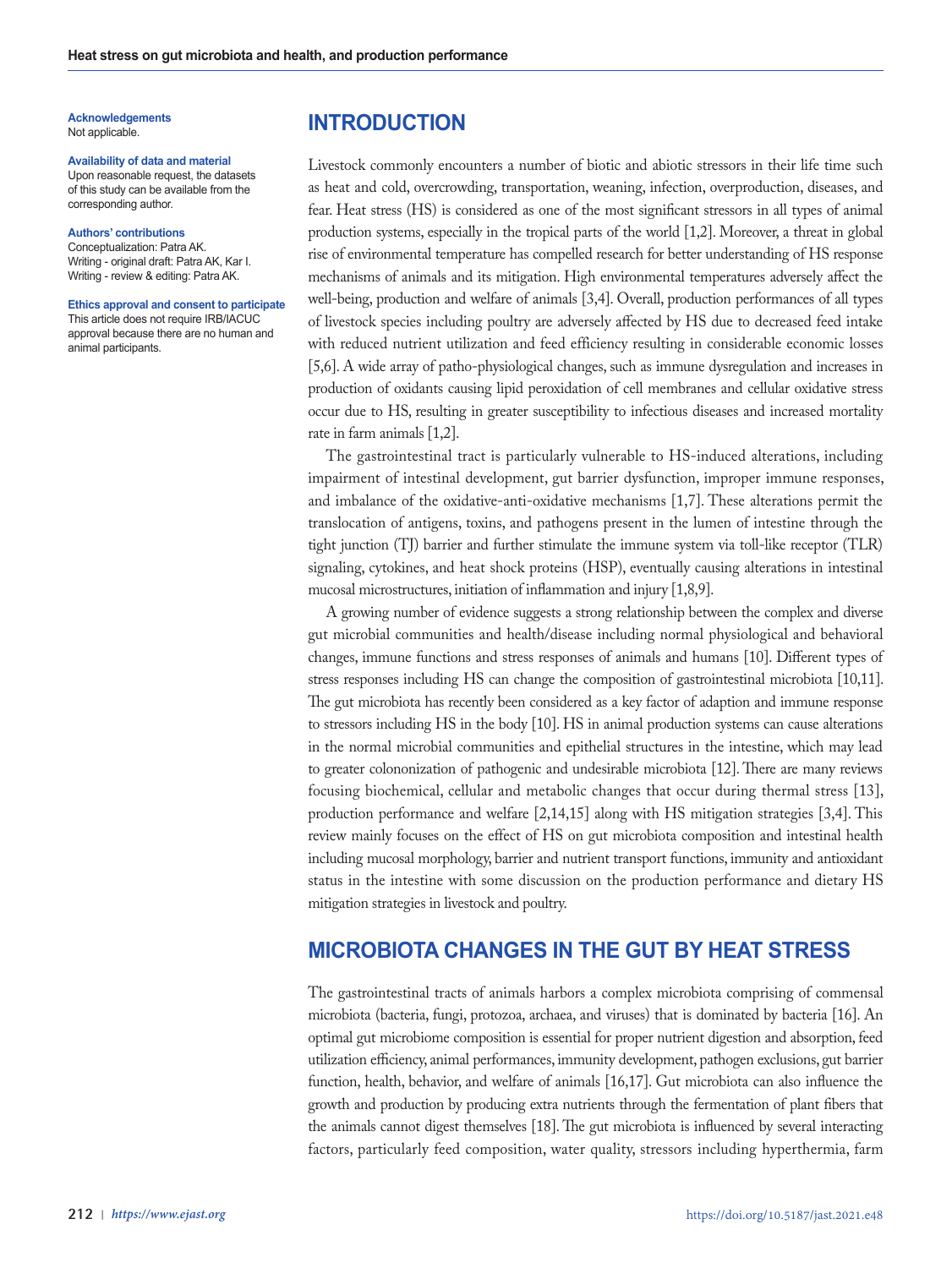management, feed additive use, and bio-security [16]. Also, the diversity of the gut microbiota is largely influenced by the age of the animals, breed, and location in the digestive tract [16]. In the following sections, effects of HS on the alpha- and beta-diversity of gut microbiota in different animals are discussed along with the mechanisms of their alterations.

## **Effect of heat stress on alpha-diversity**

The effect of HS on the alpha-diversity is variable depending upon the species, duration, intensity of exposure, and segments of the gut (Table 1). High temperature (21℃ vs. 31℃ from 28 to 42 days) significantly affected the alpha-diversity in ileum with greater number of observed species, Chao 1 and whole-tree phylogenetic diversity, but the Shannon, Simpson, and Pielou indices were not altered, indicating that HS increased the microbiota species richness in the ileum of broiler chickens [19]. In feces of pigs, HS (25°C vs. 29°C for 21 days) also increased species richness, but the Shannon index was similar [20]. Relatedly, species richness was greater in hot climatic conditions than in the temperate climatic conditions in feces of pigs [20]. In other studies, HS did not show alterations of alpha-diversity such as Shannon index of the gut microbiota in cecum of laying hens [21], cecum of broiler chickens except phylogenetic diversity [22], ileum and jejunum of ducks [23], feces of pigs [24,25] to a large extent. There is limited information on alpha-diversity in ruminants as affected by HS. In Holstein heifers, different environmental temperatures (20℃, 28℃, and 33℃) and humidity (60% and 80%) did not alter the operational taxonomic unit (OTU) numbers and Shannon diversity in the ruminal fluid [26]. In Hanwoo steers, HS (15℃ vs. 35℃) did not alter alpha-diversity indices such as OTU richness, Shannon index, Simpson index, Chao1, and phylogenetic diversity of ruminal bacteria or archaea [27]. It seems that HS has a smaller effect on the alpha-diversity of microbiota except species richness in the gut of livestock species.

# **Effect of heat stress on microbiota communities based on principal coordinate analysis**

Although alpha-diversity of gut microbiota is minimally affected by HS, gut microbiota at the community level is usually influenced by HS, especially due to changes of the microbiota at the lower taxonomic levels such as family and genus levels. The principal coordinate analysis based on beta-diversity of the overall microbial community composition suggests that microbiota in ileum [19] and cecum [22] of broiler chickens of HS groups formed a distinct cluster separated from the control group. In pigs, heat challenge at  $25^{\circ}$  vs.  $29^{\circ}$  for 21 days from 23 to 26 weeks of age [20] and 25℃ vs. 35℃ for one day [25] also resulted in two distinct microbiota communities. But, HS effect has differential impacts on the microbiota communities in the different segments of guts. For example, microbial communities in the jejunum formed separate clusters of HS vs. thermoneutral conditions, but not in the ileum and cecum of ducks [23]. Moreover, the microbial community changes with the duration of heat exposure. No difference in the gut microbiota community was evident between HS and thermoneutral condition on day 1 and 3 of heat exposure as the communities did not form separate clusters, while a tendency toward change in the communities occurred on day 7 and a distinct cluster was formed on day 28 in the cecum of broiler chickens [28]. In Hanwoo steers, HS (15℃ vs. 35℃) caused a change in microbial community composition in the rumen on day 6 of heat exposure [27]. Although microbial communities may be associated with decreased feed intake, but HS-induced changes in bacterial communities was independent of reduced feed intake because there was no difference in microbial communities in pair-feeding (when feed intake level in the thermoneutral condition was controlled to the intake level of HS group) and thermoneutral animals [25]. From the above discussion, it is clear that heat challenge usually changes overall microbial community composition independent of feed intake, but impacts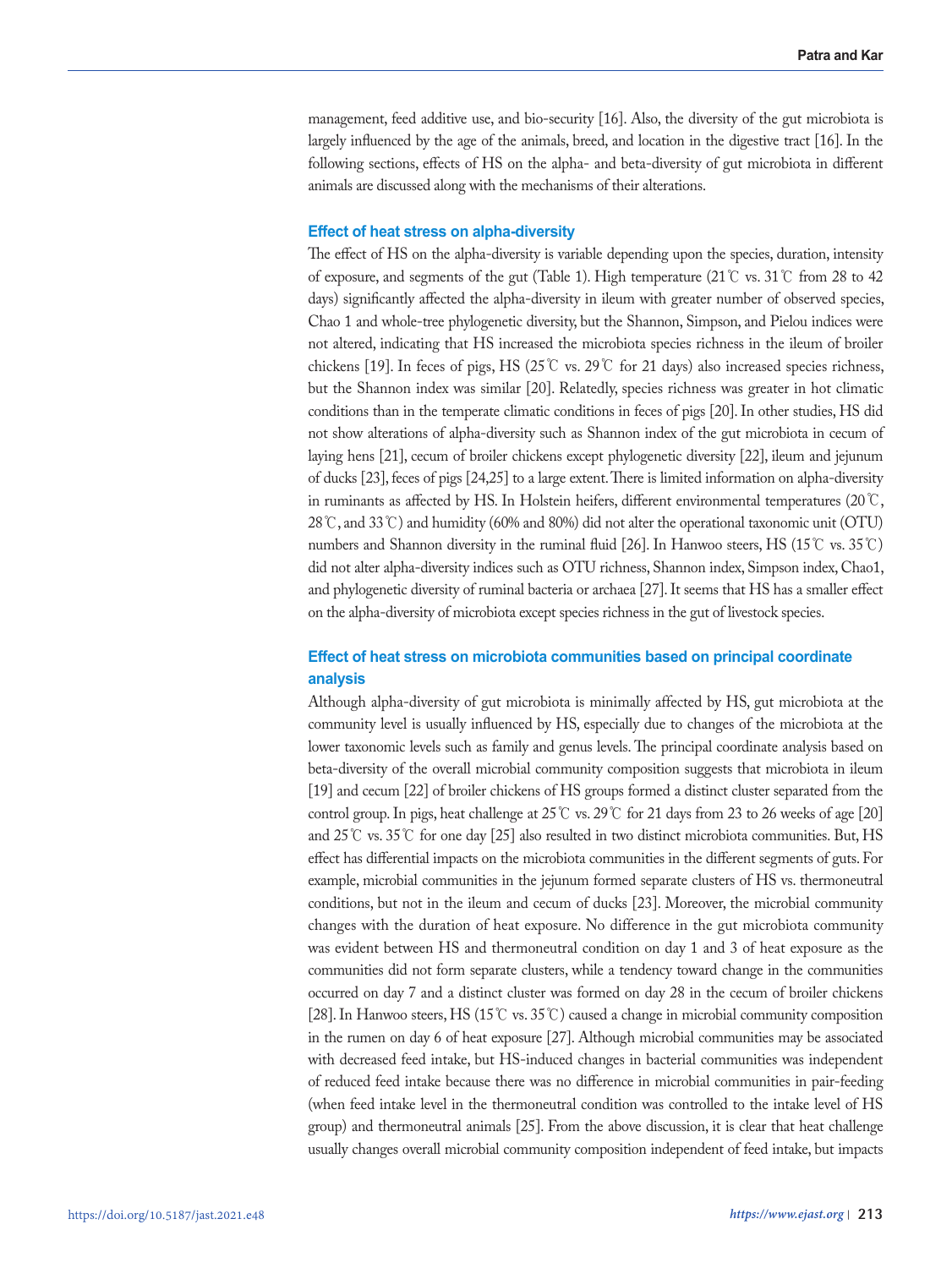| 오<br>Thermoneutral vs.<br>22°C vs. 32°C for 14 days |                | Alpha-diversity |                |                            |                            | Beta-diversity <sup>1)</sup> |                                                                                                                                                                                                                                                                                                                                                                                                                                                        |
|-----------------------------------------------------|----------------|-----------------|----------------|----------------------------|----------------------------|------------------------------|--------------------------------------------------------------------------------------------------------------------------------------------------------------------------------------------------------------------------------------------------------------------------------------------------------------------------------------------------------------------------------------------------------------------------------------------------------|
|                                                     | Site           | Chao1           | Shannon        | <b>Firmicutes</b>          | <b>Bacteroidetes</b>       | Proteobacteria               | Other phyla                                                                                                                                                                                                                                                                                                                                                                                                                                            |
|                                                     | Cecum          | 428 vs. 440     | 5.48 vs. 5.46  | $\uparrow$ by 14%          |                            |                              | $\rm H$                                                                                                                                                                                                                                                                                                                                                                                                                                                |
| -28 days<br>24°C-26°C vs. 34°C-38°C for             | Cecum (day 3)  |                 |                | 57.7 vs. 55.9              | 37.0 vs. 39.4              | 4.97 vs. 3.62                | $\mathsf{H}% _{0}\left( t\right) \equiv\mathsf{H}_{0}\left( t\right)$                                                                                                                                                                                                                                                                                                                                                                                  |
|                                                     | Cecum (day 7)  |                 |                | 58.5 vs. 68.5              | 33.2 vs. 22.5              | 7.29 vs. 6.76                | Tenericutes: 1.0 vs. 0.741                                                                                                                                                                                                                                                                                                                                                                                                                             |
|                                                     | Cecum (day 14) |                 |                | 62.5 vs. 71.71             | 32.8 vs. 23.6              | 3.01 vs. 4.031               | Cyanobacteria: 0.52 vs. 0.131                                                                                                                                                                                                                                                                                                                                                                                                                          |
|                                                     | Cecum (day 28) |                 |                | 68.6 vs. 69.3              | 26.2 vs. 26.7              | 3.43 vs. 2.22                | $\mathbf{H}% =\mathbf{H}(\mathbf{Q}^{T}\times\mathbf{Q}^{T}\times\mathbf{Q}^{T}\times\mathbf{Q}^{T}\times\mathbf{Q}^{T}\times\mathbf{Q}^{T}\times\mathbf{Q}^{T}\times\mathbf{Q}^{T}\times\mathbf{Q}^{T}\times\mathbf{Q}^{T}\times\mathbf{Q}^{T}\times\mathbf{Q}^{T}\times\mathbf{Q}^{T}\times\mathbf{Q}^{T}\times\mathbf{Q}^{T}\times\mathbf{Q}^{T}\times\mathbf{Q}^{T}\times\mathbf{Q}^{T}\times\mathbf{Q}^{T}\times\mathbf{Q}^{T}\times\mathbf{Q}^{$ |
| THI of 65.5 vs. 80.2                                | Feces          |                 |                | $\rightarrow$              | П                          | Ш                            | Ш                                                                                                                                                                                                                                                                                                                                                                                                                                                      |
| THI of 65.5 vs. 80.2                                | Feces          |                 |                | $\mathbf{II}$              |                            | $\rm H$                      | Ш                                                                                                                                                                                                                                                                                                                                                                                                                                                      |
| days<br>21°C vs. 31°C from 28 to 42                 | lleum          | 95.5 vs. 1761   | 1.90 vs. 2.27  | 85.6 vs. 92.21             | 5.07 vs. 2.58              | 7.39 vs. 1.93                | Ш                                                                                                                                                                                                                                                                                                                                                                                                                                                      |
| 21°C vs. 29°C-35°C for 28 days                      | Cecum          | П               |                | 18.7 vs. 17.4              | 49.9 vs. 54.8              |                              | $\, \rm H$                                                                                                                                                                                                                                                                                                                                                                                                                                             |
| 25°C vs. 35°C for 24 h                              | Feces          |                 |                | 54.7% vs. 45.9% ↓          | 26.1% vs. 43.1%1           | 6.57% vs. 3.70% ↓            | Fusobacterial                                                                                                                                                                                                                                                                                                                                                                                                                                          |
| 21 days<br>25°C vs. 32°C for 8 h/day for            | mumier         |                 | $\mathbf H$    | 45.4 vs. 12.0 J            | п                          | 39.0 vs.72.71                | п                                                                                                                                                                                                                                                                                                                                                                                                                                                      |
|                                                     | lleum          |                 | $\sf II$       | Ш                          | $\mathsf{II}%$             | Ш                            | $\mathsf{II}%$                                                                                                                                                                                                                                                                                                                                                                                                                                         |
|                                                     | Cecum          |                 | $\mathsf{II}%$ | $\sf II$                   | Ш                          | $\sf II$                     | $\mathsf{I}\mathsf{I}$                                                                                                                                                                                                                                                                                                                                                                                                                                 |
| 30 days<br>18°C-22°C vs. 28°C-32°C for              | Feces          | 754 vs. 797     | 4.85 vs. 4.95  | $\boldsymbol{\mathsf{II}}$ | $\boldsymbol{\mathsf{II}}$ | $\boldsymbol{\mathsf{II}}$   | Spirochaeta (tended)                                                                                                                                                                                                                                                                                                                                                                                                                                   |
| 25°C vs. 29°C for 21 days                           | Feces          |                 | $\rm H$        | 66.9 vs. 70.8              | 24.9 vs. 17.6              | $0.79$ vs. $0.77$            | Spirochaetes: 1.4 vs. 2.111                                                                                                                                                                                                                                                                                                                                                                                                                            |
|                                                     |                |                 |                |                            |                            |                              | Fibrobacteres: 0.25 vs. 0.40                                                                                                                                                                                                                                                                                                                                                                                                                           |
|                                                     |                |                 |                |                            |                            |                              | Tenericutes: 0.01 vs. 0.031                                                                                                                                                                                                                                                                                                                                                                                                                            |
| 25°C vs. 35°C for 24 h                              | Feces          | ٠               | Ш              | П                          |                            |                              |                                                                                                                                                                                                                                                                                                                                                                                                                                                        |
| 15°C vs. 35°C for 6 days                            | Rumen          | $\rm H$         | $\, \Pi \,$    | $\rm H$                    |                            |                              | Planctomycetes <sub>L</sub> , Chloroflexil                                                                                                                                                                                                                                                                                                                                                                                                             |
|                                                     |                |                 |                |                            |                            | $\,$ H                       |                                                                                                                                                                                                                                                                                                                                                                                                                                                        |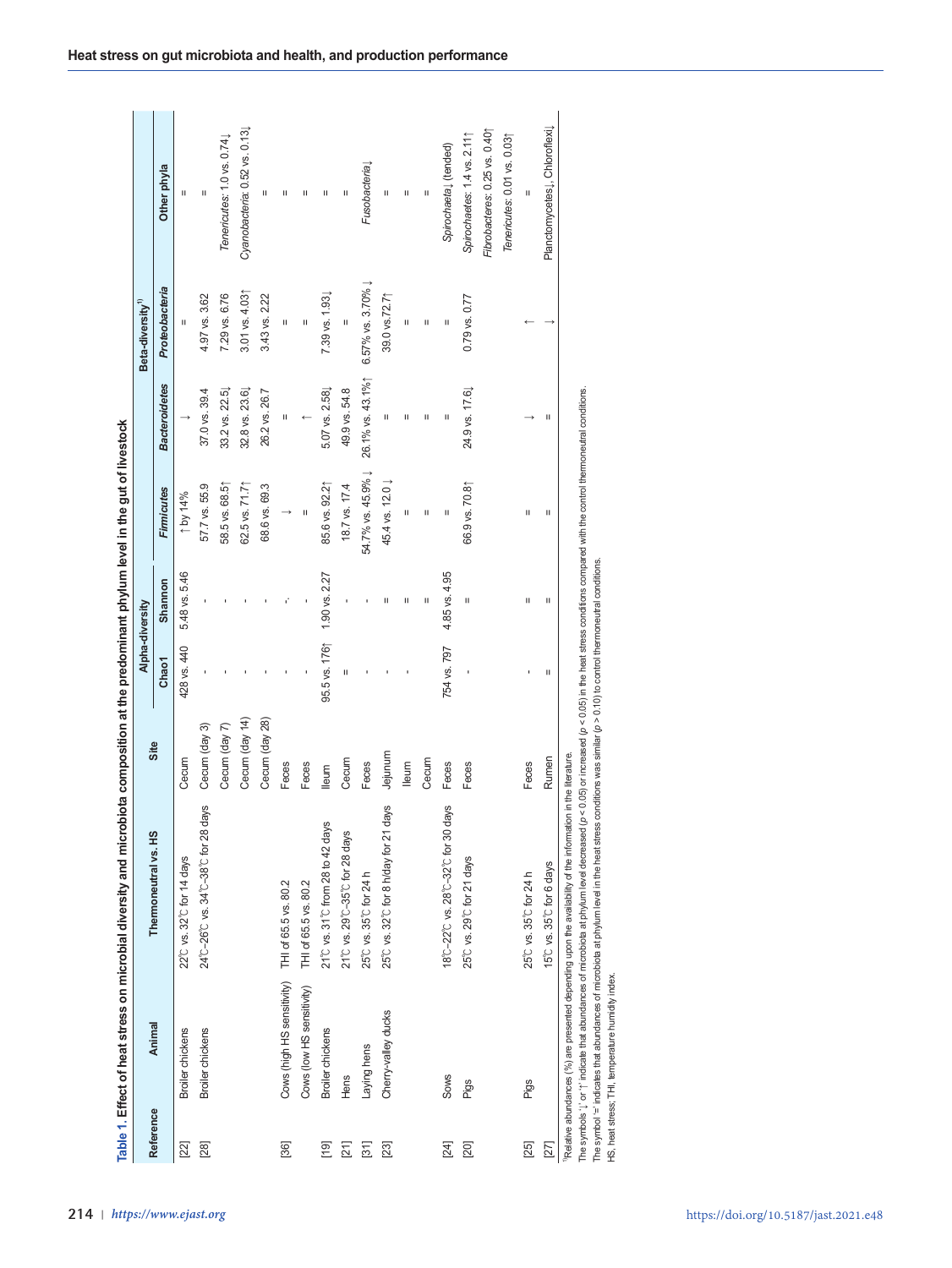may differ in different gut segments depending upon duration of exposure.

# **Effect of heat stress on beta-diversity**

## *Poultry*

The modern poultry genotypes are more susceptible to HS due to marked growth rate along with greater metabolic activity [1]. An earlier study with the use of a culture technique showed that the number of *Enterobacteriaceae* was decreased*,* whereas *Streptococcus* and *Staphylococcus* numbers were increased by HS in the small intestine of chickens [29]. Microbial community composition in the ileum and cecum of chickens was also altered by heat exposure to 30℃ for 24 h [12]. Moreover, ileal tissues from chickens subject to 30℃ for 24 h increased ex-vivo attachment of *Salmonella* compared with chickens kept at 23℃ [12]. Similarly, HS (33℃ for 10 h vs. 22℃) lowered the viable numbers of beneficial *Lactobacillus* and *Bifidobacterium*, but increased viable numbers of coliforms and *Clostridium* in the small intestine of broiler chickens [7]. In the ileum and ceca of laying hens, the pathogenic *E. coli* number decreased, whereas lactobacillus decreased due to HS (26℃ vs. 33℃ for 20 days) on both day 10 and 20 in the ileum and ceca of laying hens [30]. The culture dependent study clearly showed that HS increased pathogenic bacterial populations and decreased beneficial microbiota in the gut.

More recently, culture-independent study has been used to assess the impacts of HS on the gut microbiome of farm animals. Exposure of heat has shown variable effects on the abundances of gut microbiota at the phylum level. In laying hens, the abundances of *Firmicutes* (54.7%), *Bacteroidetes* (26.1%), *Fusobacteria* (7.05%) and *Proteobacteria* (6.57%) in feces dominated the phylum level in the thermoneutral conditions (21℃ to 28℃ and 36% to 45% relative humidity), which were altered in HS conditions [31]. In HS conditions (25°C to 34°C and 56% to 79% humidity), the abundances of phylum *Firmicutes* (45.9%) also dominated, followed by *Bacteroidetes* (43.1%), *Proteobacteria* (3.70%), and *Euryarchaeota* (2.03%) in feces [31]. But, this study suggested that HS increased the relative abundance of *Bacteroidetes*, whereas the abundance of *Firmicutes, Fusobacteria*, and *Proteobacteria* reduced in the feces of layer chickens [31]. Similarly, the relative abundances of *Firmicutes* (45.4% vs. 12.0%) reduced, whereas phylum *Proteobacteria* (39.0% vs. 72.7%) markedly increased in the jejunum of heat stressed-ducks (32℃ for 8 h/day for 21 days) compared with the ducks in the thermoneutral (25°C) condition [23]. In contrast, HS (21°C vs. 31°C for 2 weeks) increased relative abundance of *Firmicutes* (92.2% vs. 85.6%), and decreased relative abundance of *Proteobacteria* (1.93% vs. 7.39%) and *Bacteroidetes* (2.58% vs. 5.07%) in the ileum of broiler chickens [19]. In another study with laying chickens, HS increased *Bacteroidetes*, but had no effect on other predominant phyla in cecum [32]. At the phylum level, no changes in the abundances have also been reported. For instance, *Bacteroidetes* (49.9%, 54.8%, and 46.0%) and *Firmicutes* (18.7%, 17.4%, and 16.0%) were dominant in the cecal samples of thermoneutral and HS and pair-feeding laying hens, which were not significantly different among the groups [21].

The contrasting reports on the abundances of microbiota at the phylum level are not clear, but the variations may arise due to duration and intensity of exposure and feed intake changes caused by HS. For instance, in a study with broiler chickens, the relative abundances of *Firmicutes* (58.5% vs. 68.5%) and *Tenericutes* (0.1% vs. 0.74%) increased, whereas the abundances of *Bacteroidetes*  (33.2% vs. 22.5%) reduced in the cecal content of HS group (34℃ to 38℃) compared with the control group (24℃ to 26℃) on day 7 [28]. The relative abundance of *Firmicutes* (71.7% vs. 62.5%) and *Proteobacteria* (4.03% vs. 3.01%) increased, whereas *Bacteroidetes* (23.6% vs. 32.8%) and *Cyanobacteria* (0.1% vs. 0.52%) reduced in the ceca of HS group on day 14 [28]. However, HS did not cause any changes in the gut microbiota communities at the phylum level on day 1, 3, and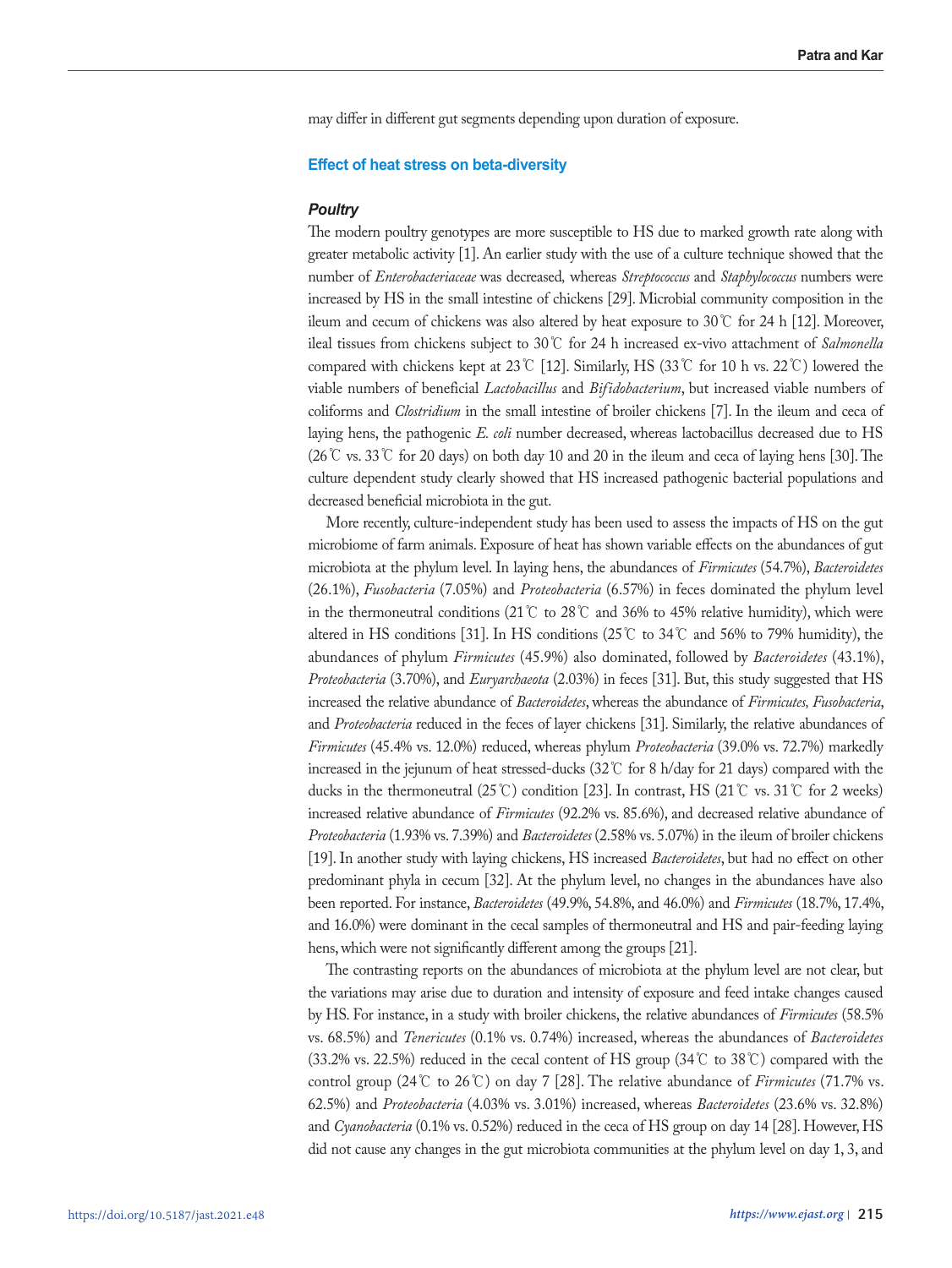28 [28]. The changes in abundances of bacteria at the phyla levels, particularly for *Firmicutes* and *Bacteroidetes* may not be considered to have its practical inferences for health benefits and diseases unless their compositional changes are studied at the lower taxa levels such as genus and species [33].

Compared with the phylum level, as expected, gut microbiota communities are markedly influenced by HS at the lower taxa levels, particularly at the lower family and genus levels and a number of orders, classes, families and genera are changed. At the order level, relative abundance of the *Lactobacillales* (25.0% vs. 12.9%) was greater and relative abundance of *Clostridiales* (66.9% vs. 72.7%), *Enterobacteriales* (1.56% vs. 7.30%), and *Bacterioidales* (2.55% vs.5.07%) was lower in the ileum of the HS group. At the genus level, the relative abundances of *Faecalibacterium, Rothia, Alistipes, Clostridium* XIVb, *Streptophyta*, *Azospirillum*, and *Oscillibacter* were greater, whereas that of *Coprococcus* and *Streptococcus* were lower in heat-stressed broiler chickens [19]. Also at the genus level, the abundance of *Bacteroides* on day 7 (26% vs. 18%), 14 (5% vs. 14%), and 28 (10% vs. 5%), *Faecalibacterium* on day 1 (8% vs. 5%) and 7 (12% vs. 9%), and *Oscillospira* on day 1 (12% vs. 8%) and 3 (11% vs. 9%) decreased after HS in broiler chickens [28]. In laying hens, more than 40 genera were altered due to HS. *Bacteroides* (13.6% vs. 19.8%) and *Alistipes* (5.99% vs. 9.91%) abundance under *Bacteroidetes* phylum increased in heat-stressed layers [31]. Conversely, *Fusobacterium* (6.73% vs. 0.49%) belonging to phylum *Fusobacteria* (13.6% vs. 19.8%), *Clostridium* (9.22% vs. 7.82%), *Ruminococcaceae* (4.29% vs. 1.99%)*, Lactobacillus* (3.44% vs. 1.98%)*,* and *Turicibacter* (2.46% vs. 0.30%) under *Firmicutes* were less abundant in HS conditions [31]. Among the less abundant genera (< 3%), *Bifidobacterium, Cloacibacillus,* and *Synergistes* in the heat-stressed layers (0.20%, 0.21%, and 0.10%, respectively) increased compared with those in the control layers (0.12%, 0.072%, and 0.038%, respectively) and *Dorea* abundance (0.35% vs. 0.30%) was decreased by HS [31].

In ducks, the relative abundances of class *Bacilli*, *Lactobacillales* order, *Lactobacillaceae* family, and *Lactobacillus* genus reduced, whereas phylum *Proteobacteria* (39.0% vs. 72.7%), order *Pseudomonadales*, family *Moraxellaceae* and genus *Acinetobacter* markedly increased in the jejunum of heat stressed-ducks (32℃ for 8 h/day for 21 days) compared with the ducks in the control temperature (25℃) condition [23]. In the ceca, the relative abundance of *Rickettsiales* was more prevalent, while the relative abundances of class *Negativicutes* and order *Selenomonadales* markedly reduced in heat stressed-ducks compared with the controlled-ducks [23]. In the ileum, there were no significant changes of microbiota abundances in ducks due to HS [23]. This study suggested that the most impacts of HS may occur in the jejunum section of gut of ducks [23]. In another study with laying hens, *Bacteroidales* (49.9%, 54.8%, and 46.0%) and *Clostridiales* (12.7%, 12.2%, and 10.0%) were dominant in the cecal samples of thermoneutral, HS and pair-feeding laying hens, which were not significantly different among the groups [21]. At the genus level, abundances of 15 genera were different between thermoneutral and HS groups, notably *Bacteroides, Lactobacillus, Ruminococcaceae* UCG\_005*,* and *Prevotellaceae* Ga6A1 group were greater in the thermoneutral group*,* whereas *Gallibacterium, Escherichia, Shigella, Barnesiella, Anaerosporobacter, Sphaerochaeta, Odoribacter, Clostridium sensu stricto* 1*,* and *Rikenellaceae* RC9 gut group increased in the HS group [21]. Among these 15 genera, feed intake was significantly related with the relative abundances of 10 genera, which indicates that reduction in feed intake in the HS group may be one of the factors of HS-induced microbiome changes [21]. The reasons for the differences in abundances of microbiota at taxonomic levels among the studies are not clearly known, but may be attributed to the differences in feed composition, species, location in the gut, and intensity and duration of HS [31].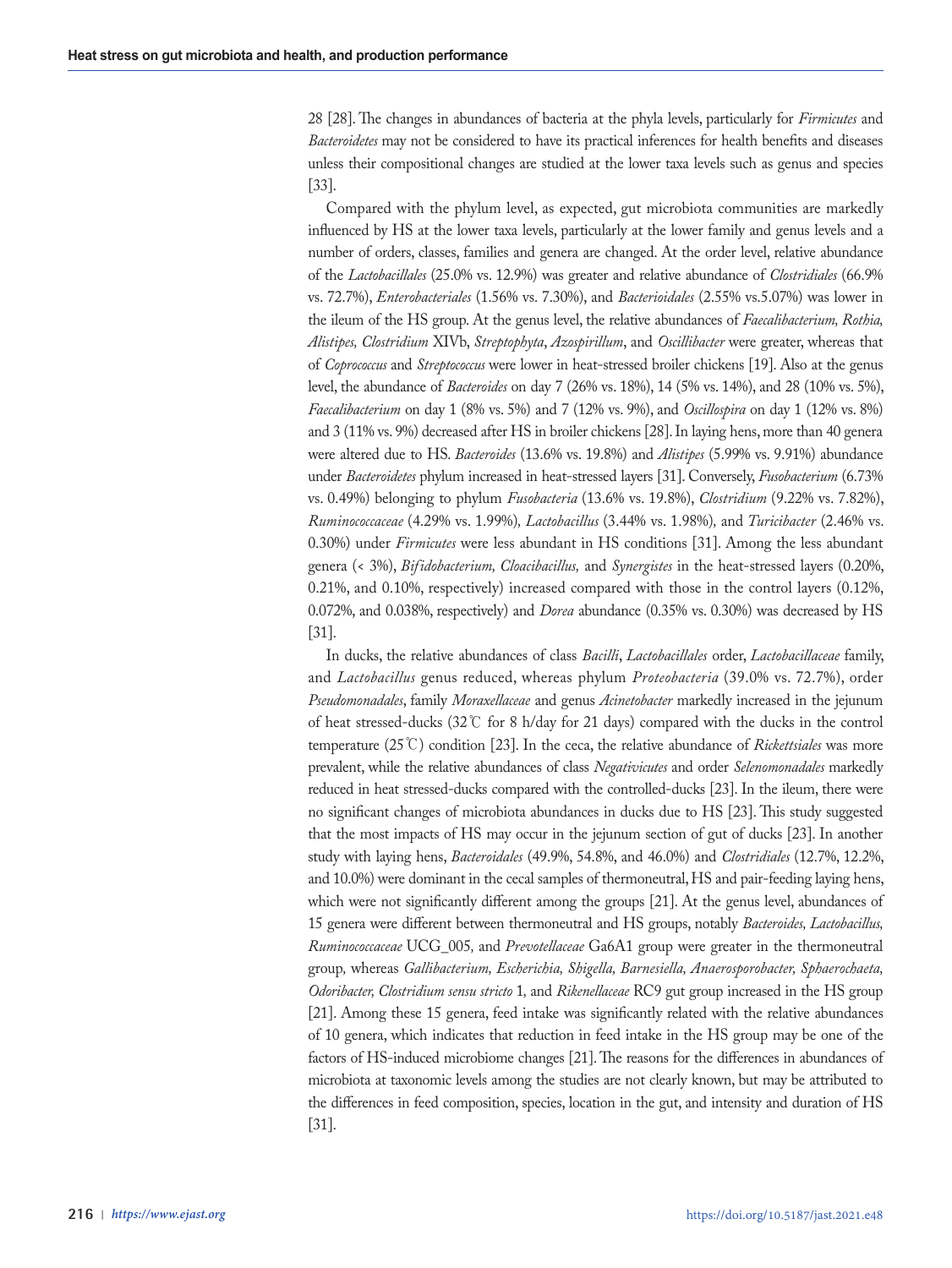# *Swine*

In Landrace × Large White crossbred sows, HS (18℃–22℃) vs. (28℃–32℃) conditions applied from 85 days of gestation to farrowing altered beta-diversity [24]. Particularly, HS increased the relative abundances of genera and OTUs related to *Clostridiales* and *Halomonas*, but reduced the relative abundances of genera and OTUs related to *Bacteroidales* and *Streptococcus* [24]. Similarly, Large White × Créole pigs subject to HS (25℃ vs. 29℃ for 21 days) from 23 to 26 weeks of age had more OTU abundances in the families related to *Prevotellaceae* (41% of the OTU) and the *Lachnospiraceae* (17%), whereas *Clostridiaceae* 1 (24% of OTU), *Erysipelotrichaecae* (5% of the OTU) and *Peptostreptococcaceae* (2.3% of the OTU) were less abundant in feces of HS conditions [20]. Also, the total number of OTU was more abundant in hot environment (under tropical climate or after a heat exposure) in the feces of pigs [20]. The metabolic pathway associated with steroid hormone biosynthesis was less-represented and the G protein-coupled receptor was over-represented under HS conditions [20]. Even, acute HS (25℃ vs. 35℃ for one day) changed the composition and diversity of fecal microbial community by decreasing the abundances of *Bacteroidetes* phylum and it lower taxa of class *Bacteroidia*, order *Bacteroidales*, and family *Prevotellaceae*, and increasing the abundances of phylum *Proteobacteria* and its class *Proteobacteria*, order *Pseudomonadales*, family *Moraxellaceae* and genus *Acinetobacter* in feces of pigs [25]. These changes were independent of feed intake reduction due to HS as pair-feeding group only decreased the abundances of *Bacteroidales* and *Prevotellaceae* compared with the thermoneutral group [25]. Like poultry [28], duration (7 days vs. 14 days) of HS redistributed the microbiota phylum composition in pigs [34].

# *Ruminants*

There is relatively limited research investigating HS on gut microbiota composition in ruminants. In an earlier study with Holstein heifers exposed to different environmental temperatures (20℃, 28℃ and 33℃) and humidity (60% and 80%),16S rDNA sequence library composition was different between 20℃ and 33℃ at 80% humidity, but not at 60% humidity [26] suggesting that environmental temperature along with humidity has more impact in this study. In the phylum level, *Firmicutes, Bacteroidetes, Proteobacteria,* and *Spirochetes* in ruminal fluid were not changed at different temperatures and humidity levels [26]. In the same study, the quantification of the bacterial composition using oligonucleotide probes, the relative abundances of the *Fibrobacter* genus decreased, whereas that of *Clostridium coccoides-Eubacterium rectale* group, and *Streptococcus* genus increased due to increasing temperature [35]. In lactating cows, the relative abundance of fecal *Firmicutes* was lower and that of fecal *Bacteroidetes* was higher in the HS (temperature humidity index of 80.5 vs. 66.0) conditions [36]. A recent study applying Ilumina MiSeq platform reported that HS (15℃ vs. 35℃ for 3 or 6 days) lowered the relative abundances of *Proteobacteria*, *Chloroflexi* (on day 6), and *Planctomycetes* (on day 3) among 15 phyla [27]. The relative abundances of the family *Prevotellaceae*, genera *Prevotella* and YRC22 (increased) under phylum *Bacteroidetes; Ruminococcaceae* family (decreased), *Lactobacillaceae* family, *Lactobacillus* genus (increased) under phylum *Bacteroidetes*: *Succinivibrionaceae*, *Moraxellaceae* families, *Ruminobacter* genus (increased), *Desulfovibrionaceae* (decreased) under *Proteobacteria* phylum, *Anaerolineaceae* and *Pirellulaceae* families (decreased) were impacted by HS [27]. Ruminal archaeal populations at the phylum *Euryarchaeota*, families *Methanobacteriaceae*, *Methanomassiliicoccaceae*, genera *Methanobrevibacter*, *Methanosphaera*, and vadinCA11 were not altered by HS [27]. Overall, these studies indicated that HS can change a few bacterial taxa in the rumen.

# *Implications of gut microbiota changes due to heat stress*

The alteration of abundances some of the above discussed bacteria due to HS might have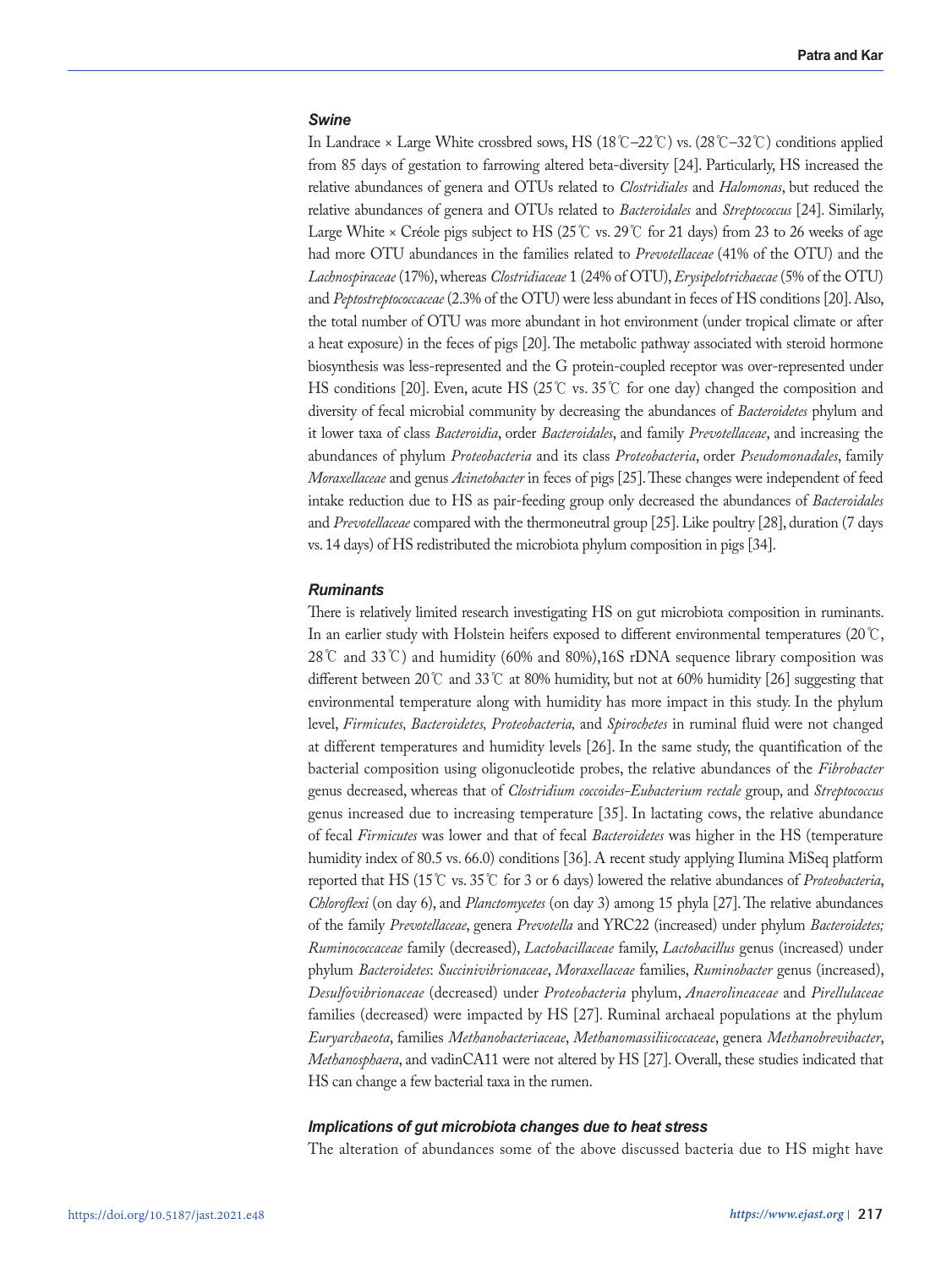implications on the development of diseases and nutrient harvest from feeds. For example, *Escherichia, Clostridium,* and *Shigella* can produce α-toxin and are associated with the development of enteric necrotic colitis [37]. Increased abundances of *Fusobacteria* spp. could be detrimental as it may perform as a proinflammatory factor promoting tumorigenesis in the intestine [38]. *Lactobacillus* can lower lumen pH in the intestine, creating an environment that is unfavorable for potential pathogens [39]. The members of *Bifidobacterium* provide health benefits to the host, including prevention of gut disorders, immunomodulation [40] and protection from pathogenic bacteria [41]. The higher relative prevalence of *Proteobacteria* is considered as an indication of intestinal microbial dysfunction [42]. *Cloacibacillus* spp. are potential pathogens related to intestinal infections and bacteremia [43]. The members of *Clostridium* XIVb are frequently observed in ulcerative enteritis of poultry [44]. On the other hand, lower abundance of *Coprococcus* spp. has been associated with irritable bowel syndrome, including bloating, gut discomfort, and colonic hypersensitivity in humans [45]. *Dorea* population reduced in alcohol-related diseases [46]. The abundances of *Faecalibacterium* decreases in gut inflammation, and this bacterium is important in maintaining gut health because of its anti-inflammatory activity within the intestine [47,48]. *Oscillospira* and *Faecalibacterium* genera that are butyrate producers and are reduced in gut disorders, were also decreased by HS [49,50]. *Lachnospiraceae* members can produce butyric acid, which may promote the development of epithelial cells and gut health [51,52]. The effects of HS on these taxa may be associated with poor gut health and production performance of animals, but this assumption needs additional direct evidence [21].

## **Metabolites and metabolic profile changes in gut by heat stress**

The changes in microbiota composition by HS may also change the metabolites in the digest or feces and Kyoto Encyclopedia of Genes and Genomes (KEGG) metabolic pathways at the lower levels like bacterial taxa. Usually, HS does not cause major changes of major KEGG pathways at first and second levels in the fecal microbiota of control and heat-stressed layer hens [31]. A few KEGG pathways at the third level are changed by HS. For example, cysteine and methionine metabolism and benzoate degradation pathways increased, but pathways related to retinol metabolism, phenylpropanoid biosynthesis, type II diabetes mellitus, and mitogen-activated protein kinase signaling tended to decrease by HS [31]. In HS conditions, the concentrations of total shortchain fatty acids, propionate, butyrate, fumarate, malate, lactate, succinate,  $\beta$ -alanine and niacin, aspartate, and ethanolamine were lower, whereas concentrations of fructose and azelaic acid were greater [24]. The changes in HS-induced microbiota were correlated with metabolites, suggesting that the shift in HS-induced microbiota likely changed intestinal metabolism [24].

In lactating cows, fecal *Firmicute* abundance reduced fecal *Bacteroidetes* abundance increased in the HS (temperature humidity index of 80.5 vs. 66.0) conditions [36]. The KEGG pathway analysis of microbial function showed that heat sensitive cows in HS environment up-regulated expression of the pathways associated with diseases, including infectious and immune system disease, cancer, genetic information processing (degradation, folding, and sorting), and environmental adaptation [36]. High microbial diversity (Simpson or Shannon diversity) had negative correlation with plasma cortisol, interleukin 1 beta (IL1B), and tumor necrosis factor alpha (TNFA) levels [36]. In growing-finishing pigs, HS altered about 35 most enrichment pathways at the third level of KEGG hierarchy, including carbon fixation pathways in prokaryotes, activation of secretion system, other ion coupled transporters, and pyruvate metabolism pathways [25]. Nutrient metabolism pathways such as amino acid, starch and sucrose metabolism, peptidases, and pathways involved in DNA replication and repair were depressed by HS [25]. These changes in metabolic pathways by HS also reflected in the metabolites in feces such as decreased concentrations of total short-chain fatty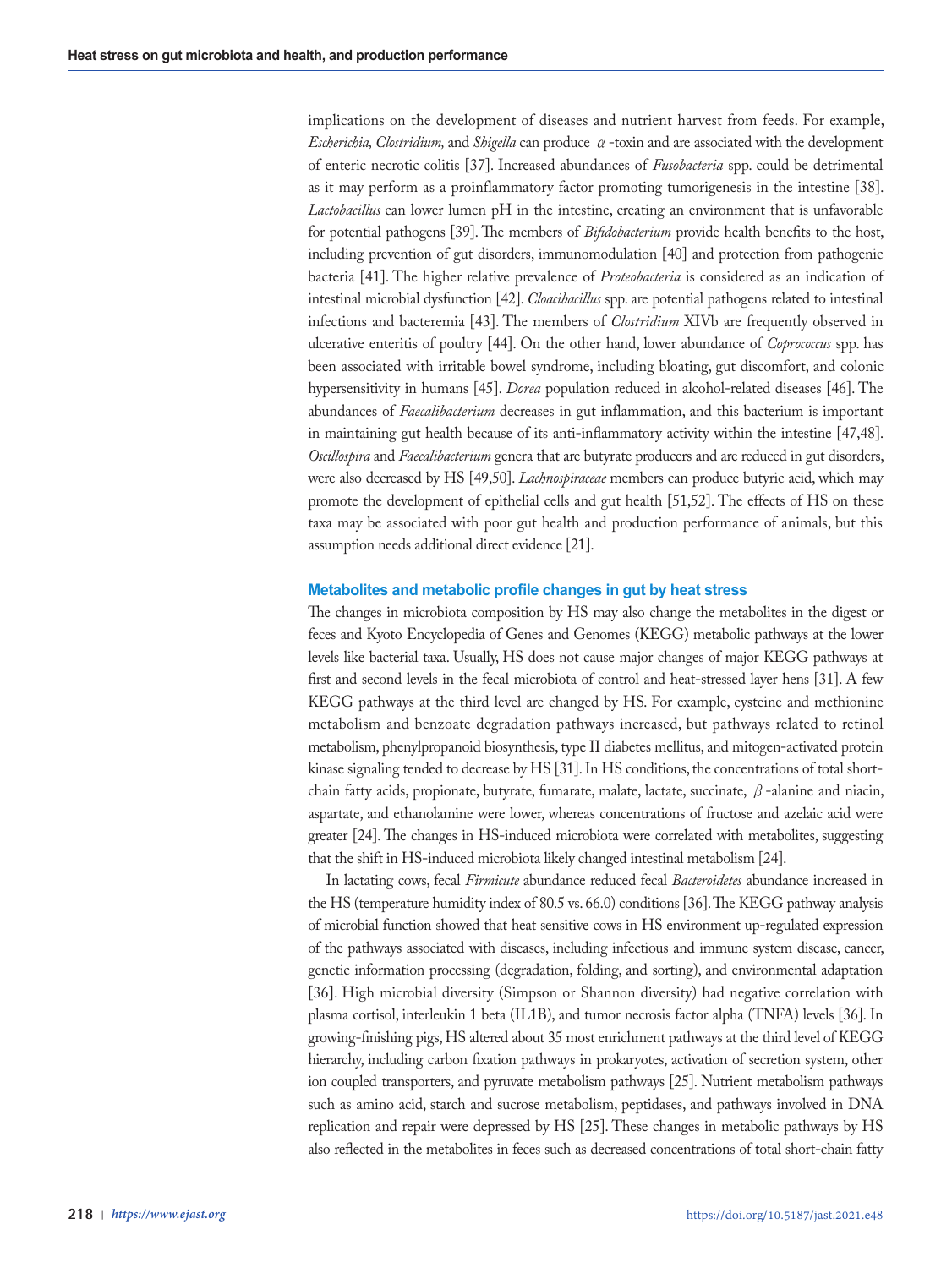acids, acetic acid, propionic acid, butyric acid, valeric acid, and isovaleric acid. These alterations were independent of feed intake reduction except for acetic acid concentration that was also reduced by reduced feed intake in the pair-feeding group compared with the thermoneutral group [25]. In dairy goats, hippurate and other phenylalanine derivative compounds in urine increased in HS (15 ℃ to 20 ℃ vs. 30 ℃ to 37 ℃) condition, which has been suggested due to overgrowth of harmful bacteria in the gut [53]. The above discussion suggests that HS has marked influences on the KEGG pathways, mainly at the lower levels, due to changes in bacterial composition that resulted in metabolite profile in digesta.

# **Mechanisms of microbiota changes**

The drivers of taxonomic perturbation in the gut microbial community composition due to HS are not clearly recognized. Feed intake is reduced during high temperature exposure, which might cause the alterations of microbiota in the gut. But studies have shown that acute HS-induced microbiota community changes may occur independent of feed intake in animals, for example, in the feces of pigs [25]. In a long term study with laying hens, HS (21℃ vs. 29℃ to 35℃ for 28 days), however, did not separate the microbial community structure in the cecum of pair-feeding group from that of HS group, but there was a distinct separation between the pair-feeding and thermoneutral groups, suggesting that a shift in microbial community of cecum in HS condition may be related to reduced feed intake [21]. Nonetheless, some of the beta-diversity in this study did not relate to feed intake. This means other factors besides feed intake may contribute to the microbiota changes in the HS groups.

Gastrointestinal microbiota is likely governed through bidirectional crosstalk of microbiota-gutbrain axis during homeostatic as well as stress conditions. The microbiota-gut-brain axis has been considered a dynamic matrix of tissues and organs consisting of brain, glands, gastrointestinal tract, immune cells and gut microbiota, which regulates homeostasis by communicating in a complex multidirectional manner [10]. Under homeostatic conditions, microbiota regulates the release of cytokines and chemokines from mucosal immune cells by modulating the differentiation of immune cell subsets, which in turn maintains local levels of bacteria in the gut [54]. It has been reported that polysaccharide A of *Bacteroides fragilis* can stimulate regulatory T cells, which have an anti-inflammatory effect and diminish immune responses; whereas segmented filamentous bacteria can persuade T helper 17, which are pro-inflammatory [54]. Gut microbiota, thus, influencing local immune responses can also synthesize neurotransmitters and microbial products and influence the release of hormones and neuropeptides from enteroendocrine cells [10,55,56]. The microbial byproducts, cytokines, chemokines, and endocrine messengers can infiltrate the blood and lymphatic systems, or persuade neural messages through the vagal and spinal afferent neurons to influence the local and centrally-mediated responses, including regulation of hypothalamus-pituitaryadrenal (HPA) axis activity [10,55,56]. Heat exposure can impair these mechanisms of homeostasis and consequently influence gut microbiota composition through release of stress hormones and neurotransmitters that alter gut physiology [10,57]. In broiler chickens, HS increased serum corticosterone levels and systematic inflammatory cytokines (e.g., TNFA and IL2), and lowered immunity [58–60]. This indicates that HS activates HPA axis and increases corticosterone levels, which in turn may decrease the immune system activity in the intestine, leading to changes in microbiota composition. Exposure of heat increases core body temperature including rectal temperature in pigs [61,62] and poultry [63]. Bacterial populations are sensitive to temperature changes and consequently the increase temperature in the gut digesta may also contribute to the changes in the microbiota composition due to HS. Overall, the precise mechanisms how microbiota composition is modified by HS and how altered microbiome orchestrates a response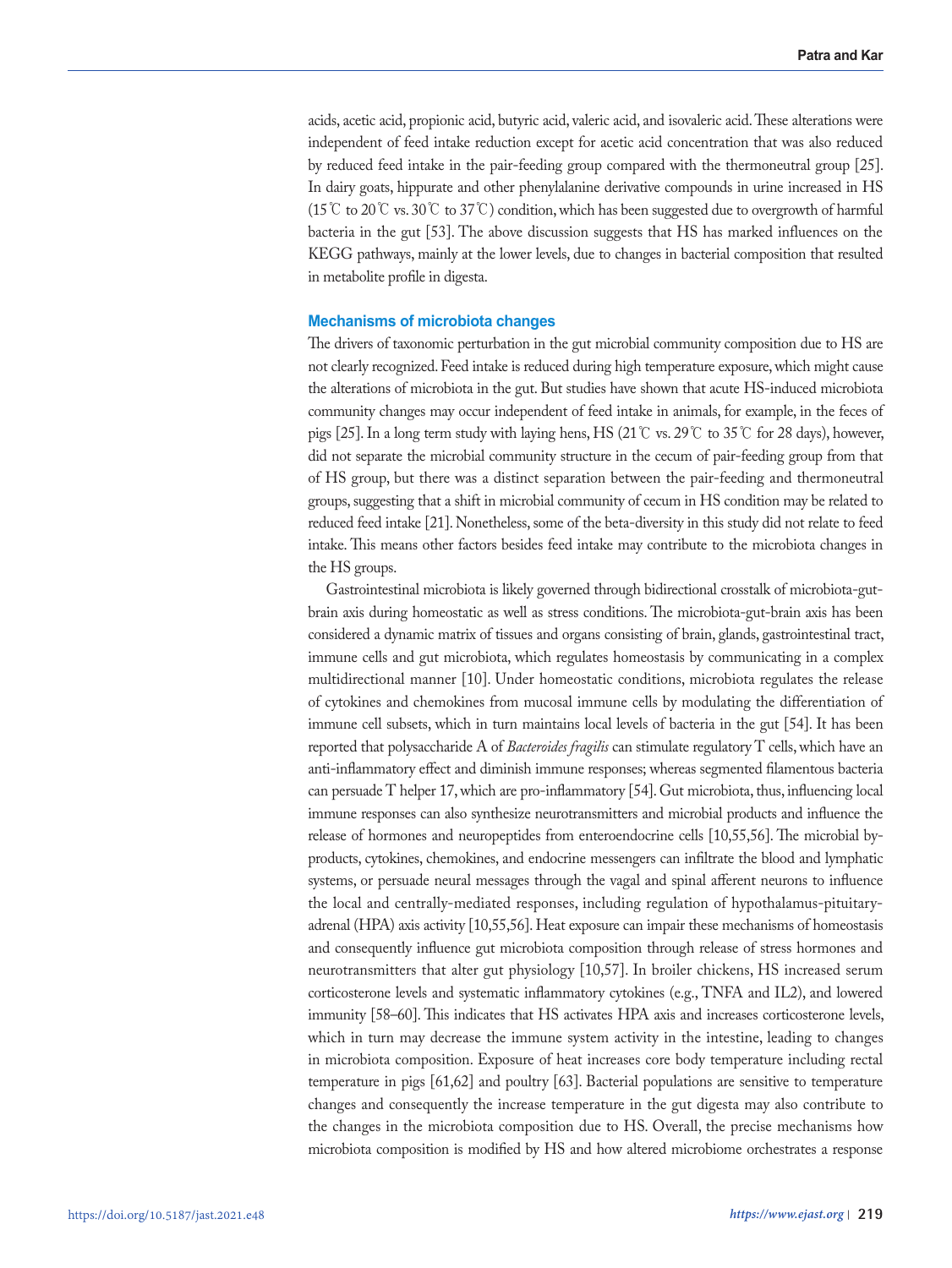communication between the microbiota and hosts are yet to be elucidated. A better understanding of the functions of gut microbiota in fundamental physiological and pathophysiological responses would be helpful to ameliorate the HS-related adverse effects in animals.

# **GUT HEALTH**

HS causes a range of adverse effects on intestinal morphology, mucosal immunity, integrity, digestive enzyme secretions, antioxidant status, and HSP expressions in different domestic animals, which have been summarized in Table 2 from different studies.

# **Heat stress on morphological changes in the gut**

Intestinal villi perform a number of functions, such as secretion, absorption, and immunity. Proper villus structures are required for optimum functions. The villi are broader and tongue shaped in the duodenum and jejunum, which become finger shaped in the ileum. Usually, length and surface area of villi are greater at the beginning of small intestine, reducing gradually to reach a minimum in the ileum close to the ileo-cecal junction [64]. Shorter villus length reduces surface area for nutrient absorption. The crypts can be considered as the villus factory, which replenish damaged tissues with newer ones [64]. Exposure of heat to livestock species is detrimental to the intestinal morphology including villus architecture, crypt depth, and mucosal layer thickness.

Various histopathological changes in the gut occur due to HS in animals. The intestinal villi structures of HS-laying hens were damaged with extensive desquamation, mainly at the tip and exposed lamina propria, compared to the normal intestinal villi in the control group [30,65]. Sloughing of epithelial cells of tips and sides of villus, vacuolization, and desquamation of epithelial mucosa with denuded lamina propria were noted under HS (21℃ vs. 35℃) for short period (from 09:00 to 13:00 and 21℃ from 13:00 to 09:00) for 30 days in layer chickens [66]. Also, HS has been shown to cause mild acute multifocal lympho-plasmocytic type enteritis and moderate infiltrates with foci of heterophils in intestinal lamina propria in broiler chickens [58,59,65,67]. This mild enteritis worsen when there is pathogenic infection in gut, e.g., *Salmonella* during the HS conditions in chickens [67]. In cows, HS (15℃ vs. 28℃) has been shown to increase the number of infiltrating cells in sub-mucosa of jejunum but not in mucosa [68]. In pigs, HS (23 °C vs. 40 °C) for 5 h/day for 10 days resulted in increased mitochondria numbers with shortened internal cristae and organelle debris within lysosomes in jejunal epithelium and caused desquamation at tips of intestinal villi and exposed lamina propria in jejunum within 3 days of HS; however the recovery of the intestinal mucosal damage initiated in 6 days of HS [69,70]. Moreover, microarray analysis revealed that 110 genes were down-regulated and 93 genes were up-regulated, which were associated with pathways in unfolded protein and regulation of cell migration, antioxidant mechanism, translation initiation, and cell proliferation [70].

Detrimental alterations of the microstructures of the intestinal mucosa caused by HS are common features in different livestock species depending upon duration and intensity of heat exposure. In broiler chickens, HS decreased villus surface area, villus height, epithelium cell area, and relative intestinal weight. Heat exposure (37℃ for 8 h for 15 days) damaged the jejunal and ileal villus structures with shorter intestinal villi, deeper crypts, and a reduced villus height to crypt depth (V/C) ratio along with decreased numbers of goblet cells and lymphocytes compared with the thermoneutral (24℃) condition in chickens [71]. Shorter villus, deeper crypt depth, and lower ratio of V/C ratio in jejunum were observed due to HS (33℃ for 10 h vs. 22℃) in broiler chickens [7]. The villi height and V/C of ileum and ceca were decreased by HS in laying hens compared with the control laying hens [30]. However, very short-term (24 h) HS (24℃ vs. 30℃) to birds reduced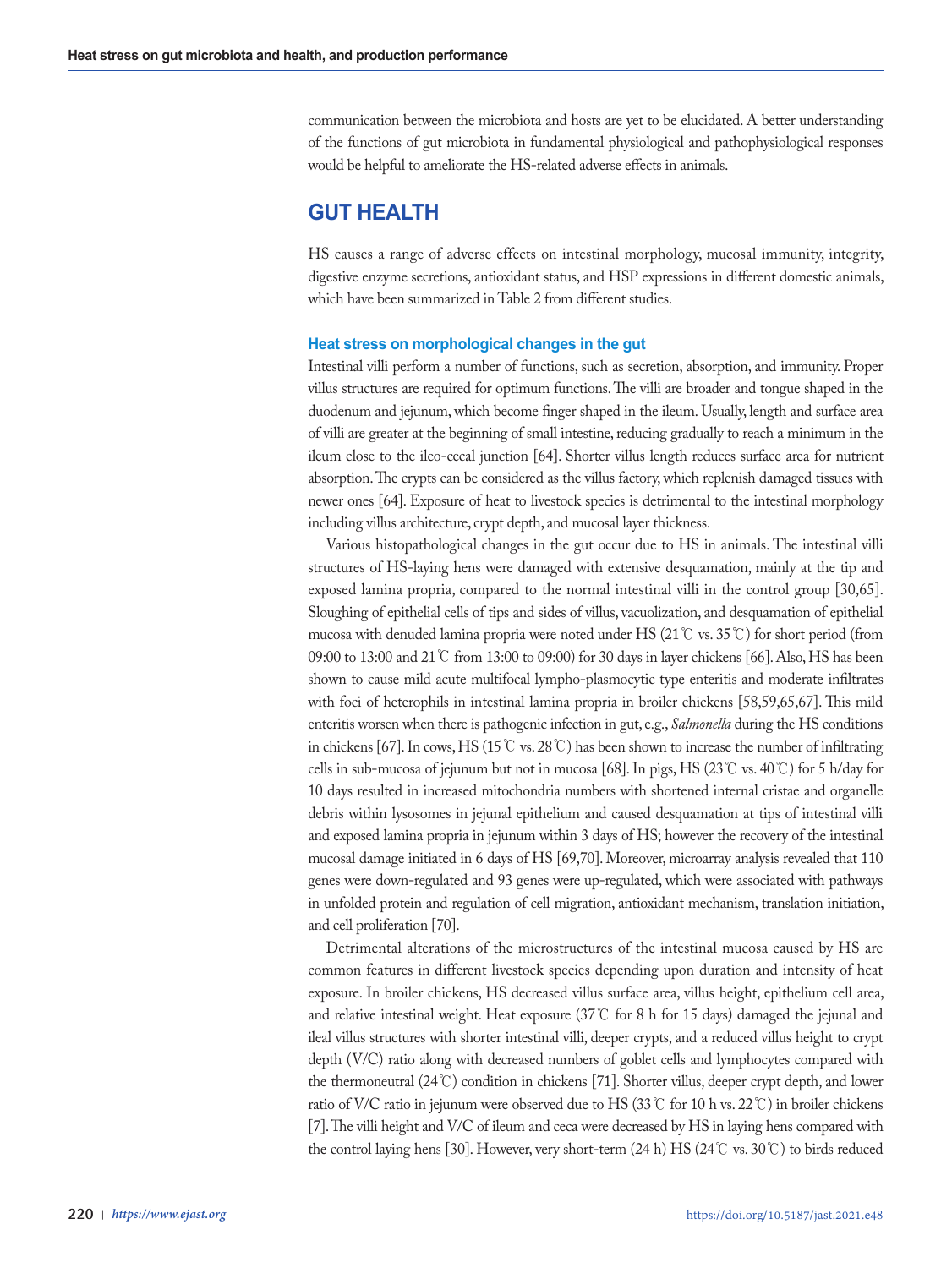| <b>Reference</b> | Animal                                         | TN vs. HS conditions with RH                                                                                                           | Major effect in comparison with TN versus HS conditions                                                                                                                                                                                                                                                                                                                                                                                                                                         |
|------------------|------------------------------------------------|----------------------------------------------------------------------------------------------------------------------------------------|-------------------------------------------------------------------------------------------------------------------------------------------------------------------------------------------------------------------------------------------------------------------------------------------------------------------------------------------------------------------------------------------------------------------------------------------------------------------------------------------------|
| [130]            | 21-day old male<br>broiler chickens            | TN $(21^{\circ}$ C) vs. HS $(32^{\circ}$ C) with<br>64% RH for 14 days                                                                 | • HS decreased BW, ADG and increased FCR<br>• HS decreased villus length, villus surface area, epithelium cell area, and relative<br>weight of intestine.                                                                                                                                                                                                                                                                                                                                       |
| [66]             | Lohmann LSL-clas-<br>sic layer cockerels       | TN (21℃, RH 62%) vs. HS (35℃,<br>64% RH, from 09:00 to 13:00<br>and rest of the time at 21°C<br>for 30 days                            | • HS decreased duodenal, jejunal and ileal villus height, crypt depth and absorptive<br>epithelial cell area.<br>• Sloughing of epithelial cells of tips and sides of villus, vacuolization, and desqua-<br>mation of mucosal epithelia with denuded lamina propria.                                                                                                                                                                                                                            |
| [63]             | 26-day-old broiler<br>chickens                 | TN (20℃, 24 h/day) vs. HS<br>$(30\degree$ C, 24 h/day and 35 $\degree$ C for 4<br>h/day and then $20^{\circ}$ for 18 h)<br>for 10 days | • HS reduced BW, ADG and increased FCR. Feed intake increased in the acute<br>HS condition.<br>• Increased lipopolysaccharide, corticosterone, TNFA, and IL2 in blood, and a<br>higher prevalence of Salmonella spp. in livers and meat.                                                                                                                                                                                                                                                        |
| $[12]$           | Male Ross 308<br>broiler chickens              | TN $(23^{\circ}\text{C})$ vs. HS $(30^{\circ}\text{C})$ for 24 h                                                                       | • Ileal tissue had fewer bands on HS than TN.<br>• Crypt depth reduced but no effect on villus height and VCR after 24 h of HS.                                                                                                                                                                                                                                                                                                                                                                 |
| [131]            | Male Wenchang<br>chickens                      | TN (25.7℃, 79 to 88% RH) vs.<br>HS (40.5°C, 52.4% RH 2 h/<br>day) for 15 days                                                          | • Small intestinal mucosal epithelial cells dispersed outwards, indicative of compro-<br>mised structural integrity.<br>• Mucosal epithelia were detached with ruptured small intestinal villi and exposed<br>lamina propria.<br>$\bullet$ HS reduced in villus length, mucosa thickness, intestinal wall thickness, and crypt<br>depth in all three segments.                                                                                                                                  |
| $[97]$           | Male Wenchang<br>chickens                      | Ambient temperature vs. HS<br>(40.5℃, 52.4% RH for 2 h) for<br>15 days                                                                 | • HS declined BW, ADG, and feed intake, but no effect on FCR.<br>• HS decreased villus length, crypt depth, mucosa thickness, and intestinal wall<br>thickness in duodenum and ileum, and goblet cells in duodenum and jejunum.                                                                                                                                                                                                                                                                 |
| $[76]$           | Male Arbor Acres<br>plus broiler chick-<br>ens | TN (20 $\degree$ C) vs. HS (32 $\degree$ C-33 $\degree$ C<br>8 h/day) for 42 days                                                      | • HS decreased ADG, ADFI, and FCR.<br>• HS increased jejunal mucosal MDA content, and lowered SOD activity in ileal<br>mucosa at 42 day.<br>• HS reduced villi height and VCR in jejunum and ileum, and increased jejunal<br>crypt depth.<br>• HS decreased mRNA abundance of CLDN3 in jejunum, but not in ileum at 21<br>days.<br>• HS reduced mRNA levels of jejunal MUC2 and OCLN, and ileal MUC2, ZO1,<br>OCLN, and CLDN3 at 42 days.                                                       |
| [132]            | Castrated crossbred<br>male pigs               | TN (22 $^{\circ}$ C) vs. HS (30 $^{\circ}$ C) and<br>55% RH for 21 days                                                                | • HS reduced villus height and crypt depth, but no effect on VCR.<br>$\bullet$ HS increased plasma D-lactate concentration and lowered alkaline phosphatase<br>activity in intestinal mucosa.<br>• HS upregulated HSPH1, HSPB1, HSPA5, and HSPA1A.                                                                                                                                                                                                                                              |
| $[90]$           | White Leghorn hens<br>$(350$ -day-old)         | TN (20℃-22℃, 50%-60% RH)<br>vs. HS (30℃–33℃, 70%–80%<br>RH for 24 h) for 28 days                                                       | • HS decreased egg weight, eggshell thickness, eggshell percentage, and eggshell<br>density.<br>• HS decreased calcium binding protein (calbindin) in ileum, cecum, and colon.                                                                                                                                                                                                                                                                                                                  |
| [61]             | crossbred gilts                                | 1-week post-weaned TN (28℃) vs. HS (38℃ for 6 h/<br>day and rest 18 h/day at $32^{\circ}$ C)<br>with $40\% - 60\%$ RH for 3 days       | • TER reduced in ileum.<br>• FITC-d and FITC-LPS flux increased in ileum.<br>• HSP70 protein increased in ileum.                                                                                                                                                                                                                                                                                                                                                                                |
| $[89]$           | (28 days old)                                  | Male broiler chickens $\pi$ N (20°C, 50% RH) vs. HS (30°C,<br>70% RH) vs. pair-feeding like<br>HS in TN for 14 days                    | • HS and pair-feeding reduced BW gain.<br>• Only HS lowered plasma thyroid hormones and increased corticosterone than TN<br>and pair feeding groups.<br>• HS reduced fresh weight and length of jejunum compared to TN and pair-feeding.<br>• No change in proximal end of jejunum, but villus length reduced on HS, followed<br>by pair feeding and then TN.<br>• HS increased the activity and expression of apical SGLT1 by approximately 50%,<br>with no effects in the pair-feeding group. |
| $[77]$           | 21-day-old mixed<br>Cobb broiler<br>chickens   | TN $(20^{\circ}$ C) vs. HS $(27.8^{\circ}$ C) with<br>53.0% RH for 14 days (21 to<br>35 days of age)                                   | • HS decreased BW, ADG, ADFI, and feed efficiency. Breast meat quality was not<br>affected by HS.<br>• HS decreased jejunal TER values.<br>• No effect on serum LPS concentration.<br>• HS had no effect on jejunal gene expressions of OCLN, ZO1, CLDN1, and JAM2.                                                                                                                                                                                                                             |
| $[84]$           |                                                | Male broiler chickens TN (21°C) vs. HS (0, 2, 3, 5 and<br>10 h at 36℃ for a day                                                        | • In jejunal mucosa, HS decreased level of lactic acid dehydrogenase in 3, 5 and<br>10 h, but no change of GPx.<br>. In jejunum, SOD increased after 2 h of HS, but T-AOC tended to increase with<br>HŠ time and peaked at 10 h after HS.<br>• HS increased T-AOC and MDA content after 10 h in jejunum.                                                                                                                                                                                        |

**Table 2. Effect of heat stress on mucosal morphology, antioxidant status, integrity, immunity, and production performance in the gut of farm animals**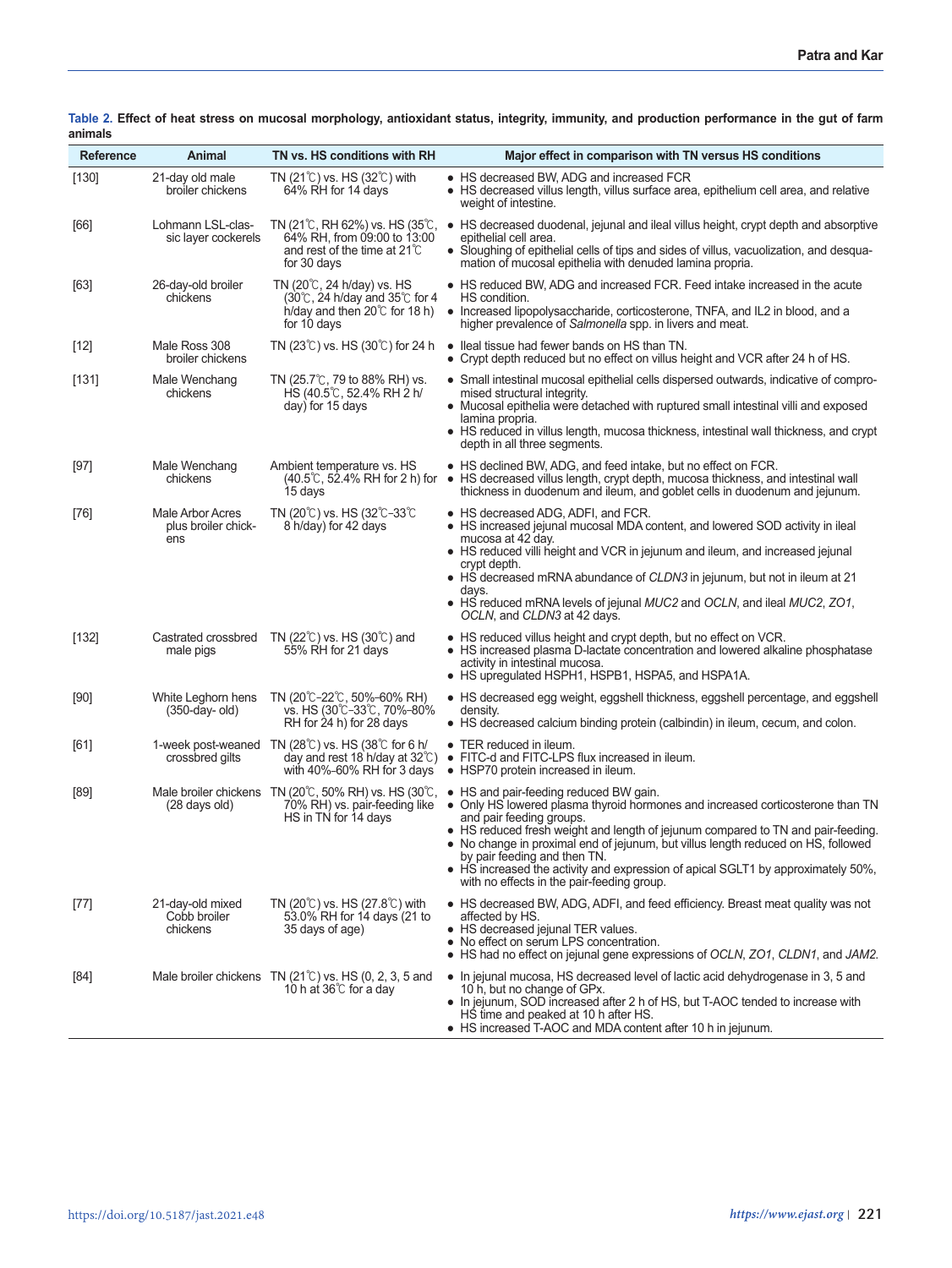# **Table 2. Continued**

| <b>Reference</b> | Animal                                                | TN vs. HS conditions with RH                                                                                                                                         | Major effect in comparison with TN versus HS conditions                                                                                                                                                                                                                                                                                                                                                                                                                                                                                                                                                                                                                                                                                                                                                                                                                                                                                                                                       |
|------------------|-------------------------------------------------------|----------------------------------------------------------------------------------------------------------------------------------------------------------------------|-----------------------------------------------------------------------------------------------------------------------------------------------------------------------------------------------------------------------------------------------------------------------------------------------------------------------------------------------------------------------------------------------------------------------------------------------------------------------------------------------------------------------------------------------------------------------------------------------------------------------------------------------------------------------------------------------------------------------------------------------------------------------------------------------------------------------------------------------------------------------------------------------------------------------------------------------------------------------------------------------|
| [68]             | German Holstein<br><b>COWS</b>                        | Pair-feeding (15°C, 63% RH)<br>vs. HS (28℃, 52% RH) for 4<br>days                                                                                                    | • Villus height and crypt depth of jejunum was not affected.<br>• HS increased number of infiltrating cells in submucosa of jejunum but not in<br>mucosa.                                                                                                                                                                                                                                                                                                                                                                                                                                                                                                                                                                                                                                                                                                                                                                                                                                     |
|                  |                                                       |                                                                                                                                                                      | • HS increased ZO1 and tended to increase CLDN1 mRNA abundance in jejunum.<br>• HS tended to lower ZO1 protein abundance, but CLDN1 protein was similar in<br>jejunum.<br>• No significant differences for <i>MLCK, ZO2</i> , and <i>OCLN</i> mRNA abundances.<br>• No effect on TNFA, IL6, IL10, CXCL5, and haptoglobin mRNA levels, but IL4<br>mRNA expression tended to be higher in jejunum of HS animals.<br>• No effect on $IL1\beta$ and $IL4$ protein levels in jejunum.                                                                                                                                                                                                                                                                                                                                                                                                                                                                                                              |
|                  |                                                       |                                                                                                                                                                      | • HS tended to increase catalase mRNA expression, but mRNA abundances of<br>SOD1 and GPx1 were similar.<br>• No effect on catalase and lysozyme activities, but HS increased alkaline phos-<br>phatase activity in jejunal mucosa.                                                                                                                                                                                                                                                                                                                                                                                                                                                                                                                                                                                                                                                                                                                                                            |
| [133]            | Crossbred pigs 50%<br>male and 50%<br>female          | TN (21℃-23℃, 30.2% RH for 6<br>h) vs. HS $(39.3^{\circ}C, 15.9\% \text{ RH})$<br>for 3 h followed by rapid cool-<br>ing to TN or gradual cooling<br>in $3 h to TN$ ) | • Jejunum and ileum villus height was reduced in gradual cooling pigs compared to<br>rapid cooling and TN pigs.<br>• Jejunum and ileum VCR reduced in gradual cooling pigs.<br>• On day 4, FITC-d permeability was higher than on day 0.<br>• Jejunal CLDN1 gene expression was higher on day 0 than on day 4, but lleal<br>CLDN1 gene expression was lower for gradual cooling than for TN on day 2, and<br>was higher for gradual cooling than for rapid cooling and TN on day 4.<br>• Increased ZO1 gene expression in gradual cooling pigs.                                                                                                                                                                                                                                                                                                                                                                                                                                               |
| $[134]$          | Male Arbor Acres<br>broilers from 28 to<br>42 days    | TN $(23^{\circ}\text{C})$ vs. cyclic HS $(28^{\circ}\text{C} -$<br>$35^{\circ}$ C-28 $^{\circ}$ C for 12 h daily) for<br>21 days                                     | • HS lower ADFI, ADG, and feed conversion ratio.<br>• HS reduced villus height and VCR in duodenum and jejunum on day 28.<br>• HS increased serum D-lactic acid concentration on day 28.<br>• HS increased serum TNFA, IL6 levels and tended to increase pro-inflammatory<br>cytokine IL1β, but decreased anti-inflammatory cytokine IL10 levels.                                                                                                                                                                                                                                                                                                                                                                                                                                                                                                                                                                                                                                             |
| [69]             | 2-month-old male<br>Chinese mini pigs                 | TN $(23^{\circ}\text{C})$ vs. HS $(40^{\circ}\text{C}, 5 \text{ h/day})$<br>for 10 days)                                                                             | • HS decreased villus height in duodenum and jejunum on day 3.<br>• Crypt depth in duodenum and jejunum was shallower, but illeal crypt depth was<br>similar.<br>• HS increased VCR on day 3, but no effect on day 6 in duodenum. HS increased<br>VCR on day 1 in jejunum, and no effect in ileum.<br>• HS increased mitochondria numbers with shortened internal cristae in jejunal<br>epithelium.<br>• HS decreased protein expression of EGF in jejunum.<br>• Desquamation found at tips of intestinal villi, and exposed lamina propria in jejunum.                                                                                                                                                                                                                                                                                                                                                                                                                                       |
| $[71]$           | 28 day old female<br>Xuefeng black-<br>boned chickens | TN $(24^{\circ}$ C for 24 h/day) vs. HS<br>$(37^{\circ}$ C for 8 h/day; remaining<br>16 h/day at $24\degree$ C) for 15 days                                          | • HS reduced intestinal villi and VCR, deepened crypt depth.<br>• HS decreased numbers of goblet cells and lymphocytes in intestine.<br>• HS increased mRNA and protein levelss of HSP70, HSP90 and NF-KB, and<br>decreased EGF in jejunal mucosa.                                                                                                                                                                                                                                                                                                                                                                                                                                                                                                                                                                                                                                                                                                                                            |
| $[94]$           | Female growing pigs                                   | TN (20 $\degree$ C) vs. HS (35 $\degree$ C during<br>09:00-17:00 h and 28℃ for<br>rest of the day) at 38% RH for $\bullet$ Decreased GPx activity.<br>2 days         | • HS increased Intestinal HSP70 mRNA abundance.<br>• Increased FITC-d permeability and decreased TER.                                                                                                                                                                                                                                                                                                                                                                                                                                                                                                                                                                                                                                                                                                                                                                                                                                                                                         |
| $[22]$           | Arbor Acres male<br>broiler chickens                  | TN $(22^{\circ}\text{C}, 24 \text{ h/day})$ and HS<br>$(32^{\circ}$ C, 10 h/day) for 14 days                                                                         | • HS decreased villus height in duodenum and ileum but not in jejunum, increased<br>crypt depth and decreased VCR in all intestinal segments.<br>• HS increased MDA content in small intestine.                                                                                                                                                                                                                                                                                                                                                                                                                                                                                                                                                                                                                                                                                                                                                                                               |
| [62]             | Crossbred gilts (50<br>kg BW)                         | 35% RH for 10 h/day) for 21<br>days                                                                                                                                  | TN $(21^{\circ}C, 47^{\circ}6$ RH) vs. HS $(30^{\circ}C, \bullet)$ HS decreased ADFI. ADG and final BW, but no effect on feed efficiency.                                                                                                                                                                                                                                                                                                                                                                                                                                                                                                                                                                                                                                                                                                                                                                                                                                                     |
| $[135]$          | Male Cobb 500 broil-<br>ers birds                     | 32°C-27°C vs. 37°C-33°C,<br>decreased 2℃/week until<br>reaching $33^{\circ}$ in third week;<br>for 5 h/day from 29 to 42 day<br>of age                               | • HS decreased villus length, crypt depth and VCR.<br>• Decreased body weight in HS birds                                                                                                                                                                                                                                                                                                                                                                                                                                                                                                                                                                                                                                                                                                                                                                                                                                                                                                     |
| $[78]$           | Crossbred pigs                                        | TN (21℃, 35%–50% RH) vs. HS<br>(35℃, 24%–43% RH) for 24 h                                                                                                            | • HS decreased feed intake and body weight.<br>• Rectal temperature increased.<br>• HS decreased TER and increased FITC-d permeability in ileum and colon.<br>$\bullet$ HS increased protein expression of casein kinase II $\alpha$ (trend) and MLCK in ileum.<br>• No effect on protein expression of CLDN1, but CLDN3 and OCLN protein up-reg-<br>ulated.<br>• Active glucose and glutamine (trend) transport increased in ileum and glucose<br>level in blood.<br>• HS increased GLUT2 protein expression (trend) and increased Na <sup>+</sup> /K <sup>+</sup> -ATPase<br>activity, but no effect on SGLT1 protein abundance in ileum.<br>• HS decreased sucrase and maltase activities, but no effect on ileal mucosal<br>aminopeptidase N activity.<br>• HS increased ileal HIF1A and HSP70 protein expression.<br>• No differences in IL1B and IL8 concentrations, but myeloperoxidase activity<br>increased in ileum.<br>• Protein expression of ileal mast cell tryptase increased. |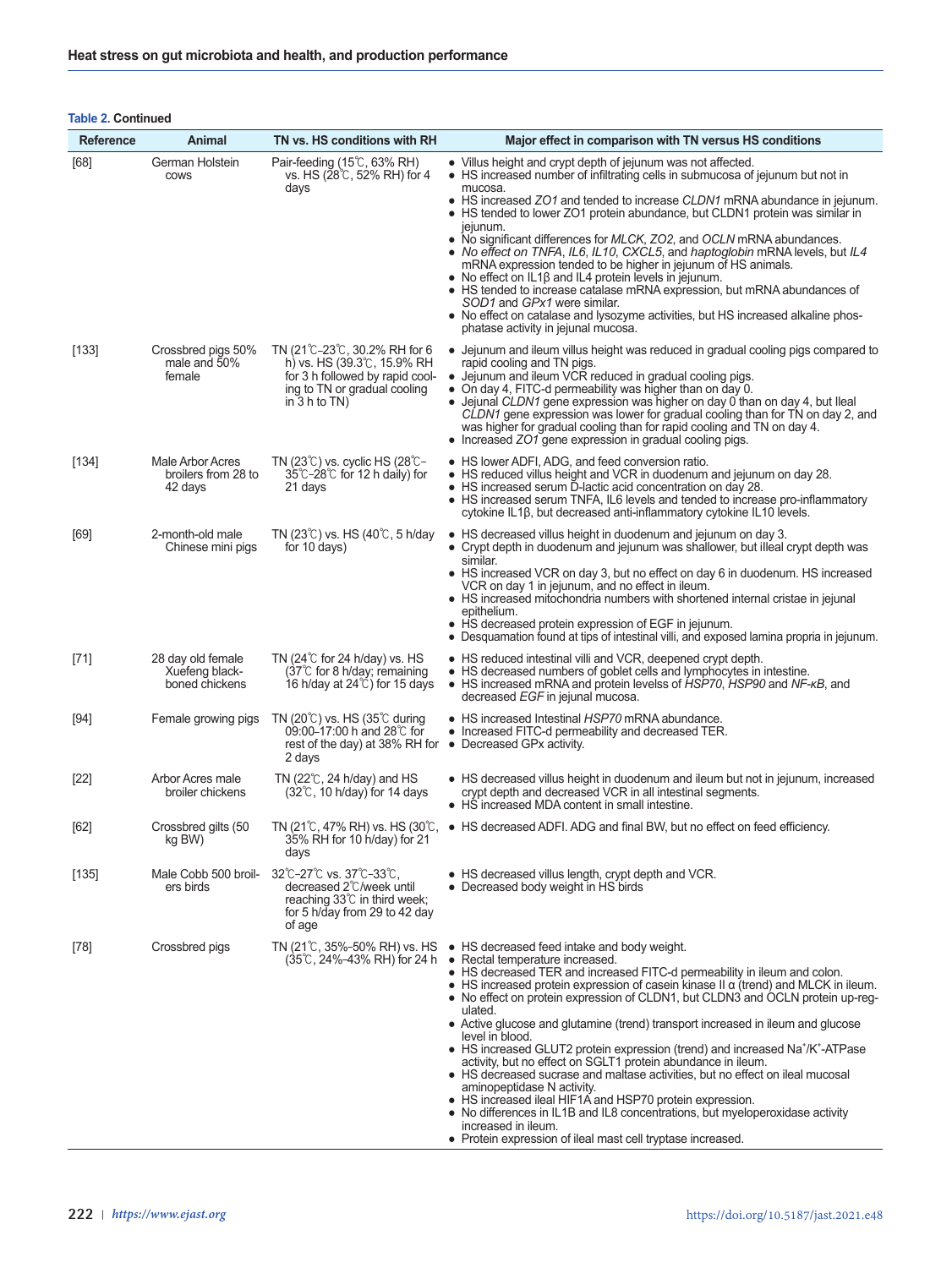**Table 2. Continued**

| <b>Reference</b> | Animal                        | TN vs. HS conditions with RH                                                                                                                                                                                                                                   | Major effect in comparison with TN versus HS conditions                                                                                                                                                                                                                                                                                                                                                                                                                                                                                                                                                                                                                                                                                                                                                                                                                                                                                                                                                                                                                                        |
|------------------|-------------------------------|----------------------------------------------------------------------------------------------------------------------------------------------------------------------------------------------------------------------------------------------------------------|------------------------------------------------------------------------------------------------------------------------------------------------------------------------------------------------------------------------------------------------------------------------------------------------------------------------------------------------------------------------------------------------------------------------------------------------------------------------------------------------------------------------------------------------------------------------------------------------------------------------------------------------------------------------------------------------------------------------------------------------------------------------------------------------------------------------------------------------------------------------------------------------------------------------------------------------------------------------------------------------------------------------------------------------------------------------------------------------|
| $[72]$           | Crossbred gilts (43<br>kg BW) | TN (20℃, 35%–50% RH) vs.<br>HS (35℃, 20%-35% RH) vs.<br>pair-feeding in TN conditions<br>(PFTN) for 7 days                                                                                                                                                     | • HS decreased TER, increased FITC-LPS permeability in jejunum, and increased<br>endotoxin in plasma.<br>• Villus height and VCR decreased linear and quadratic pattern) on day 1, 3, and 7.<br>Crypt depth increased for the first 3 days of HS, and afterward decreased at day<br>7 compared with day 0 TN.<br>• On day 7, HS tended to increase FITC-LPS permeability compared with PFTN.<br>• Jejunal 4-HNE level (oxidative stress marker) and Na $^{\dagger}/K^{\dagger}$ -ATPase activity in-<br>creased within first 24 h of HS.<br>$\bullet$ In jejunum, no effect on IL8.<br>• Myeloperoxidase activity (neutrophil infiltration marker) increased in jejunum on<br>day $3$ and $7$ .<br>• Intestinal lysozyme and alkaline phosphatase activity decreased.<br>• Gene expressions of OCLN, CLDN3, and ZO1 increased on day 7 compared with<br>day $0, 1$ , and $3$ of HS.<br>• Jejunal HSP27 up-regulated on day 1 and 3 compared with day 0 and 7. HIF1A<br>level numerically peaked at day 3 of HS and down regulated by day 7.<br>• Gene expression of MLCK in jejunum increased. |
| $[98]$           | kg BW)                        | Crossbred gilts (63.8 TN (21°C, 70% RH for 6 h) vs.<br>HS (37℃, 40% RH for 2, 4,<br>and $6 h$ )                                                                                                                                                                | • HS reduced feed intake and increased rectal temperature.<br>• Ileum TER decreased but no change in colon TER.<br>Increased ileal FITC-d permeability but not colon FITC-d permeability.<br>Reduced Ileum villus length and VCR, but not crypt depth.<br>$\bullet$<br>• Increased villi tip autolysis at 4 h and 6 h.<br>• MUC2 protein expression increased at 6 h, but not at 2 and 4 h.<br>• Increased protein expression of HSP70 in ileum and colon. HIF1A protein expres-<br>sion was not affected in ileum, but increased (trend) in colon.<br>• Increased gene expressions of HSP27, HSP70 and HSP90, but no effect on<br>HSF1 expression in ileum.<br>• Increased (linear trend) CLDN3 and MUC2 gene expression in ileum.<br>• No effect on ileal gene expressions of OCLN, MLCK, GLUT2, sodium-glucose<br>transporter 1, Na <sup>-</sup> /K <sup>-</sup> -ATPase, TGFB1, IL1ß, and IL6.                                                                                                                                                                                             |
| [136]            | Crossbred gilts (64<br>kg BW) | TN (21℃, 70% RH) vs. HS (37℃,<br>40% RH) vs. PFTN condition<br>for $12 h$                                                                                                                                                                                      | • HS reduced feed intake and BW in pigs.<br>• HS up-regulated HSP27, HSP90a, HSP90β, HSP70, and HSP65 in ileum.<br>• Peroxiredoxin 1 protein (related to oxidative stress) decreased.<br>• Increased ileal HSP27 and HSP70 gene expression in HS pigs compared with<br>both TN and PFTN pigs.<br>• No effect on ileal HSF1 and HIF1A gene expressions.<br>lleal HIF2 tended to increase in HS pigs compared to both TN and PFTN pigs.<br>٠<br>• No effect on gene expressions of SGLT1, Na <sup>+</sup> /K <sup>+</sup> -ATPase, AMP-activated protein<br>kinase-α, GLUT2, citrate synthase, hexokinase, or catalase.                                                                                                                                                                                                                                                                                                                                                                                                                                                                          |
| $[99]$           | Crossbred gilts (64<br>kg BW) | TN (21℃, 70% RH) vs. HS<br>(37℃, 40% RH) vs. PFTN<br>(pair-feeding to their HS-CON<br>counterparts and exposed to<br>TN conditions) for 12 h                                                                                                                   | • Reduced feed intake in HS compared with TN.<br>$\bullet$ Ileum villus height and crypt depth decreased in both PFTN and HS.<br>• PFTN and HS increased dextran flux and reduced TER in ileum compared with<br>the TN.<br>• Ileal MUC2 protein abundance increased in HS and PFTN condition.<br>Colonic TER and dextran flux were similar in HS or PFTN treatments.<br>• HSP70 protein expression increased in ileum of HS compared with the TN and<br>PFTN.<br>• Increased HSP70 protein expression in colon of HS-CON group compared with<br>TN.<br>• Ileum and colonic HIF1A protein expression did not differ.                                                                                                                                                                                                                                                                                                                                                                                                                                                                            |
| $[59]$           | <b>Broiler chickens</b>       | TN $(21^{\circ}$ C) vs. low HS $(31^{\circ}$ C)<br>vs. high HS (36 ℂ). HS was<br>applied for 10 h/day from 35<br>days to 42 days                                                                                                                               | • HS decreased BW gain and ADFI in both HS, but feed conversion ratio increased<br>on high HS.<br>$\bullet$ No effect of HS on villus height, crypt depth, VCR, and intraepithelial lymphocyte<br>numbers in jejunal mucosa.<br>• Cellularity increased in jejunal lamina propria on low HS.<br>• Mild multifocal acute enteritis on HS.<br>• Mild acute multifocal lymphoplasmocytic enteritis found in jejunal lamina propria<br>of low HS.                                                                                                                                                                                                                                                                                                                                                                                                                                                                                                                                                                                                                                                  |
| [65]             |                               | Male broiler chickens TN (21 $\degree$ C 24 h/day) vs. HS (31 $\degree$ C<br>for 10 h/day and rest 14 h/day<br>at $21^{\circ}$                                                                                                                                 | • HS decreased feed intake, BW gain, and feed conversion.<br>No effect on villus height, crypt depth, VCR, and intraepithelial lymphocyte num-<br>$\bullet$<br>bers.<br>• Multifocal lympho-plasmocytic enteritis in jejunum.<br>• Moderate infiltrates with foci of heterophils.                                                                                                                                                                                                                                                                                                                                                                                                                                                                                                                                                                                                                                                                                                                                                                                                              |
| [67]             |                               | Male broiler chickens TN $(21^{\circ}C, 24 \text{ h/day})$ vs. positive<br>Salmonella TN group (21°C,<br>24 h/day) vs. positive Salmo-<br>nella HS group (31℃ from 35<br>to 41 days from 8:00 am to<br>6:00 pm 10 h/day) vs. nega-<br>tive Salmonella HS group | • HS decreased ADG and ADFI in Salmonella-infected and non-infected birds. HS<br>birds infected with Salmonella Enteritidis exhibited an increased feed conversion.<br>• No effect on VCR, villus height, crypt depth and intraepithelial lymphocyte num-<br>bers in any segments of small intestine.<br>• HS without Salmonella infection caused mild acute multifocal lympho-plasmocytic<br>enteritis and foci of heterophil infiltrates in all segments of small intestine, but HS<br>with Salmonella infection increased these changes from mild to moderate.                                                                                                                                                                                                                                                                                                                                                                                                                                                                                                                              |
| $[137]$          | Cobb 500 male<br>chickens     | TN $(24^{\circ}$ C) vs. HS $(35^{\circ}$ C) with 55<br>RH from 21 day to 42 days                                                                                                                                                                               | $\bullet$ HS decreased body weight, feed intake, and feed efficiency on day 28, 35, and<br>42.<br>• Increased serum FITC-d in HS chickens on day 35 and 42.                                                                                                                                                                                                                                                                                                                                                                                                                                                                                                                                                                                                                                                                                                                                                                                                                                                                                                                                    |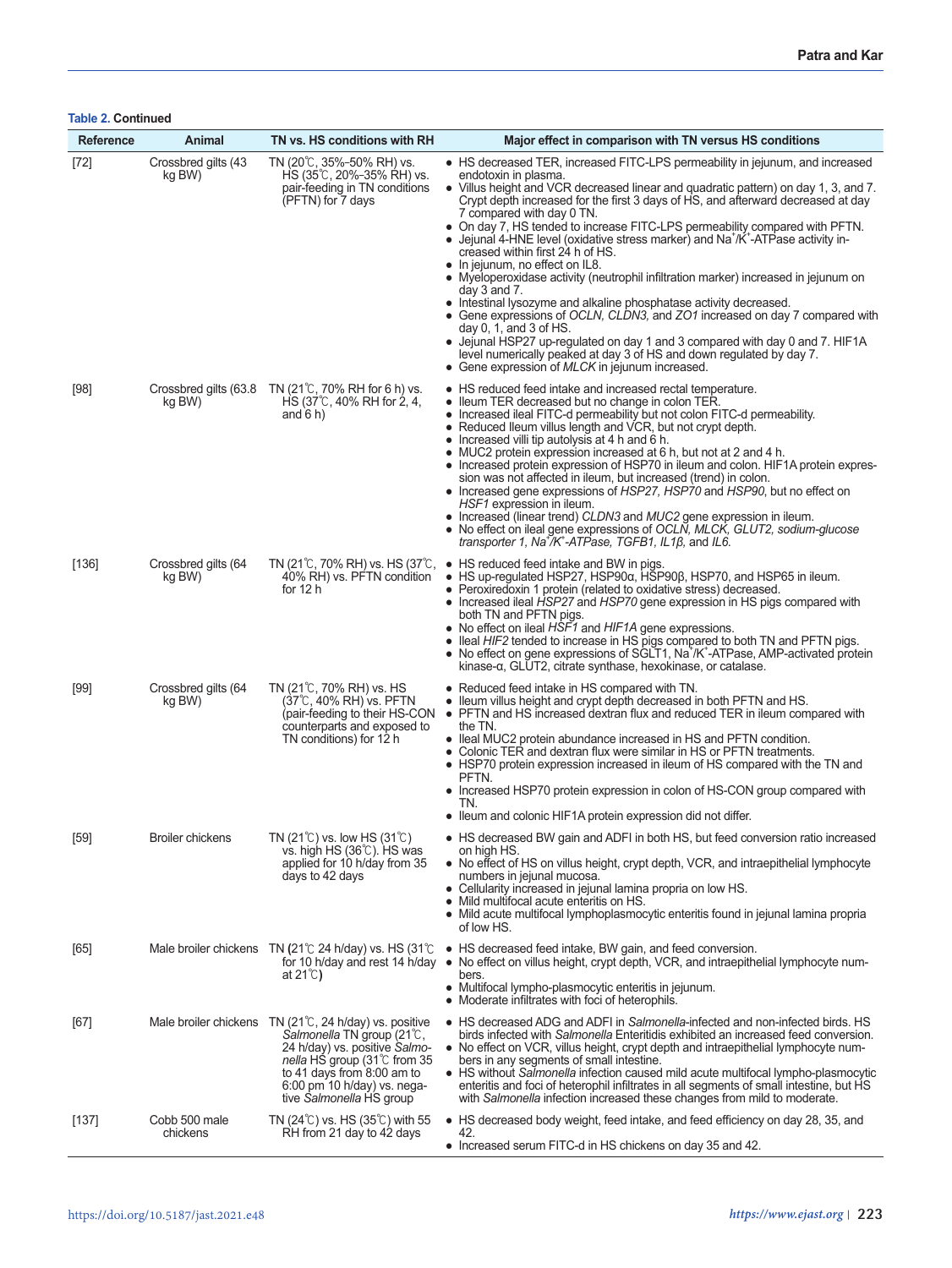# **Table 2. Continued**

| Reference | Animal                                                      | TN vs. HS conditions with RH                                                                                                                                | Major effect in comparison with TN versus HS conditions                                                                                                                                                                                                                                                                                                                                                                             |
|-----------|-------------------------------------------------------------|-------------------------------------------------------------------------------------------------------------------------------------------------------------|-------------------------------------------------------------------------------------------------------------------------------------------------------------------------------------------------------------------------------------------------------------------------------------------------------------------------------------------------------------------------------------------------------------------------------------|
| [138]     | 28-day old male<br>broiler chickens                         | TN $(25^{\circ}$ C) vs. HS $(33^{\circ}$ C) with<br>40%-55% RH for 8 h/day) for<br>10 days                                                                  | • HS reduced villous height and ileal TER.                                                                                                                                                                                                                                                                                                                                                                                          |
| $[139]$   | chickens                                                    | Male Cobb 500 broiler $TN(26\degree C)$ vs. HS (34 $\degree C$ for 8 h<br>daily) for 21 days                                                                | • HS decreased feed intake and BW.<br>• HS decreased genes expressions of CLDN3 and OCLN but not CLDN1.<br>• HS increased genes expressions of HSPA1A, HSPD1, and HSPB1.                                                                                                                                                                                                                                                            |
| [140]     | er chickens                                                 | 17-day-old Ross broil- $TN(25^{\circ}C)$ vs. HS (39 $\circ$ ) for 8 h/<br>day for 4 days                                                                    | • HS decreased villus height, epithelial and total villus areas in all small intestine<br>segments.<br>• Decreased villus breadth at the tip and increased crypt depth in jejunum.<br>• VCR decreased in duodenum and ileum.<br>• Increased GPx activity and decreased T-AOC capacity.                                                                                                                                              |
| [141]     | Ross-708 chicks of<br>mixed sex                             | Control (35 $\degree$ C at day 1 and<br>decreased 3℃ per week to<br>$26^{\circ}$ C and then maintained<br>constant) vs. $(35^{\circ}C$ from day<br>1 to 42) | • HS decreased BW on day 21 and 42.<br>• HS increased FCR and decreased, feed intake.<br>• HS reduced villus height, width, surface area, and crypt depth on day 21 and 42.                                                                                                                                                                                                                                                         |
| $[142]$   | BW)                                                         | Crossbred gilts (43 kg TN (19°C, 61% RH) vs. HS<br>$(36^{\circ}$ C, 50% RH) for 1 or 7<br>days                                                              | • HS reduced feed intake and BW gain.<br>• Colonic TER decreased as HS progressed.<br>• Colonic FITC-LPS flux tended to increase from days 1 to 7.                                                                                                                                                                                                                                                                                  |
| $[143]$   | BW)                                                         | Crossbred gilts (39 kg TN $(19^{\circ}C, 46\% \text{ RH})$ vs. HS<br>$(32^{\circ}$ C, 26% RH ) for 24 h                                                     | • Feed intake and body weight decreased.                                                                                                                                                                                                                                                                                                                                                                                            |
| $[7]$     | broiler chickens                                            | 21-day-old Ross male TN (22℃, RH 70%) vs. HS (33℃<br>for 10 h/day, RH 70%) from<br>22-42 days                                                               | • Reduced TER value and increased FITC-d permeability in jejunum.<br>• HS caused shorter villus height, deeper crypt depth, and lower VCR in jejunum.<br>• HS downregulated protein levels of OCLN and ZO1.                                                                                                                                                                                                                         |
| $[1]$     | ers                                                         | 15-day-old Ross broil- TN (22℃-23℃) vs. HS (38℃-<br>39℃ for 8 h and remaining<br>time at $22^{\circ}$ C-23 $^{\circ}$ C) for 5 days                         | $\bullet$ In jejunum, HSF-3, HSP70, HSP90, CDH1, CLDN5, ZO1, TLR-4, IL6, and IL8<br>mRNA expression and HSP70 protein expression increased.<br>• Increased all gene expressions in ileum as in jejunum along with HSF1, CLDN1,<br>and HIF1A mRNA levels.                                                                                                                                                                            |
| $[144]$   | 21-day-old Arbor<br>Acres broiler chick-<br>ens             | 36℃ for 10 h/day for 20 days                                                                                                                                | • Decreased villus height, increased crypt depth, D-lactic acid concentration and<br>diamine oxidase activity, and soluble intercellular adhesion molecule-1, TNFA,<br>and IL10 concentrations.<br>• Reduced ZO1, CLDN1, and OCLN expression levels.                                                                                                                                                                                |
| [70]      | Chinese mini pigs                                           | TN (23 $\degree$ C) vs. HS (40 $\degree$ C, 5 h/day<br>for 10 days)                                                                                         | • HS reduced VCR.<br>• HS increased the number of shortened internal cristae mitochondria, organelle<br>debris within lysosomes, and altered enterocyte tight junction morphology.<br>• Up-regulated HSP70, HSP90, and HSP27 mRNA expressions, but down-regulat-<br>ed EGF and EGF receptor mRNA expression in jejunum.                                                                                                             |
| $[93]$    | Cobb male chickens                                          | TN $(26^{\circ}\text{C})$ , vs. HS $(36^{\circ}\text{C}$ from<br>08:00 to 18:00 and 26℃ from<br>18:00 to 08:00)                                             | • HS decreased feed intake, BW gain, plasma concentrations of triiodothyronine<br>and thyroxine; increased FCR.<br>• HS decreased intestinal VH, VCR, mucosal ATP level, activities of alkaline phos-<br>phatase and digestive enzymes.<br>• HS increased intestinal crypt depth, mucosal AMP and MDA levels, and mRNA<br>levels of HSP70, caspase 3, heme-oxigenase, xanthine oxidoreductase, and<br>AMP-activated protein kinase. |
| $[30]$    | Hy-Line Brown com-<br>mercial laving hens<br>(40 weeks old) | TN (26 $\degree$ C) vs. HS (33 $\degree$ C), with<br>60%-70% for 20 days                                                                                    | • HS decreased egg production rate, feed intake, and egg weight; increased feed<br>to egg ratio, broken egg ratio, and mortality.<br>• HS caused typical fractures in villi and exposed lamina propria and reduced villus<br>height in ileum and cecum.<br>• Down-regulated expression levels of OCLN, ZO1, and JAM-A in ileum and ce-<br>cum.                                                                                      |
| [86]      | 21-day-old Cobb<br>male broilers                            | TN $(22^{\circ}\text{C})$ vs HS $(33^{\circ}\text{C})$ with<br>70% RH for 10 h and remain-<br>ing time at $22^{\circ}$ for 21 days                          | • HS lowered final BW, ADG, and feed intake.<br>• HS decreased villus height, VCR, and goblet cell numbers; deepened crypt depth.<br>• Increased numbers of <i>Escherichia coli</i> , <i>Salmonella</i> , and <i>Clostridium</i> , and lowered<br>Lactobacillus and Bifidobacterium numbers.<br>• Reduced intestinal mucosal CLDN1, OCLN, ZO1, CDH1, and MUC2 mRNA<br>levels.                                                       |

TN, thermoneutral; HS, heat stress; RH, relative humidity; BW, body weight; ADG, average daily gain; FCR, feed conversion ratio; TNFA, tumour necrosis factor α; IL, interleukin; VCR, villus height to crypt depth ratio; ADFI, average daily feed intake; MDA, malondialdehyde; SOD, superoxide dismutase; CLDN, claudins; MUC, mucin; OCLN, occludin; ZO1, zonula occludens 1; HSP, heat shock protein; TER, transepithelial electrical resistance; FITC-d, fluorescein isothiocyanate–labeled dextran (4.4 kDa); LPS, lipopolysaccharide; PFTN, pair-fed thermal neutral; SGLT1, sodium-dependent glucose cotransporter 1; GPx, glutathione peroxidase; T-AOC, total antioxidant capacity; MLCK, myosin light chain kinase; EGF, epidermal growth factor; NF-κB, nuclear factor kappa B; 4-HNE, 4-hydroxynonenal; TGFB1, transforming growth factor beta 1; CDH1, E-cadherin; HIF1A, hypoxia inducible factor 1α; HSPA1A, heat shock protein family A (HSP70) member 1A; HSPD1, heat shock protein family D (HSP60) member 1, HSPB1, heat shock protein family B (small) member 1; HSF, heat shock factor; GLUT, facilitative glucose transporter; VH, villus height.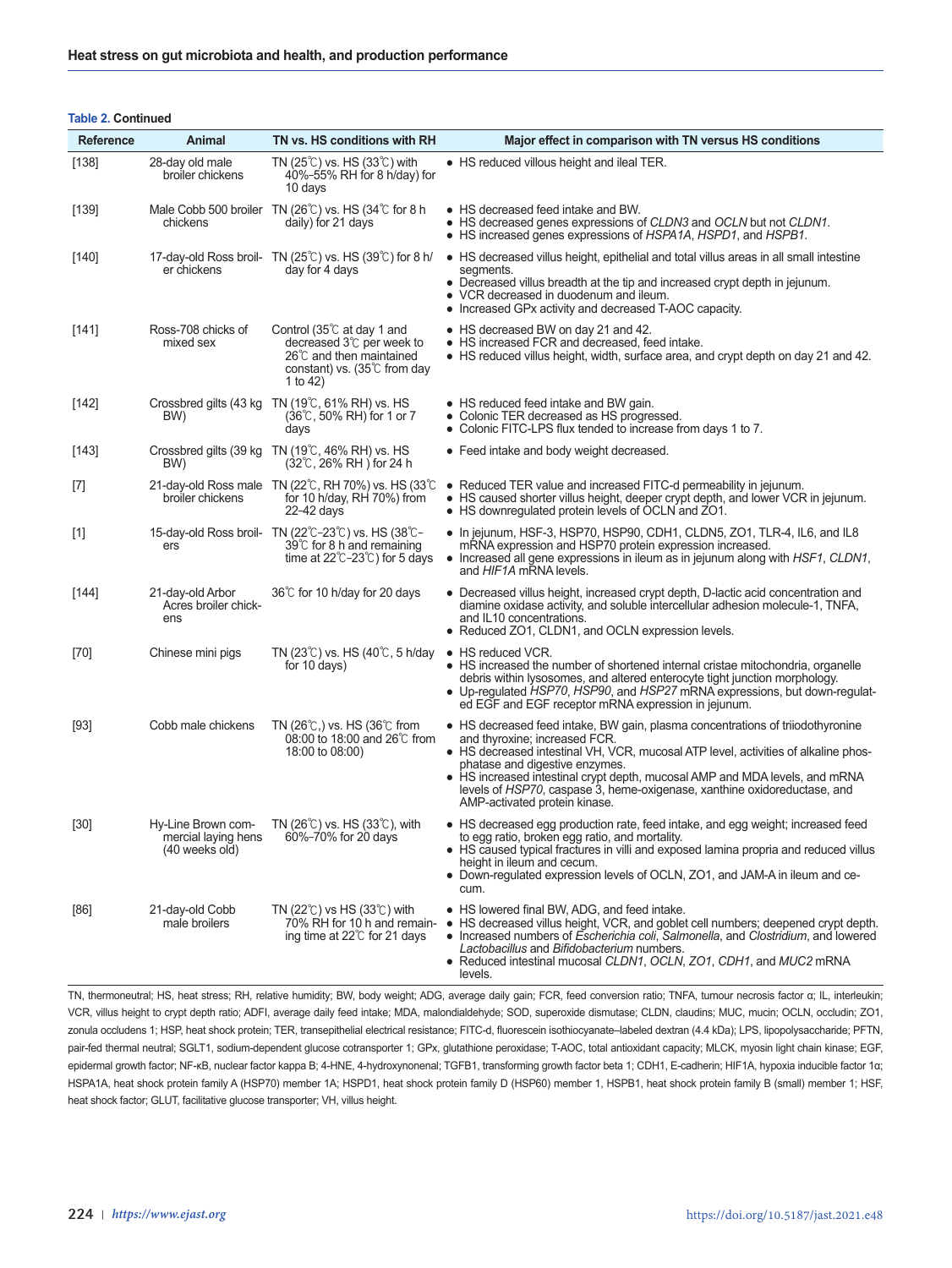crypt depth, but had no effect on villus height or V/C ratio in the ileum of broiler chickens, which has been suggested due to the short duration and greater resistance of ileal mucosal structural change than other parts of the small intestine [12].

There are a few mechanisms of histopathological and architectural changes in the mucosa and villi due to HS. With response to HS, blood is increasingly diverted to the skin away from the splanchnic bed as a result of peripheral vasodilatation and vasoconstriction in the gut, which consequently cause hypoxic, oxidative and nitrosative stress, and eventually, apoptosis of the epithelial cells can occur [72]. Heat challenge induces damages of the intestinal mucosa, which may be also caused by down-regulation of the epidermal growth factors (EGF) in the intestine [69]. In the mucosa, EGF, a mitogen, has been shown to improve epithelial recovery and intestinal morphology by activating the proliferation and differentiation of enterocytes [73]. Many studies have reported a decrease in mRNA and protein expression of EGF or EGF receptor in the intestine due to HS [69–71], which might be responsible for reduction of enterocyte cell growth and consequently villi length and crypt depth. The mitotic divisions in the crypts contribute to a large extent (60%) for epithelial cell proliferation, followed by the middle (32%) and apical (8%) regions of villus. Because of the high proliferative activity of the crypt, it is likely that alterations in cell proliferation would occur first in the stem cells of crypts rather than in the villus. Shorter villus length caused by HS occurs due to increased mucosal cell turnover and reduced cell mitosis or size. Deeper crypt due to HS results from greater number of proliferating stem cells to replenish the damaged villus epithelial cells and indicates rapid tissue turnover and increased protein and energy requirement in the gut tissues [64]. Reduced V/C ratio is a crucial indicator of gut morphology alterations as it reflects in reduced surface area and/or increased stem cell proliferation together. Broiler chickens spend approximately 12% of their synthesized protein on gastrointestinal tissue turnover [64]. Therefore, the restructuring of the gut morphology due to HS has remarkable impacts on the gut absorptive and catabolic function. The changes in gut morphology may be attributed to the direct effect of HS on the gut epithelia such as hypoxia, reduced antioxidant status and hormone secretion or indirectly through changes in gut microbiota that regulate mucosal cell differentiations.

# **Heat stress on tight junction function in the gut**

The TJ proteins are considered as gate guards and border protectors formed by zonula occludens (ZO), claudins (CLDN), occludin (OCLN), and junctional adhesion molecule (JAM) proteins, which regulate the passage of molecules through selective paracellular pores, especially preventing entry of pathogenic bacteria, endotoxins and antigenic compounds [68,74,75]. TJ function has usually been shown to alter due to HS as evidenced from reduced mRNA expressions of TJ genes, their protein amount along with changes in regulatory proteins in several studies, but the changes depend upon the duration, intensity and period of heat exposure. The expressions of *OCLN*, *ZO1*, and *JAM-A* in the ileum and ceca reduced in heat stressed-hens compared with control hens (26℃ vs. 33℃ for 20 days), particularly, at 20 days [30]. In broiler chickens, HS (20℃ vs. 30℃–33℃ for 8 h/day) decreased mRNA abundance of *CLDN3*, but not *ZO1*, *CLDN2, OCLN,* and mucin 2 (*MUC2*) in jejunum; however, any of these genes was not affected in ileum at 21 days [76]. In the same study, HS reduced mRNA levels of jejunal *MUC2* and *OCLN*, and ileal *MUC2, ZO1, OCLN,*  and *CLDN3* on day 42 [76]. In contrast, HS (20℃ vs. 27.8℃ for 14 days) in broiler chickens had no effect on jejunal gene expressions of *OCLN, ZO1, CLDN1,* and *JAM2*, although it decreased jejunal transepithelial resistance (TER) values at 35 days of age [77], which might be attributed to the less intensity of the HS for 14 days, resulting in restoration of the gene expressions. Serum lipopolysaccharide (LPS) concentrations were also not affected by HS [77].

In cows, HS (pair-feeding 15℃ vs. 28℃) for 4 days increased *ZO1* and tended to increase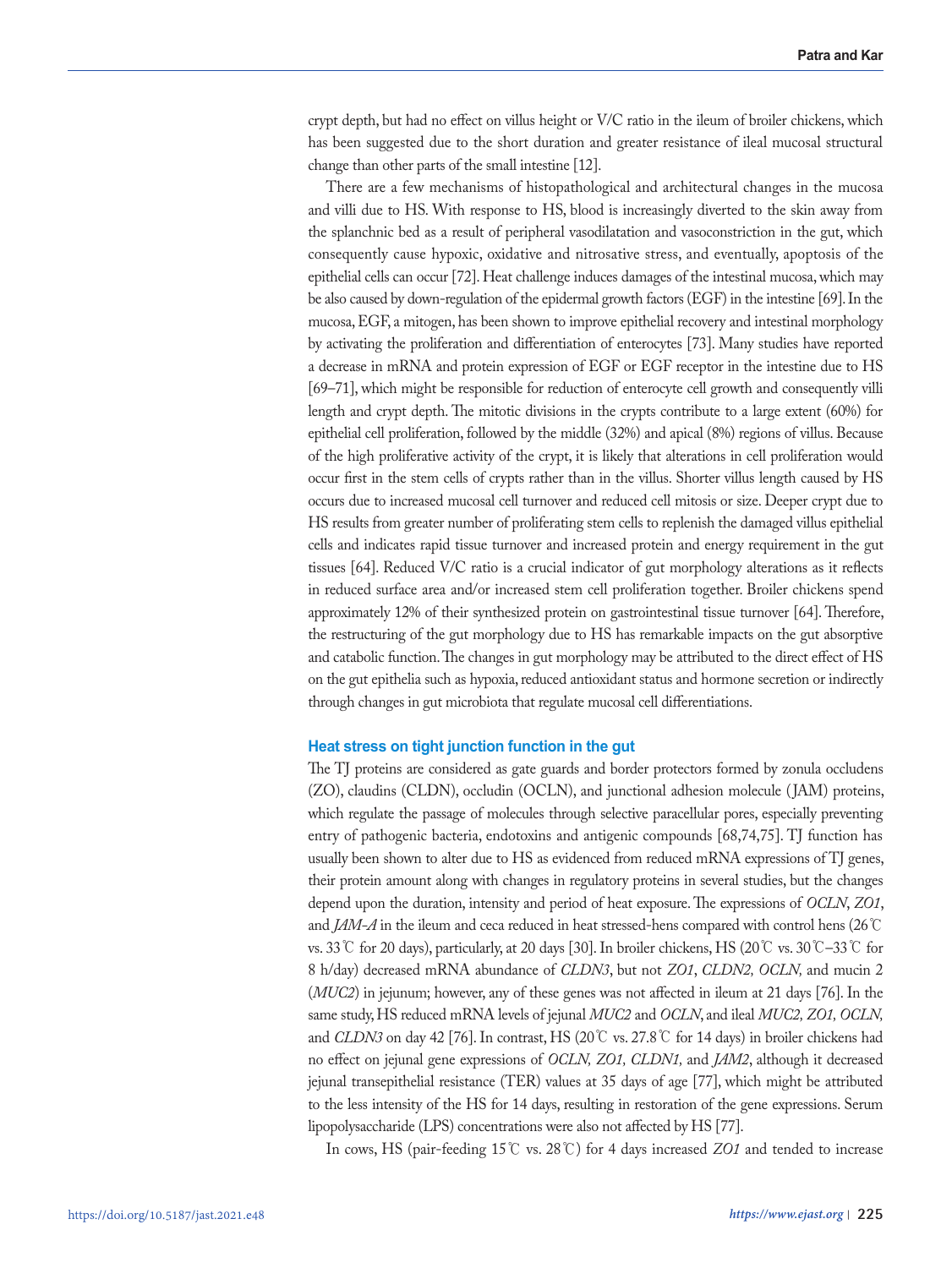*CLDN1* mRNA abundance in jejunum, but tended to lower ZO1 protein abundance in jejunum; whereas no significant differences were noted for myosin light chain kinase (*MLCK)*, *ZO2*, and *OCLN* mRNA abundances [68]. In pigs, *ZO1* and *CLDN3* mRNA abundance increased after 7 days of heat exposure, but *ZO1* mRNA abundance was not affected at 3 days [72]. In chickens, HS (38℃–39℃, 8 h/day for 5 days vs. 22℃–23℃) up-regulated mRNA levels of *CLDN5, ZO1,*  and E-cadherin (*CDH1*) in the jejunum, and the gene expressions were more pronounced in ileum where mRNA expressions of *CLDN1* was also up-regulated [1]. These studies may suggest that when heat exposure lasts for short time, some TJ gene expressions may be up-regulated as a result of protective response related to intestinal mucosal restitution.

Epithelial cells also consist of a peri-junctional actin cytoskeleton, which mediates TJ permeability and is regulated by MLCK [75]. A cyclical effect of HS on TJ and MLCK gene expressions has been reported, which were rapidly up-regulated in acute HS, but then decreased drastically by day 3 [72]. Similarly, ZO1 protein level also decreased, suggesting TJ disruption in HS conditions [72]. Heat challenge has also been shown to upregulate *OCLN* gene expression, which is an important TJ protein for regulating barrier function, and an increased expression may be an indicative of protective response related to intestinal epithelial restoration.

The TJ gene and protein expressions though sometimes vary depending upon the duration and intensity of HS and type of genes and proteins, the permeability (increased) and TER (decreased) values are usually altered. HS decreased jejunal TER and increased paracellular permeability of fluorescein isothiocyanate dextran 4 kDa (FITC-d) and down-regulated protein levels of OCLN and ZO1 in jejunum [7]. Pigs exposed to HS conditions (21 ℃ vs. 35 ℃) for 24 h decreased TER in ileum and colon, increased protein expressions of MLCK and casein kinase II  $\alpha$ , CLDN3 and OCLN in ileum, while there were no differences in ileal CLDN1 expression [78]. Plasma endotoxin levels increased 45% in HS crossbred gilts (35℃, 20%–35% humidity) compared with thermoneutral crossbred gilts (20℃, 35%–50% relative humidity), while jejunal TER decreased by 30% and intestinal FITC-labeled lipopolysaccharide permeability increased by 2-fold [72]. Furthermore, day 7 HS pigs tended to have increased (41%) lipopolysaccharide permeability compared with the pair-feeding control [72]. Sows in their gestation period subject to HS (18℃– 22℃ vs. and HS 28℃–32℃) from 85 days of gestation to furrowing had higher serum HSP70, lipopolysaccharide and lipopolysaccharide-binding protein levels [24]. HS (30℃ vs. 20℃) in broiler chickens impaired barrier integrity in the intestine, which resulted in greater intestinal permeability to endotoxin and lipopolysaccharide in serum, translocation of intestinal pathogens (*Salmonella* spp.) to liver, spleen and meat, and serum inflammatory cytokine (TNFA and IL2) concentrations [63,67].

The gastrointestinal tract is highly vulnerable to HS-induced alterations, including changes in the microbiota composition, dysfunctions of immune response, impairment of intestinal barrier integrity, imbalance of the oxidative-anti-oxidative mechanism, and alterations of the mucosal structures and injury [1,7]. These alterations cause to allow the translocation of antigens and pathogens through the TJ of intestine epithelium and stimulate the innate immune system via TLR signaling, ultimately leading to intestinal inflammation and injury [1]. Besides, HSP that are recognized by TLR in many cell types can directly facilitate inflammatory responses [1,9]. The barrier integrity in the intestine can be modulated by different cytokines [1,8], and increased amounts of pro-inflammatory cytokines, i.e., IL6 and IL8, are found in intestinal epithelial cells after barrier disruption [1]. It has also been recognized that the upregulation of HSP, particularly HSP70, confers a protective mechanism by inhibiting the expressions of pro-inflammatory cytokines [1,9].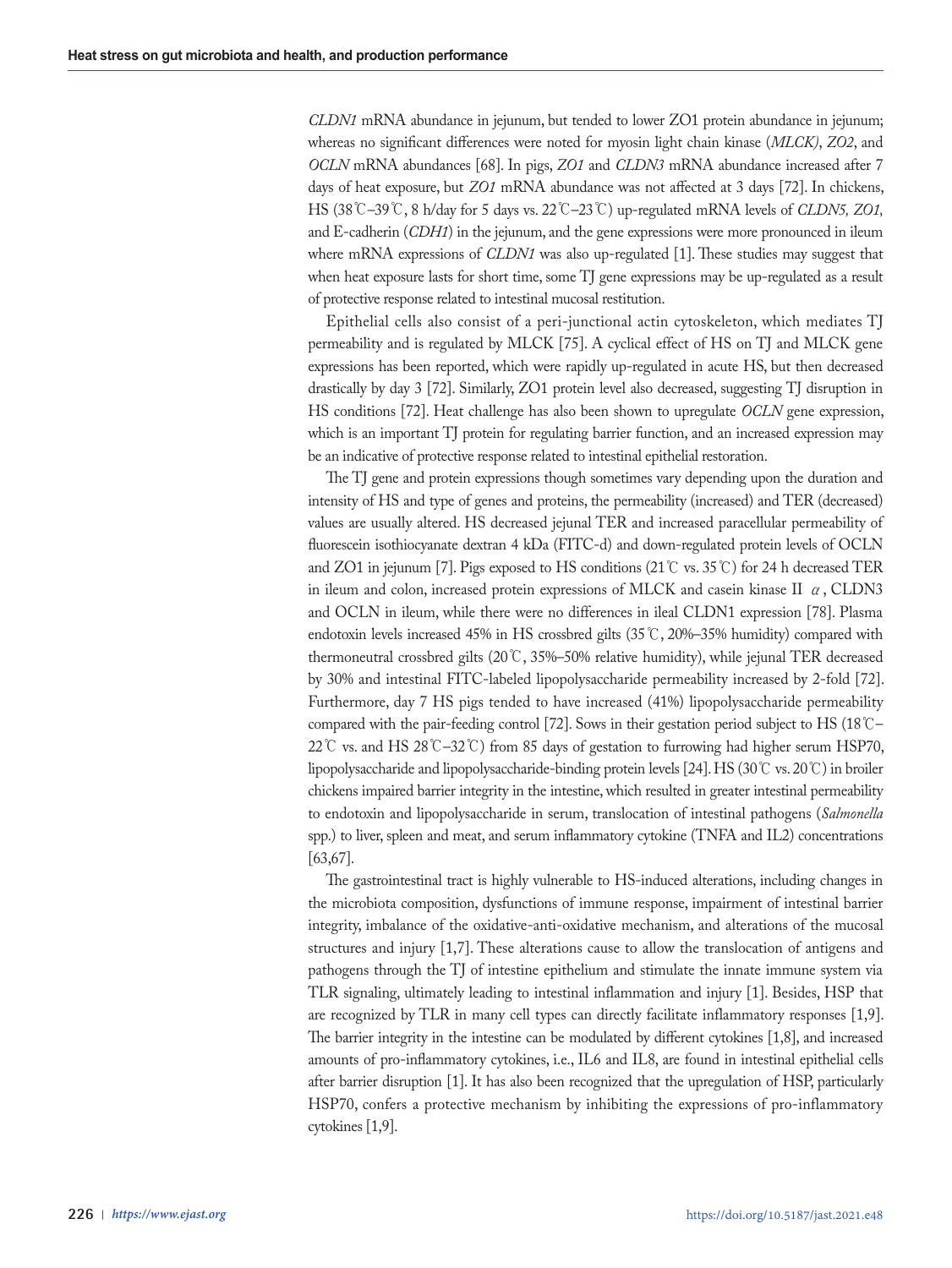## **Heat stress on heat shock protein in the gut**

HSPs are well-recognized as stress proteins and molecular chaperones that protect the internal cell environment by participating in protein folding, repair, localization and degradation influencing essential processes such as cell signaling, transcription, protein synthesis, metabolism, and regulation of cellular redox conditions and thus regulating cell growth and survival [1,79,80]. The synthesis and expressions of HSP are stimulated under biotic and abiotic stress stimuli, particularly hyperthermia, oxidative stress, infections, diseases, and hypoxia, to protect cell proteins from oxidative stress and other harmful environmental conditions [79,80]. The multifaceted response to stress is mediated by heat shock factors (HSF) that regulate HSP expressions [1,81]. Stress initiates phosphorylation and trimerisation of HSF and these HSF trimers bind to the heat shock elements in the promoter region of HSP genes, mediating HSP gene transcription [1]. Heat exposure has thus been shown to upregulate mRNA and protein expressions of HSP and HSF in different tissues of animals including in the intestinal mucosa [24].

In chickens, HS (38℃–39℃, 8 h/day for 5 days vs. 22℃–23℃) up-regulated HSF3, HSP70, HSP90 mRNA expressions and HSP70 protein expression in the jejunum, and the gene expressions were more pronounced in ileum where mRNA expressions of HSF1, and hypoxia inducible factory 1 alpha (HIF1A) were additionally upregulated [1]. In HS-chickens, expression of HSF3 gene, an avian-specific HSF family member, upregulated in jejunum and ileum, whereas the HSF1 mRNA level increased in the ileum [1]. A species- and tissue-specific differences of heatinduced HSF1, HSF3, and their protein expressions have been reported, which may be associated with the extent of oxidative damage [81,82].

Up-regulated HSF and activate the major heat inducible proteins such as HSP70 and HSP90. In HS-chickens, HSP70 and HSP90 mRNA levels up-regulated in both jejunum and ileum, but the corresponding protein expression significantly increased only for HSP70 in jejunum and ileum [1]. However, HSP70 and HSP90 mRNA levels were not altered in duodenum and colon, indicating the differences in the susceptibility of the individual intestinal segment [1]. Even shortterm (2 to 3 days) HS increased gene expression of *HSP70, HSP90,* and *HSF1*, as well as induced TJ proteins, which was independent of adenosine monophosphate-activated protein kinase in chickens [83]. Pigs exposed to HS conditions (35 °C vs. 21 °C) for 24 h increased ileum HSP70 expression [78]. HS also upregulated gene and protein expressions of HSP70 and HSP90 in the jejunal mucosa of chickens [71]. HSPs, including HSP70, play a major role in the protection of intestinal mucosal integrity from heat-stress injury by correctly fixing the non-native proteins together and keeping them functional, inhibiting lipid peroxidation, and improving the antioxidant capacity, thereby contributing to the cell functions under stress conditions [84,85].

## **Heat stress on transport function and digestive enzymes in the gut**

Heat exposure has been shown to decrease intestinal barrier integrity, and also reduces nutrient absorption in different studies in growing pigs [78], broilers [1,63,83,86], and laying hens [30], which may be attributed to the imbalance of the gut microbiome coupled with systemic effects from dysregulation of neuroendocrine responses, subsequently affecting the intestinal mucosa. There are conflicting reports of HS on the nutrient transport in livestock. Glucose transport in the intestine and blood glucose increased due to HS (21 ℃ vs. 35 ℃ for 24 h) along with increased Na $^{\star}$ / K+ -ATPase activity in the ileum of HS pigs [78]. Protein expression of sodium-dependent glucose cotransporter 1 (SGLT1) was not altered; but, HS increased ileal facilitative glucose transporter 2 (GLUT2) protein expression [78]. In broiler chickens, chronic HS (22℃ vs. 33℃ for 14 days) increased the gene expressions of *GLU2* and peptide transporter 1 (*PEPT1*) in jejunum [87]. Acute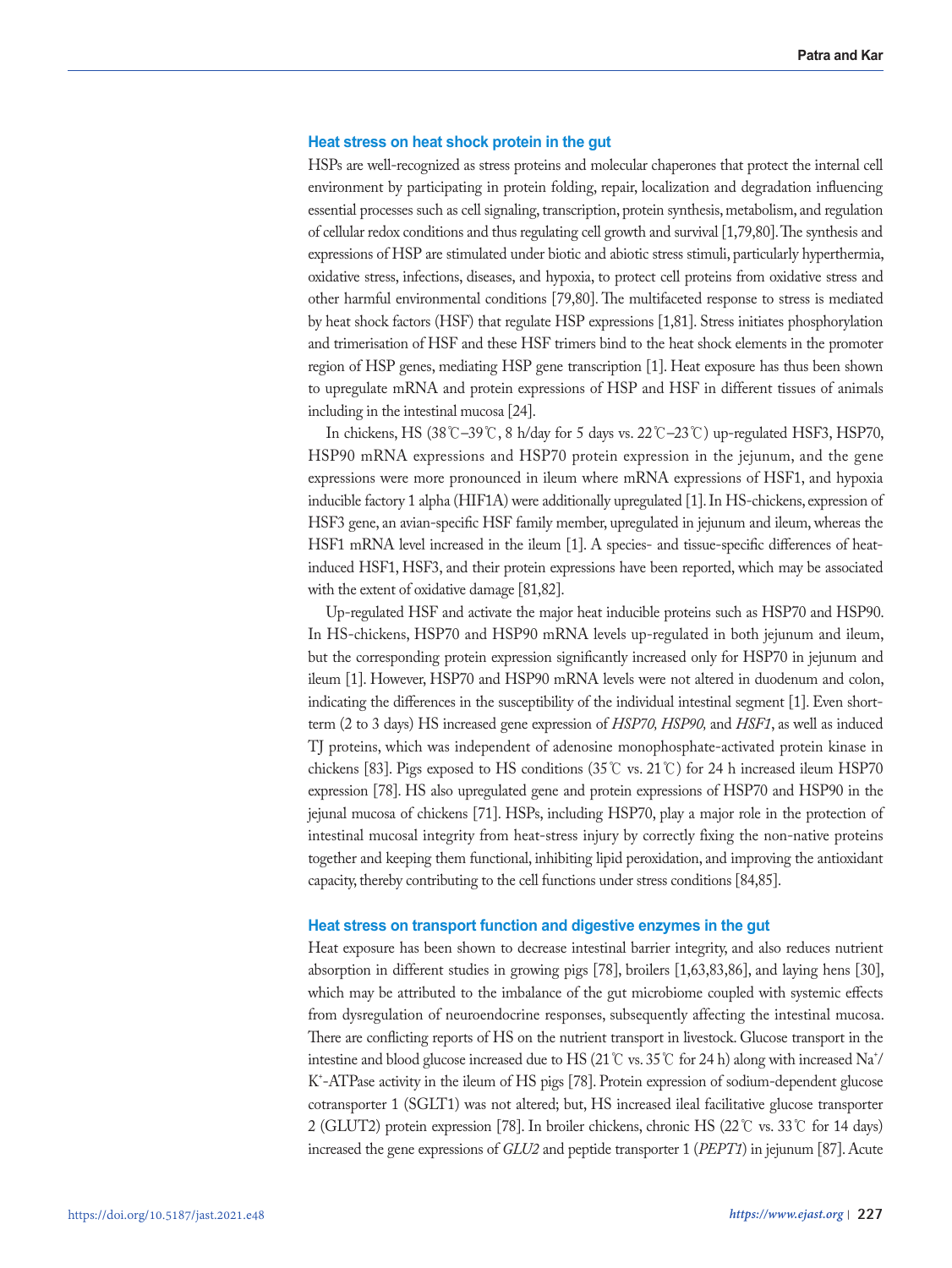HS (24℃ vs. 32℃ for 8 h) did not alter the mRNA levels of *SGLT1* and amino acid transporters *CAT1, r-BAT, y + LAT1,* and *PEPT1*, but decreased the expressions of *GLUT2*, *FABP1*, and *CD36* in the jejunum, suggesting that periodic HS may affect glucose and lipid transport, but not amino acid transport in the jejunum [88]. In chickens, HS (20℃ vs. 30℃) increased the activity and expression of apical SGLT1 in intestine by approximately 50%, but no effects on this transporter was noted in the pair-feeding, indicating that increased transported activity was not resulted from decreased feed intake [89]. In leghorn hens, HS (20℃–22℃, 50℃–60% relative humidity vs. 30℃–33℃, 70%–80% relative humidity) for 28 days decreased calcium binding protein (calbindin) in ileum, cecum, and colon [90]. In the above discussion, it is apparent that gene or protein expressions of some nutrient transporters are elevated in the intestine under HS, which seems due to adaptive mechanisms to allow proper nutrient absorption by over expressing the transporters compensating HS-induced reduction in absorptive surface area caused by reduced villi height and mucosal damage.

During hyperthermia, redistribution of blood away from the splanchnic area to the periphery occurs in order to maximize radiant heat dissipation from the body [91]. Therefore, thermal stress may decrease blood flow to the intestine, motility of the digestive system, and secretion of digestive enzymes [12] which could affect digestion, absorption and metabolism of nutrients including minerals. High temperature (32℃ vs. 20℃) reduced digesta passage and the activity of amylase, trypsin and chymotrysin in the intestinal juice of broiler chickens [92]. Additionally, HS, independent of reduction of feed intake, elevated Na<sup>+</sup>/K<sup>+</sup>-ATPase activity in the intestine, which was likely due to maintain osmotic homeostasis in the intestine [72]. Ion pumps are involved in the active transport of ions across the plasma membrane with the hydrolysis of ATP resulting in depletion of ATP and increased amount of AMP [72,93]. Overall, above discussions may imply that nutrient transport is a function of changes in the expressions of the nutrient transport system, digestive enzyme secretion, and microvilli ultrastuctures in the intestine, which are affected by HS.

# **Heat stress on oxidative stress in gut mucosa**

Heat challenge usually causes oxidative stress such as increased malondialdehyde (MDA) content and decreased antioxidant enzyme activities, i.e., superoxide dismutase (SOD), glutathione peroxidase (GPx), and catalase, in the intestine resulting the damages and structural changes of the mucosa, and reduced barrier integrity. In chickens, chronic cyclic HS (20℃ vs. 32℃–33℃ 8 h/day) for 42 days increased jejunal mucosal MDA content, and lowered SOD activity in ileal mucosa at 42 day [76]. Cyclic HS (22℃, 24 h/day vs. 32℃, 10 h/day) for 2 weeks in chickens increased MDA content in small intestine [22]. In growing pigs, GPx activity was decreased by HS (28℃ to 35℃ vs. 20℃) for 2 days in ileum and jejunum [94] and 4-hydroxynonenal, an oxidative stress marker, increased within first 24 h of HS [72]. In cattle, HS (28℃, 52% relative humidity vs. 15℃, 63% relative humidity with pair-feeding) for 4 days tended to increase catalase mRNA expression, but mRNA abundances of *SOD1* and *GPx1* and activities of catalase and lysozyme were similar [68]. Even, HS for a short period results in oxidative stress in the mucosa. For example, HS at 36℃ for 0, 2, 3, 5 and 10 h vs. 21  $\mathbb C$  for one day increased SOD activity after 2 h, but total antioxidant capacity and MDA content increased after 10 h in jejunum [84]. Gene expression of hypoxia inducible factor 1, subunit alpha (HIF1A), an oxidative stress marker, upregulated in the ileum of heat-exposed chickens [1] and pigs [78]. It has also been reported that HIF1A expression tended to increase at day 3 of HS, but then reached to normal expression level by day 7, probably due to restoration of this function by protective response of the intestine [72].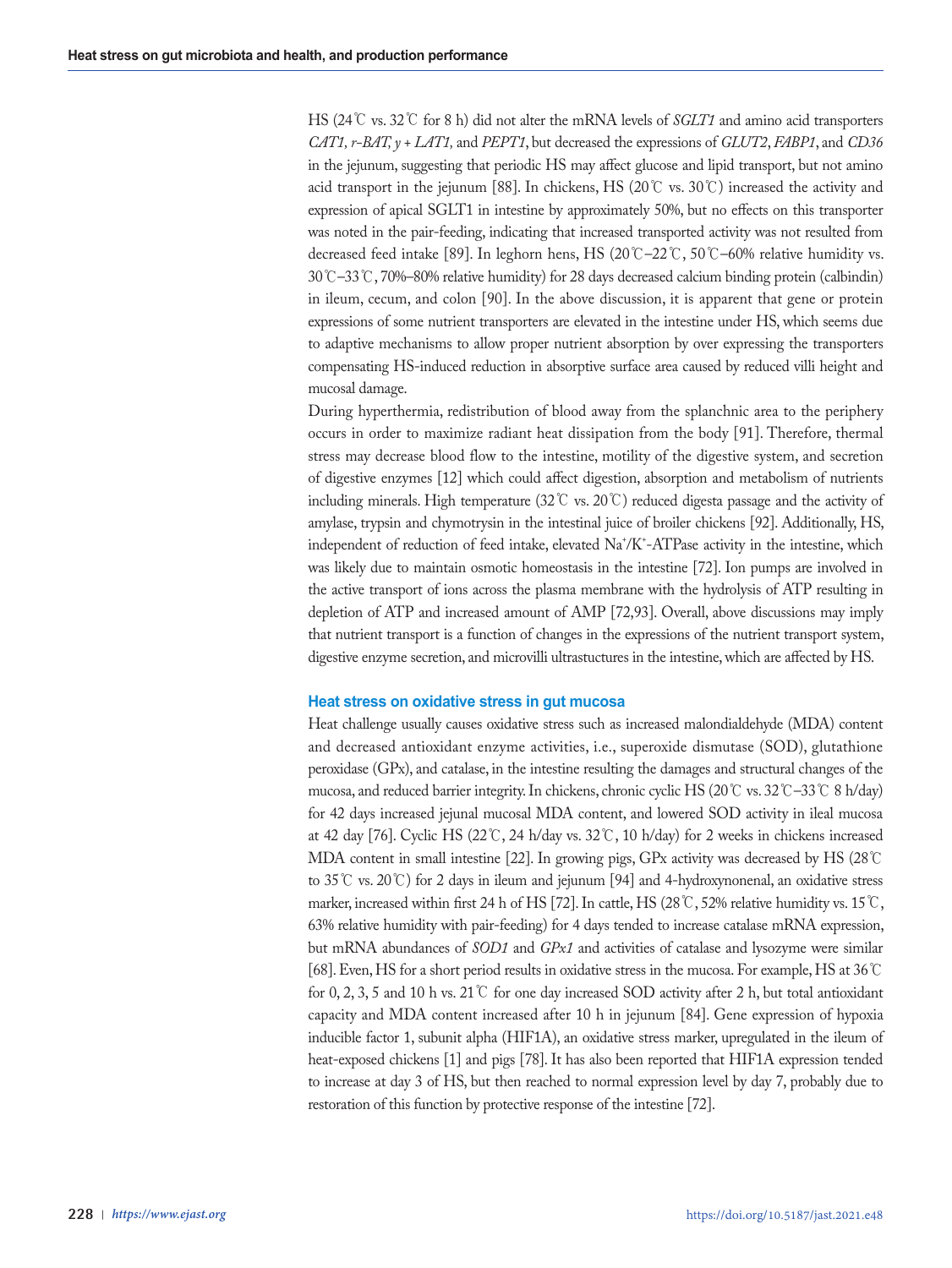## **Heat stress on mucosal immunity in gut**

HS induces the release of pro-inflammatory cytokines and mediators (e.g., nuclear factor kappa B (NF-KB) p50 and IL4) in the broiler chickens. In chickens, HS (38℃–39℃, 8 h/day for 5 days vs. 22℃–23℃) up-regulated mRNA expressions of *TLR4, IL6,* and *IL8* in the jejunum [1]. In Holstein cattle, HS (28℃, 52% humidity vs. 15℃, 63% humidity in pair-feeding condition) for 4 days had no effect on jejunal mRNA levels of *TNFA*, *IL6*, *IL10*, *CXC-5*, and haptoglobin, and protein expressions of IL1B and IL4, but *IL4* mRNA level tended to be higher in jejunum [68]. Transcription factor NF-KB p50 has a major role in gene regulations induced by inflammatory cytokines, pathogens and oxidative stress [95]. Generally, IL4 is considered as a crucial cytokine that control naive T-helper cell differentiation into T-helper 2 effector cells that promote immunity and inflammation [96].

In poultry, HS (31℃ from 35 to 41 days of age) increased serum corticosterone levels and *Salmonella* colonization and invasion to crop, cecum, livers and spleen, and lowered plasma IgA and interferon gamma (IFNG) levels, mRNA expression of *IL6, IL12,* and *TLR2* in spleen and *IL1B, IL10,* transforming growth factor beta 1 (*TGFB1*), *TLR2,* avian beta defensin (*AvBD4*) and *AvBD6* in cecal tonsils of chickens challenged with *Salmonella* Enteritidis [60]. This indicates that HS activates HPA axis and increases corticosterone levels, which may decrease the immune system activity, resulting in an impairment of the mucosal barrier and inflammation in the intestine, subsequently increasing susceptibility to the invasion of pathogenic microorganisms [60,65].

HS crossbred gilts (35℃ vs. 20℃, 35%–50% humidity) had lower alkaline phosphatase and lysozyme activity (59% and 46%, respectively) over time in HS pigs, while myeloperoxidase activity (a immune cell marker) was increased in the jejunum on day 3 and 7 [72]. Decreased lysozyme and alkaline phosphatase activities may due to inflammatory and LPS responses observed during HS [72]. Compromised lysozyme and alkaline phosphatase activity in mucosa may increase transmucosal passage of enteric pathogens and toxins, and decrease the protection against LPSinduced inflammation [72].

## **Heat stress on the mucus barrier**

Mucin layer, composed of gel like mucin substances, covers over the epithelial mucosa. Mucins are synthesized mainly by gastric foveolar mucous cells and intestinal glandular goblet cells [8,75]. Mucin 2 polypeptide is the major contributor of mucin layer in the GI tract [8]. This mucus layer in the gut provides physical barrier between luminal content and epithelial cells in the intestine by restricting large particles from directly contacting the intestinal epithelium, including bacterial attachment [74,75]. Small molecules such as nutrients can easily diffuse through the mucus layer. Colonization of gut microbiota can only occur at the outer loose mucus layer, but they are mostly restricted at the inner adherent mucus layer [74,75]. A defective or thin mucus layer may lead to susceptibility to pathological changes due to increased adhesion of antigenic bacteria on the mucosa. HS has been shown to reduce goblet cell numbers in the intestinal mucosa of chickens [86,94,97] and *MUC2* mRNA levels [86]. But a few studies with short duration of heat challenge caused a linear trend in increased *MUC2* gene expression and increased MUC2 protein expression in HS pigs (21℃ vs. 37℃ for 2, 4, and 6 h) at 6 h [98] and at 12 h [99] compared with the thermoneutral pigs. The above studies suggest that HS can affect the physical mucin barrier in the gut leading to increased invasion of pathogens and vulnerability to mucosa.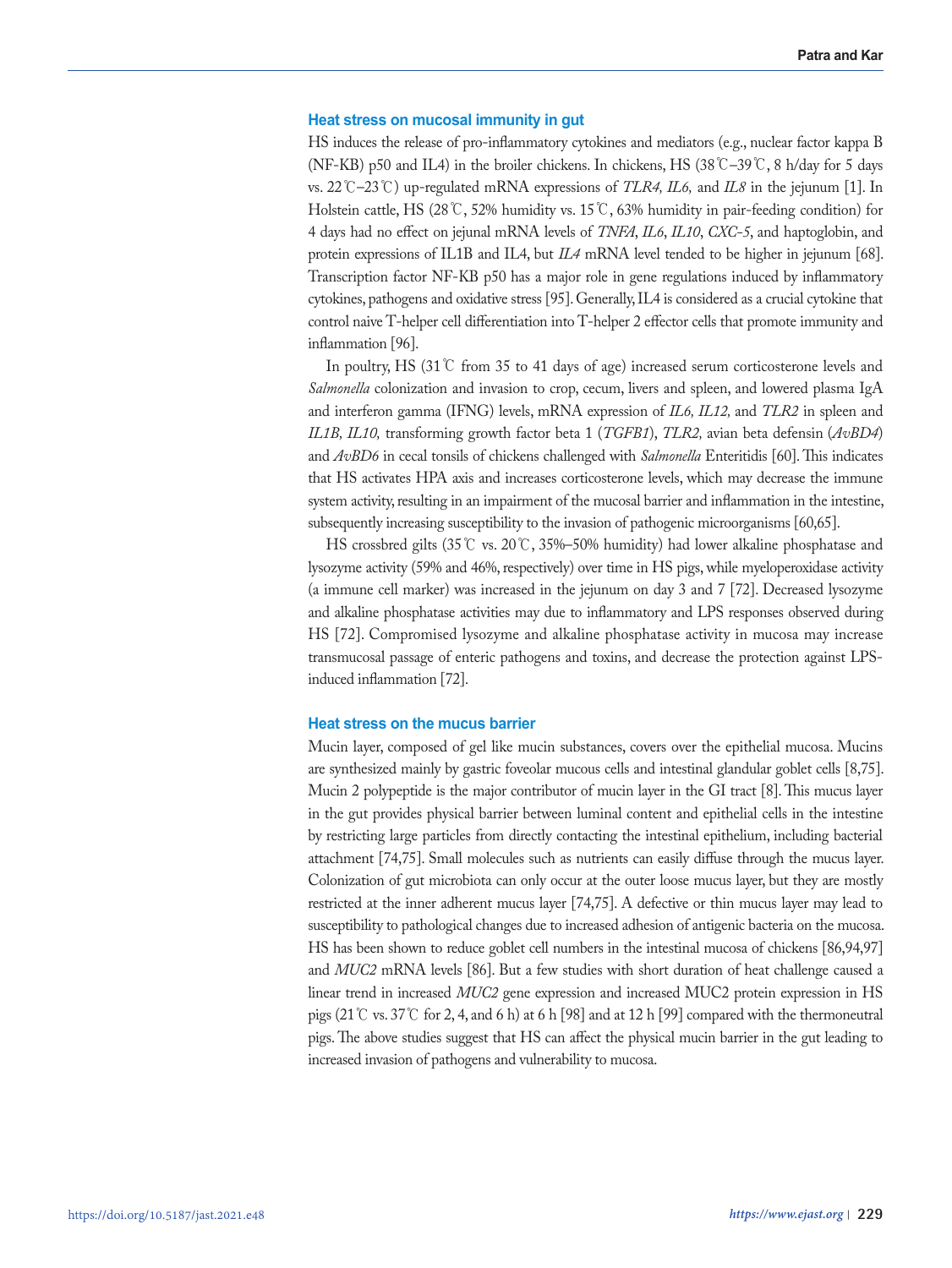# **PRODUCTION PERFORMANCE**

## **Feed intake**

The adverse effects of HS on feed intake have been well-recognized in different studies on various livestock species [100]. Pigs exposed to HS (35℃ and 24%–43% relative humidity) for 24 h showed elevated respiration rates by 2-fold and rectal temperatures by 1.6℃ and reduced voluntary feed intake by 53% relative to the pigs in thermoneutral (21  $\degree$  C and 35%–50% humidity) condition [78]. Acute HS (35℃) in crossbred pigs for 24 h decreased feed intake compared with the thermoneutral (25℃) conditions [25]. In laying hens, HS also decreases feed intake, egg production and weight, eggshell thickness, and increases mortality rate [21,101–104]. HS effects differ due to genotypes age and group size for the production performance, of which genotype selection may be useful for selection of breeds for hot temperature conditions [102,103].

The negative effects of HS on feed intake is one of the reasons responsible for reduced growth performance in heat-stressed livestock and poultry [105]. During the recovery period, feed intake and body weight gain in pigs exposed to thermal stress returned to thermoneutral levels; but, pigs in the pair-feeding group had increased daily feed intake (21%) and weight gain (32%) above thermoneutral levels [62]. Reasons why appetite during recovery was blunted in HS pigs compared with the PF pigs are not clearly known. Also, pigs exposed to a 3-h HS period had a progressively greater feeding behavior relative to the thermoneutral pigs during a 3-h recovery period [106]. Mechanisms of compensatory growth and feed intake are difficult to understand because ability of animals to recover may depend upon the nature, severity, and duration of nutrient restriction during HS [107,108].

# **Production performance and feed efficiency**

Broiler birds were exposed to a thermoneutral condition (20℃), chronic HS (30℃; 24 h/day) and acute HS (35°C from 09:00 to 13:00 and 20°C from 13:00 to 09:00) for 10 days and it was noted that both HS conditions decreased body weight gain and lowered feed conversion efficiency, whereas feed intake and mortality rate were greater in the acute HS condition [58]. It indicates that short-term HS in the day may be detrimental to growth performance. Heat-stressed birds (30℃ vs. 20℃) increased serum concentrations of corticosterone [58] Heat reduced feed intake (115 vs. 84 g/day), egg production (87.7% vs. 72.4%), and egg weight (63.3 vs. 60.0 g) in laying hens and egg weight was significantly lower in the HS group than that in the pair-feeding group (feed intake is similar to the heat-stress group, but in the thermo-neutral condition), suggesting that reduction in egg weight occurs due to HS independent of feed intake [21]. Feed efficiency (feed:egg ratio) was not significantly better in the HS group (1.95) compared to thermoneutral group (2.08), whereas it was non-significantly better in the pair feeding group (1.79) compared to the HS group [21]. The meta-analysis study demonstrated that feed intake, hen-day egg production, shell strength, and egg mass were more sensitive to HS than the other variables as these traits reduced by 9.0% to 22.6% in HS (30℃ to 35℃) compared with thermo-neutrality (15℃ to 20℃), whereas yolk and albumen proportions or Haugh units are less affected by temperature [103]. In broiler chickens, HS reduced body weight gain and feed intake, but not feed utilization efficiency [67]. However, feed utilization efficiency lowered when both HS and *Salmonella* Enteritidis infection were combined [67].

Heat stress damages the integrity and morphology of the intestine, resulting in poor nutrient absorption and decreased animal performance along with increased intestinal permeability and pathogen invasion [30,61]. The loss of intestinal barrier function lead to increased translocation of luminal content (e.g., bacterial endo- and exotoxins, food-borne antigens) resulting in LPS appearance in portal and systemic circulation [72]. Endotoxin initiates an immune response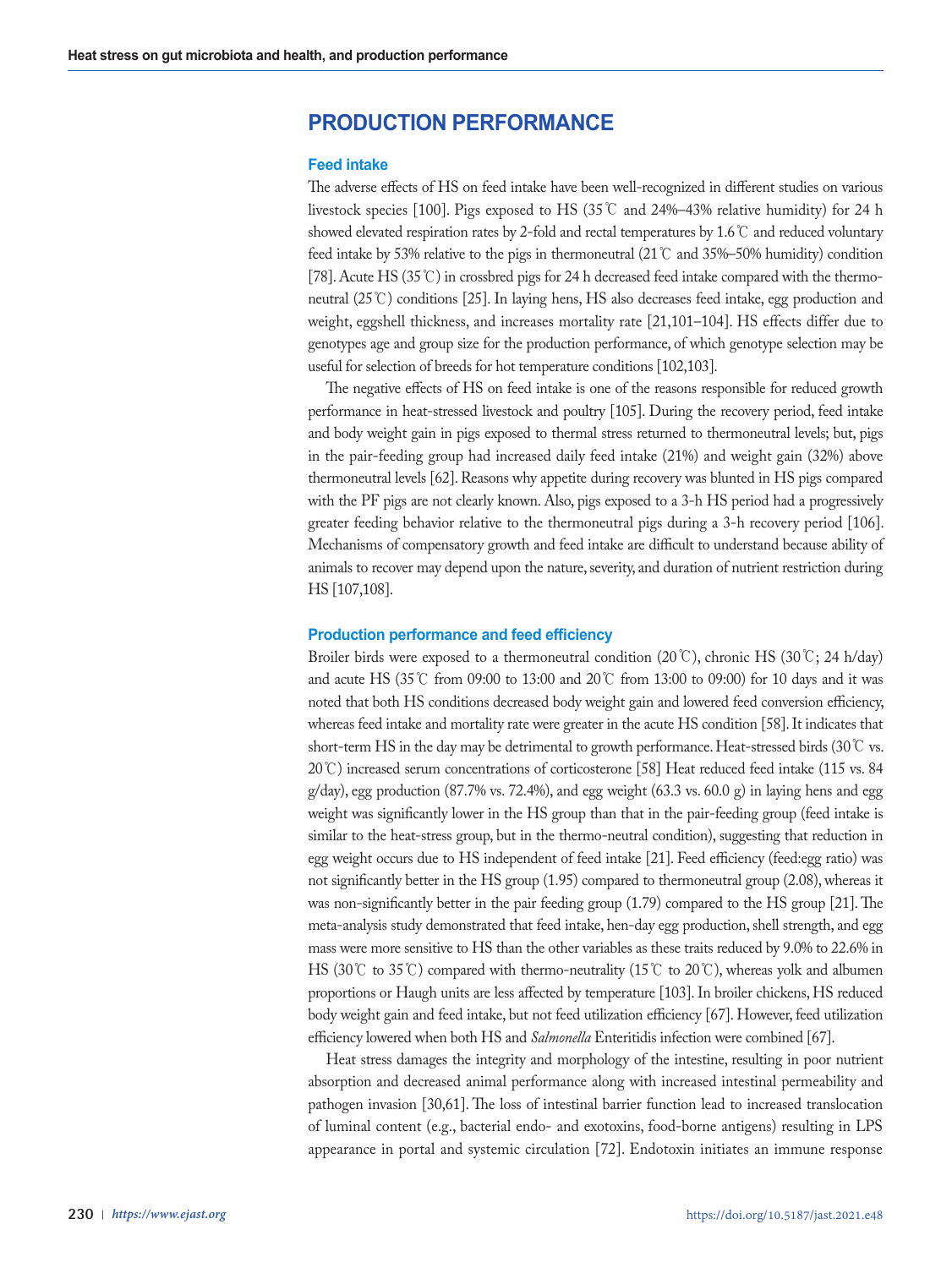associated with greater circulating inflammatory biomarkers [63,91]. As a result, endotoxemia and inflammation caused by HS may alter metabolism and nutrient partitioning, consequently decreased productivity [105]. HS reduces the enzymatic activities (i.e., amylase, lipase and trypsin) for nutrient digestion in the gut [109]. In heat acclimatized laying hens (42℃ for 4 h), the levels of amylase, but not maltase, decreased compared to those of the control hens both in the intestine and pancreas and it has been suggested that the pancreas may regulate intestinal amylase activity during the adaptation of chickens to heat [110]. The overexpression of HSP70 significantly increased the amylase, lipase, and trypsin activity in the intestine of chickens under HS [85]. Compared with thermoneutral group, HS changed the serum biochemical parameters and hormones related to energy metabolism, stress response and immune indicators. Most of these changes in serum profile were independent of feed intake reduction [25]. Plasma triiodothyronine concentration was reduced in heat stressed-hens [102]. Egg production performance and eggshell quality were impaired by HS probably due to the disturbed oxidant and antioxidant balance and HSP homoeostasis. In addition, HS increases serum corticosterone levels, showing a HPA axis activation [65,67]. These results suggest that HS reduces feed intake and intestinal integrity and increases permeability of endoand exotoxin and inflammation. These events may contribute to reduced performance during HS conditions [72].

# **AMELIORATION OF HEAT STRESS**

The common effects of HS are the disturbance of gut microbiome and the oxidative stress caused by excessive generation of reactive oxygen species and reduced antioxidant defense in cells [1]. Probiotics and prebiotics are known to maintain the gut homeostasis by enhancing the beneficial bacterial populations and reducing pathogens, and also by improving gut-associated immunity and gut barrier functions [111]. Therefore, the use of probiotics, prebiotics, and substances with antioxidant activities, such as selenium, vitamin E, herbs, and different organic acids, including α-lipoic acid, have been suggested to include the diets to alleviate HS in different studies (Table 3).

# **Probiotics, prebiotics and postbiotics**

HS elicits alterations of composition, diversity and functionality of gut microbial community along with dominance of undesirable pathogenic microbiota. Hence, a number of studies have been employed to ameliorate imbalance of the gut microbiota using probiotic, prebiotic and postbiotic interventions. Supplementation of probiotic mixture (*Bacillus subtilis* and *Enterococcus faecium*) reduced *E. coli* number and increased beneficial *Lactobacillus* number, which were altered due to HS in the ileum and ceca of laying hens [30]. Supplementation of probiotics (mixture of *Bacillus subtilis*, *Bacillus licheniformis*, and *Lactobacillus plantarum*) increased viable counts of *Bifidobacterium*  and *Lactobacillus* in the small intestine [7], jejunal villus height, and protein level of OCLN, and decreased coliforms bacteria in the small intestine [7]. The intestinal villi structure of heat stressed laying hens were damaged with extensive desquamation, mainly at the tip and exposed lamina propria, compared to the normal intestinal villi in the control group [30,61]. The supplementing the probiotic mixture (*Bacillus subtilis* and *Enterococcus faecium*) in the heat-stressed hens restored the villus structure [30].

Supplementation of galacto-oligosaccharides in diets of chickens prevented the HS-related effects such as upregulated mRNA expressions of *HSF3, HSP70, HSP90, CLDN5, ZO1, CDH1, TLR4, IL6,* and *IL8* and protein expression of HSP70 in the jejunum, but it did not alter these effects in ileum [1]. In a study with different postbiotics (produced from *Lactobacillus plantarum* strains) fed (3 g/kg diet) to broiler chickens exposed to HS (36℃ for 3 h from 22 to 42 days),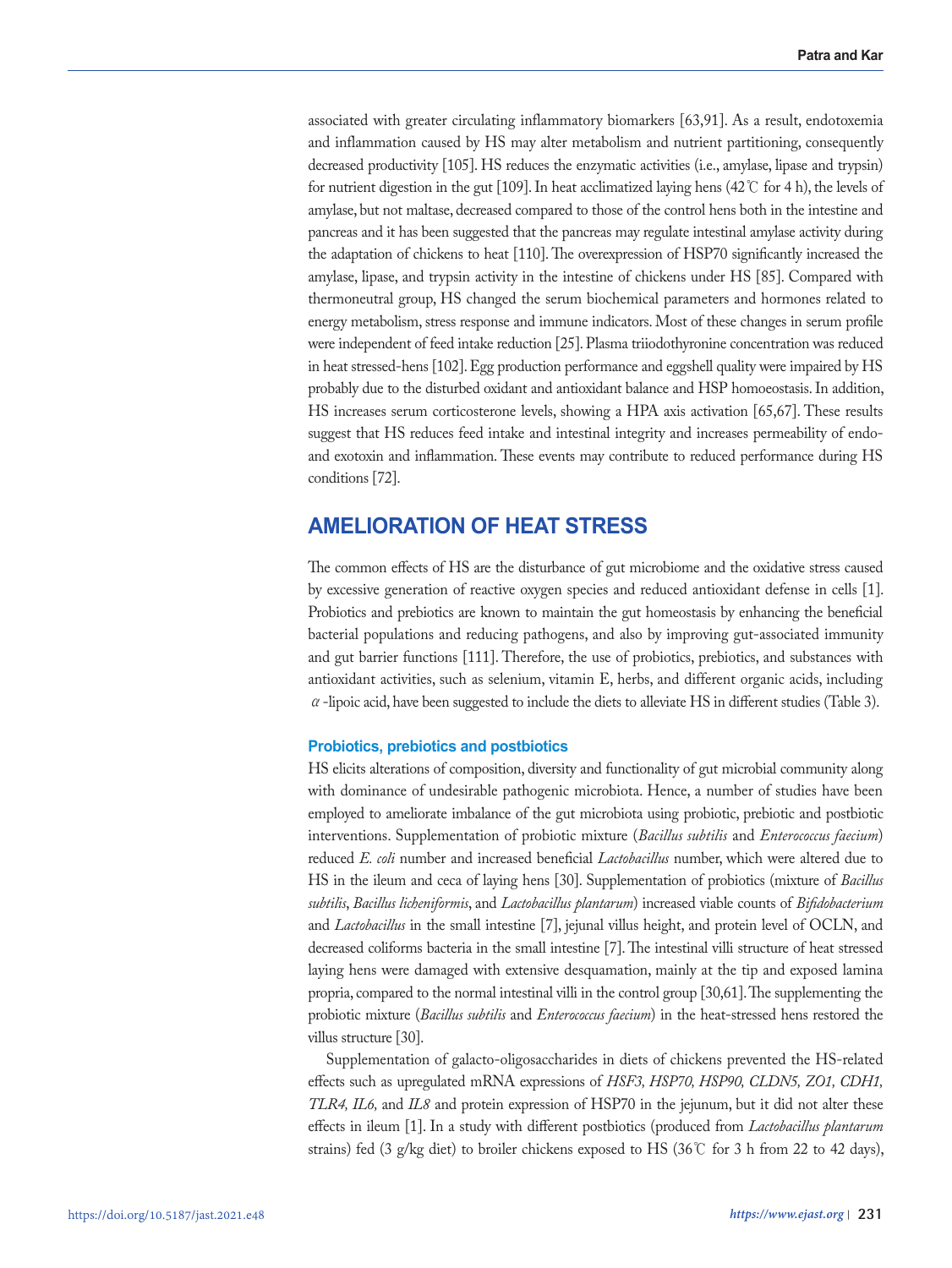| Reference | <b>Anima</b>                          | HS condition                                                         | Amelioration                                                                                                                                                          | Major effects in comparison with HS versus ameliorating agents under HS                                                                                                                                                                                                                                                                                                                                                                                                   |
|-----------|---------------------------------------|----------------------------------------------------------------------|-----------------------------------------------------------------------------------------------------------------------------------------------------------------------|---------------------------------------------------------------------------------------------------------------------------------------------------------------------------------------------------------------------------------------------------------------------------------------------------------------------------------------------------------------------------------------------------------------------------------------------------------------------------|
| [145]     | Hubbard chickens                      | 21<br>35℃, 75% RH, 8 h/day from<br>to 42 days                        | MOS (0.5% in diet) and/or probiotics<br>(0.1% in diet)                                                                                                                | Villus height and surface area increased in ileum due to MOS and probiotic supple-<br>mentation under HS.<br>Villus width and crypt depth increased in HS-probiotic group.<br>MOS, probiotic and MOS+probiotic enhanced activity of goblet cells under HS<br>MOS increased crypt depth in HS birds.                                                                                                                                                                       |
| $[84]$    | Broiler chickens at<br>36 days of age | 36°C for 0 to 10 h for one day                                       | peritoneally, 5 mg/kg of BW), 1 day<br>Enhancer (L-glutamine injected intra-<br>peritoneally, 0.75 mg/kg BW) vs.<br>inhibitor (quercetin injected intra-<br>before HS | Increased GPx and SOD activity, T-AOC and HSP70 in jejunal mucosa by enhancer<br>than by inhibitor.<br>LDH in jejunal mucosa was lower in enhancer group than inhibitor group.<br>LDH activity rapidly increased in jejunum during the first 2 h of HS.<br>Increased serum corticosterone in inhibitor group compared wi<br>$\bullet$<br>$\bullet$                                                                                                                        |
| $[85]$    | Male broiler chickens                 | 36°C for 0 to 10 h for one day                                       | Intraperitoneally injected with L-gluta-<br>mine (enhancer, 0.75 mg/kg of BW)<br>or quercetin (inhibitor, 5 mg/kg of<br>BW) for one day before HS                     | No effect on villus height, crypt depth (except decrease in 5 h), or VCR (except in-<br>crease in 10 h) HSP70 mRNA expression in enhancer group was higher than inhibitor<br>group in jejunum.<br>Trypsin, amylase, and lipase activities in enhancer group were higher than in inhibitor<br>group.<br>$\bullet$<br>$\bullet$                                                                                                                                             |
| [141]     | Ross-708 of mixed<br>sex chickens     | 35°C from 1 to 42 days                                               | 0.5% MOS or 0.1% PM                                                                                                                                                   | MOS and PM increased BW gain and ADFI, and lowered FCR compared with HS-con-<br>trol group.<br>Probiotic increased villus width and surface area compared with HS-control treatment.<br>MOS and PM partially alleviated changes of intestinal microstructures damaged by HS.<br>$\bullet$<br>٠                                                                                                                                                                            |
| [146]     | Wenchang male<br>chickens             | 40°C, 52.4% RH for 3 h                                               | solution (50 mg/kg of BW) daily for<br>0.2 mL gamma-amino butyric acid<br>35 days                                                                                     | Increased GPx, SOD, catalase, T-AOC content in intestinal mucosa.<br>Decreased MDA content in jejunal and ileal mucosa.<br>$\bullet\;\bullet$                                                                                                                                                                                                                                                                                                                             |
| [147]     | 21-day-old Ross<br>male broilers      | 33℃ from 08:00 to 06:00 from<br>21 to 42 days                        | COS at 1.5 g/kg diet                                                                                                                                                  | Increased number of Lactobacillus, decreased E. coli, and had no effect on Bifidobac-<br>Increased villus height and VCR, no effect on crypt depth.<br>Reduced jejunal FITC-d permeability.<br>No effect on BW gain, feed intake, and FCR.<br>terium and Clostridium counts                                                                                                                                                                                               |
| [142]     | Crossbred gilts (43<br>kg BW)         | N<br>36°C, 50% RH for either 1 or<br>days                            | mg/kg<br>100 (Zn220) and 200 (Zn320) mg/kg<br>diet of Zn as Zn-amino acid com-<br>plexes                                                                              | Overall, no effects on ileal glucose, lysine, methionine, and glutamine transport.<br>Glucose transport linearly decreased with increasing levels of Zn-amino acid on day 1.<br>BW and feed intake were not affected.<br>Improved Ileal and colonic TER in Zn220-fed pigs<br>Ileal and colonic FITC-d permeability increased, and colonic FITC-LPS permeability<br>tended to increase due to HS from days 1 to 7; but Z<br>No differences on villi height or crypt depth. |
| [143]     | Crossbred gilts (39<br>kg BW)         | 32°C, 26% RH for 24 h                                                | WP (80% 98% and 100%)                                                                                                                                                 | Plasma L <sup>1</sup> actate and D-lactate levels increased and tended to increase with HS.<br>After 24 h of HS, 100% WP-fed pigs had lower plasma D-lactate relative to control-fed<br>BW, BW gain, and feed intake were not affected by whey protein.<br>Décreased lleal TER (37%) in 80% WP-fed pigs.<br>Ileal TER decreased in HS whey protein groups.<br>pigs.                                                                                                       |
| $[148]$   | Hubbard male broiler<br>chicks        | 35℃ and 64% RH from 09:00 to<br>14:00 and 21℃ from 14:00 to<br>09:00 | Bacillus subtilis (1 g/kg diet; 2.3 × 10 <sup>8</sup><br>CFU/g of <i>B. subtilis</i> spores)                                                                          | B. subtilis increased villus height, villus surface area, and absorptive epithelial cell area<br>in duodenum and ileum.<br><i>B. subtilis</i> increased <i>Lactobacillus</i> and <i>Bifidobacterium</i> and decreased coliforms and<br><i>Clostridium</i> counts in intestine.<br>Increased BW, ADG and feed efficiency, but no effect on feed intake by B. subtilis                                                                                                      |
| [131]     | Male Wenchang<br>chickens             | $\frac{5}{3}$<br>40.5℃, 52.4% RH for 2 h for<br>days                 | GABA (50 mg/kg of BW)                                                                                                                                                 | HS decreased activity of sucrase, maltase, alkaline phosphatase, contents of secretory<br>IgA, glutathione, d-xylose, number of lymphocytes, and Na*-K*-ATPase activity of intes-<br>tinal mucosa.<br>GABA ameliorated the above effects.                                                                                                                                                                                                                                 |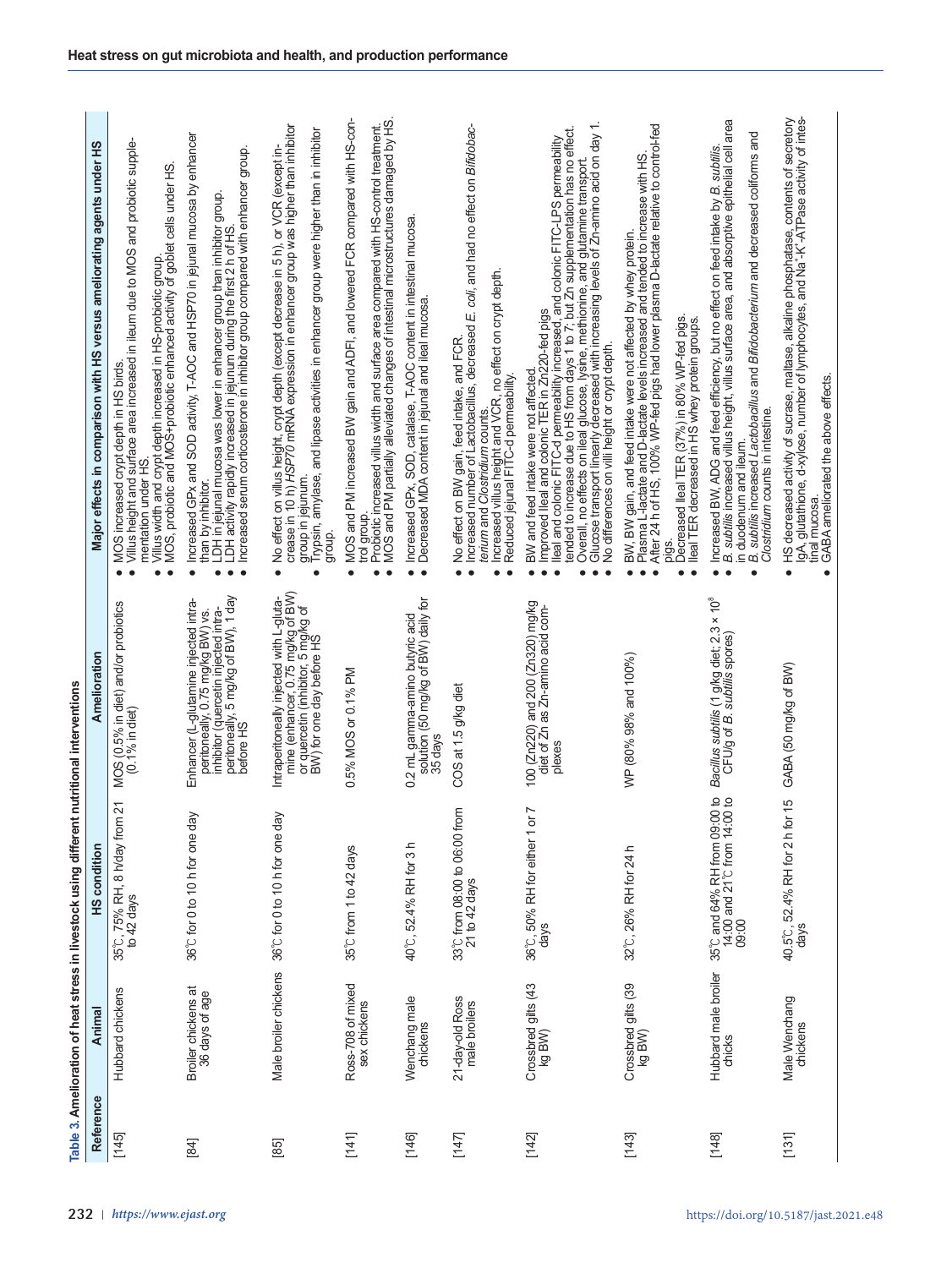| Table 3. Continued |                                                       |                                                                                                                          |                                                                                                       |                                                                                                                                                                                                                                                                                                                                                                                                                                                                                                                                                                                                      |
|--------------------|-------------------------------------------------------|--------------------------------------------------------------------------------------------------------------------------|-------------------------------------------------------------------------------------------------------|------------------------------------------------------------------------------------------------------------------------------------------------------------------------------------------------------------------------------------------------------------------------------------------------------------------------------------------------------------------------------------------------------------------------------------------------------------------------------------------------------------------------------------------------------------------------------------------------------|
| Reference          | Animal                                                | <b>HS</b> condition                                                                                                      | Amelioration                                                                                          | Major effects in comparison with HS versus ameliorating agents under HS                                                                                                                                                                                                                                                                                                                                                                                                                                                                                                                              |
| $\Box$             | male broiler chick-<br>21-day-old Ross<br>ens         | 42<br>33°C for 10 h/day, from 22 to<br>days                                                                              | A (B. licheniformis, B. subtilis, and<br>Lactobacillus plantarum) at 1.5 g/kg<br>αj<br>PM (B.<br>diet | Probiotic decreased FCR, but no effect on ADG and ADFI.<br>Probiotics had no effect on TER value and FITC-d permeability in jejunum compared<br>Probiotics increased protein level of OCLN.<br>Probiotics increased villus height than the control diet.<br>with control diet.<br>$\bullet$<br>٠                                                                                                                                                                                                                                                                                                     |
| $[97]$             | Male Wenchang<br>chickens                             | $\frac{5}{1}$<br>40.5°C, 52.4% RH for 2 h for<br>days                                                                    | GABA (0.5%) fed with 0.2 mL                                                                           | GABA enhanced villus height, crypt depth, mucosa thickness, intestinal wall thickness,<br>GABA increased BW, but no effect on ADG, FCR and fed intake on day 15.<br>and number of goblet cells in duodenum and ileum.<br>$\bullet$                                                                                                                                                                                                                                                                                                                                                                   |
| [135]              | broilers birds<br>Male Cobb 500                       | 32℃-27℃ vs. 37℃-33℃, decrea-<br>sed 2℃/week until reaching<br>33℃ in third week; for 5 h/day<br>from 29 to 42 day of age | 10 g/kg diet of glutamic acid                                                                         | Glutamic acid increased villus height, crypt depth, and VCR.<br>Glutamic acid increased BW.<br>$\bullet$<br>$\bullet$                                                                                                                                                                                                                                                                                                                                                                                                                                                                                |
| [149]              | broiler chickens<br>Cobb 500 male                     | 34℃, 65%–70% RH for 5 h/day<br>from 29 to 42 days                                                                        | SE 150, 300, 450 mg/kg of diet and<br>vitamin C at 300 mg/kg of diet<br>GSE 150,                      | GSE increased villus height, tended to increase crypt depth, but no effect on VCR and<br>GSE or vitamin C did not affect lengths of duodenum, jejunum, ileum, large intestine<br>No effect of vitamin C on jejunum villus width, crypt depth, VCR, and muscle layer<br>GSE, but not vitamin C, lowered ileal coliforms and E. coli populations<br>muscle layer thickness jejunum.<br>and cecum.<br>thickness<br>$\bullet$                                                                                                                                                                            |
| [99]               | Crossbred gilts (64<br>kg BW)                         | 37°C and 40% RH for 12 h                                                                                                 | ZnAA                                                                                                  | Intestinal alkaline phosphatase gene abundanœ increased iñ HS-ZnAA.<br>No effect on ileal and colonic HIF1A protein expression.<br>No effect <u>on ileal</u> HSP70 protein expression but lowered HSP70 protein expression in<br>ZnAA had no effect on FITC-d permeability, but increased ileal TER level under HS.<br>No differences of BW loss and feed intake between HS-control and HS-ZnAA pigs<br>Colon MUC2 mRNA abundance elevated in HS-ZnAA AA pigs<br>lleal IL1-8 decreased and plasma LBP increased in HS-ZnAA.<br>ZnAA decreased BW and feed intake under HS.<br>colon of HS-ZnAA pigs. |
| Ξ                  | broiler chickens<br>15-day-old Ross                   | 38°C-39°C for 8 h for 5 days                                                                                             | GOS at 10 or 25 g/kg diet (6 days prior<br>to HS)                                                     | Heat-induced effects on CDH1 mRNA expression and pan-cadherin protein expression<br>GOS (25 g/kg) prevented heat-induced gene <i>TLR-4</i> induction in jejunum.<br>Up-regulation of <i>IL6</i> and <i>IL8</i> mRNA expressions in jejunum and ileum by HS was pre-<br>HS-induced increase in mRNA expressions of CLDN5 and ZO1 dose-dependently<br>GOS prevented HS-induced upregulation of HSF3, HSP70, and HSP90 mRNA in<br>alleviated in jejunum by GOS.<br>in jejunum prevented by GOS<br>vented by GOS.<br>ejunum<br>$\bullet$<br>$\bullet$<br>٠                                               |
| $[71]$             | Xuéfeng black-<br>boned chickens<br>28 day old female | 37°C for 8 h/day for 15 days                                                                                             | 200, 400, or 600 mg/kg diet of resvera-<br>trol for 15 days                                           | Resveratrol improved villus morphology, increased goblet cell and lymphocyte numbers<br>Resveratiol reduced HSP70, HSP90, and NF-KB protein levels in jejunal villi after 15<br>days of HS and increased EGF level.<br>at 400 mg/kg.<br>$\bullet$                                                                                                                                                                                                                                                                                                                                                    |
| $[130]$            | male broiler chick-<br>21 day old Hubbard<br>ens      | 32°C; 64% RH                                                                                                             | g butyric acid/kg of feed<br>0.5                                                                      | Butyric acid increased intestinal Lactobacillus and Bifidobacterium populations in HS-birds.<br>Butýric acid increased recovery of villus height, villus surface area, relative intestinal<br>weight, and absorptive epithelial cell area in duodenum of HS-birds.<br>Butyric acid increased BW and ADG in HS birds.<br>$\bullet$<br>$\bullet$                                                                                                                                                                                                                                                       |
| [94]               | Female growing pigs                                   | 35℃ 8 h/day, 35% RH for 2<br>days                                                                                        | 0.2-1.0 mg/kg of Se and 17-200 IU/ kg<br>of vitamin E for 14 days                                     | Se and vitamin E did not affect HSP70, HIF1A, IL8, or TNFA mRNA levels.<br>Decreased FITC-d permeability quadratically.<br>Increased GPx2 mRNA abundance.<br>Linearly increased TER value.<br>$\bullet$                                                                                                                                                                                                                                                                                                                                                                                              |
| $[30]$             | laying hens (aged<br>40 weeks)<br>Hy-Line Brown       | 20<br>33°C and 60%-70% RH, for<br>days                                                                                   | PM (Enterococcus faecium and B.<br>subtilis                                                           | Probiotic increased egg production rate, feed intake, and egg weight under HS.<br>Probiotic improved eggshell strength, eggshell thickness, and albumen helght.<br>Probiotics increased VCR in ileum (10 days and 20 days) and cecum                                                                                                                                                                                                                                                                                                                                                                 |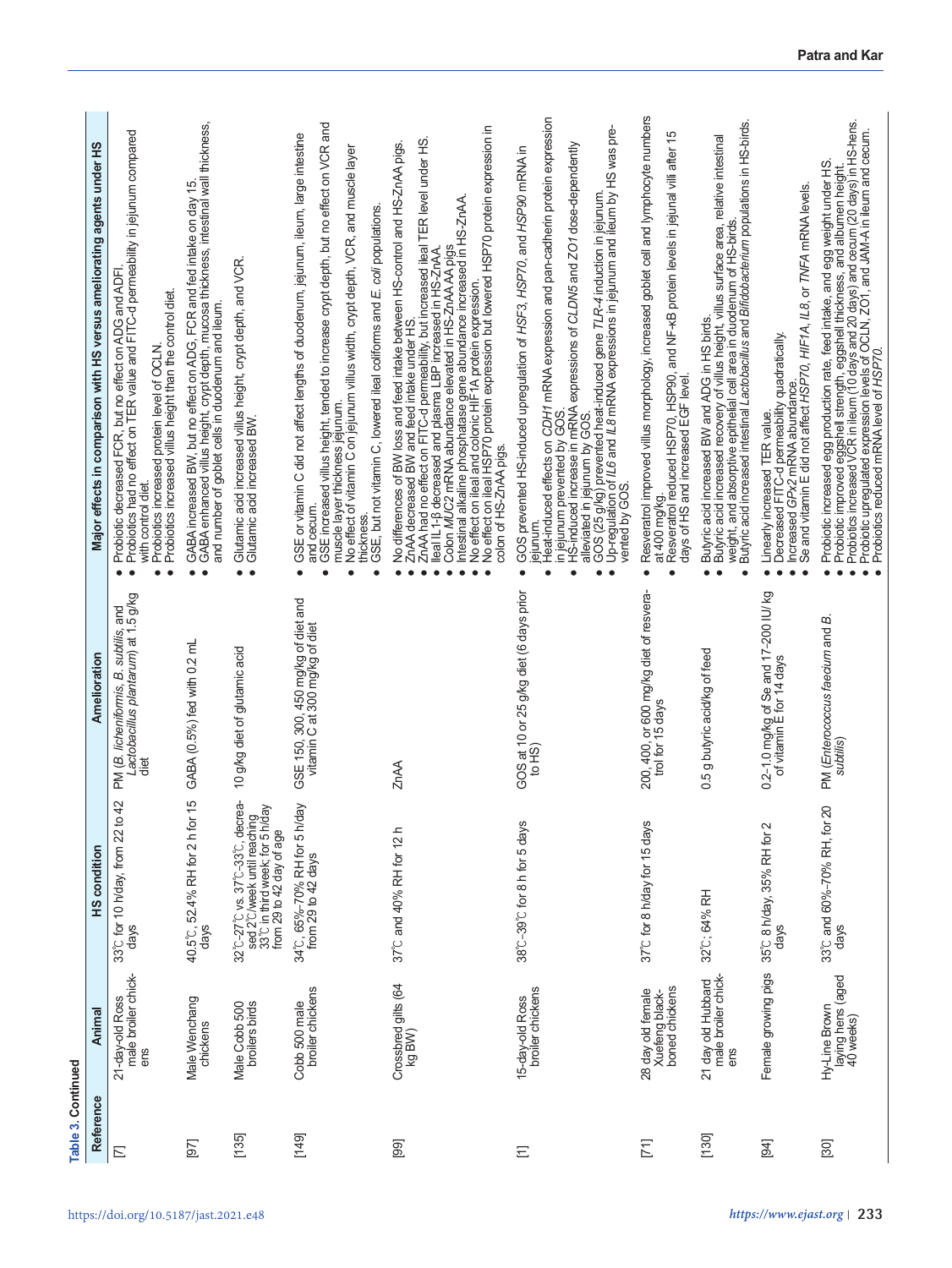| Reference | Anima                                              | <b>HS condition</b>                                                                                           | Amelioration                                                                                                                                   | Major effects in comparison with HS versus ameliorating agents under HS                                                                                                                                                                                                                                                                                                                                                                                                           |
|-----------|----------------------------------------------------|---------------------------------------------------------------------------------------------------------------|------------------------------------------------------------------------------------------------------------------------------------------------|-----------------------------------------------------------------------------------------------------------------------------------------------------------------------------------------------------------------------------------------------------------------------------------------------------------------------------------------------------------------------------------------------------------------------------------------------------------------------------------|
| $[93]$    | Cobb male chickens                                 | 36℃ from 08:00 to 18:00 and<br>26℃ from 18:00 to 08:00<br>from 8 to 35 days                                   | g/kg in diet<br>$\overline{z}$<br><b>NAC</b>                                                                                                   | NAC increased ATP level in jejunal mucosa.<br>NAC inhibited the increase of jejunal AMP under HS.<br>NAC decreased MDA concentration and mRNA levels of <i>HSP70,</i> AMP-activated pro-<br>NAC elevated catalase and trypsine activity in jejunum under HS<br>ADG, and reduced FCR<br>tein kinase, and heme-oxigenase in intestine.<br>increased ADFI.<br>NAC increased ADFI<br>NAC increased VCR                                                                                |
| $[66]$    | Lohmann layer cock-                                | TN (21°C, 62% RH) vs. HS<br>(35°C, 64% RH from 09:00 to<br>13:00 and 21°C from 13:00<br>to 09:00) for 30 days | Butyrate at 0.35 g/kg of diet                                                                                                                  | Butyrate increased villus height, surface area, and absorptive epithelial cell area in all<br>No effect of butyrate on crypt depth in duodenum and jejunum under HS, but it was<br>greater in ileum.<br>Butyrate alleviated villi damages and epithelial cell damage in all intestinal sections.<br>Butyrate increased intestinal and cecal <i>Lactobacillus</i> and <i>Bifidobacterium</i> numbers<br>decreased Clostridium and coliforms numbers.<br>intestinal parts under HS. |
| $[86]$    | male broiler chick-<br>21-day-old Cobb<br>ens      | 33°C, 70% RH for 10 h for 21<br>days                                                                          | 400 mg/kg diet of resveratrol                                                                                                                  | Resveratrol increased numbers of Lactobacillus and Bifidobacterium and lowered the<br>Resveratrol increased villus height, VCR and goblet cell numbers, and lowered crypt<br>Resveratrol increased intestinal mucosal CLDN1, OCLN, CDH1, and MUC2 mRNA<br>Resveratrol decreased serum D-lactic acid and FITC-d concentrations in HS birds.<br>Resveratrol increased final BW but no effect on ADG and ADFI.<br>Escherichia coli colonization.<br>numbers of<br>depth.<br>levels.  |
| $[62]$    | Crossbred gilts<br>(50 kg BW)                      | $\overline{\phantom{0}}$<br>27°C-30°C, 35% humidity for<br>days                                               | Zn at 120 mg/kg diet (60 mg as Zn-sul-<br>fate + 60 mg as Zn-amino acid)                                                                       | No effect on ADFI, ADG, and final BW, but FCR tended to decrease.<br>No effect on TNFA and LPS-binding protein in serum.                                                                                                                                                                                                                                                                                                                                                          |
| [144]     | 21-day-old Arbor<br>Acres broiler<br>chickens      | 36°C for 10 h/day for 20 days                                                                                 | and 10 g/kg diet of glutamine<br>5                                                                                                             | Glutarnine increased villus height in HS birds.<br>Glutarnine decreased D-lactate and diamine oxidase activity in HS birds.<br>Glutarnine mediated secretion of cytokines (TNFA and IL10), increased ZO1, CLDN1,<br>and OCLV mRNA level                                                                                                                                                                                                                                           |
| $[76]$    | plus broiler chick-<br>ens<br>Male Arbor Acres     | w<br>Control (20°C) vs. HS (32°C-<br>33°C 8 h/day) for 4-42 day                                               | MOS at 250 mg/kg diet                                                                                                                          | MOS decreased mucosal MDA content in jejunum at 42 days under HS.<br>MOS increased jejunal and ileal villus height and VCR.<br>MOS increased mRNA abundances of OCLN, and ileal <i>MUC2</i> and <i>201</i> in jejunum and<br>lleum, and ileal CLDN3 genes expressions.<br>MOS increased ADG, ADFI, and FCR.                                                                                                                                                                       |
| [138]     | Ross-308 broiler<br>28-day old male<br>chickens    | 33℃ and 40%-55% humidity<br>for 8 h/day for 10 days                                                           | g/kg of betaine in finisher diet<br>$\overline{\phantom{0}}$                                                                                   | Betaine increased ileal villus height and TER.<br>Betaine decreased Evans blue dye concentration in jejunum and ileum.<br>$\bullet\;\bullet$                                                                                                                                                                                                                                                                                                                                      |
| [134]     | broilers from 28 to<br>Male Arbor Acres<br>42 days | TN $(23^{\circ}C)$ or subjected to cyclic<br>HS $(28^{\circ}C-35^{\circ}C-28^{\circ}C$ for 12 h<br>daily)     | Lactobacillus plantarum, and Entero-<br>coccus faecalis) at a dose of 1.5 ×<br>10 <sup>8</sup> CFU/kg<br>Probiotic (Lactobacillus acidophilus, | Probiotic decreased serum D-lactic acid concentration on day 28.<br>Probiotic reduced serum TNFA and IL6, but increased IL10 and TGFB1 in HS birds.<br>Probiotic increased villus height and VCR in duodenum and jejunum of HS birds on<br>Probiotics had no effect on growth performance except for increased ADFI on days<br>day 42.<br>a<br>F<br>$\bullet$                                                                                                                     |
| [139]     | Male Cobb50 broiler<br>chickens                    | ᇰ<br>TN (26°C) vs. HS (34°C for 8<br>daily for 21 days)                                                       | 112.5 mg ginseng extract /kg feed                                                                                                              | Ginseng decreased HSPA7A, HSPD and HSPB1 gene expression.<br>Ginseng upregulated CLDN3, OCLN and CLDN1 (Caco 2).<br>Ginseng increased feed intake, BW and FCR                                                                                                                                                                                                                                                                                                                     |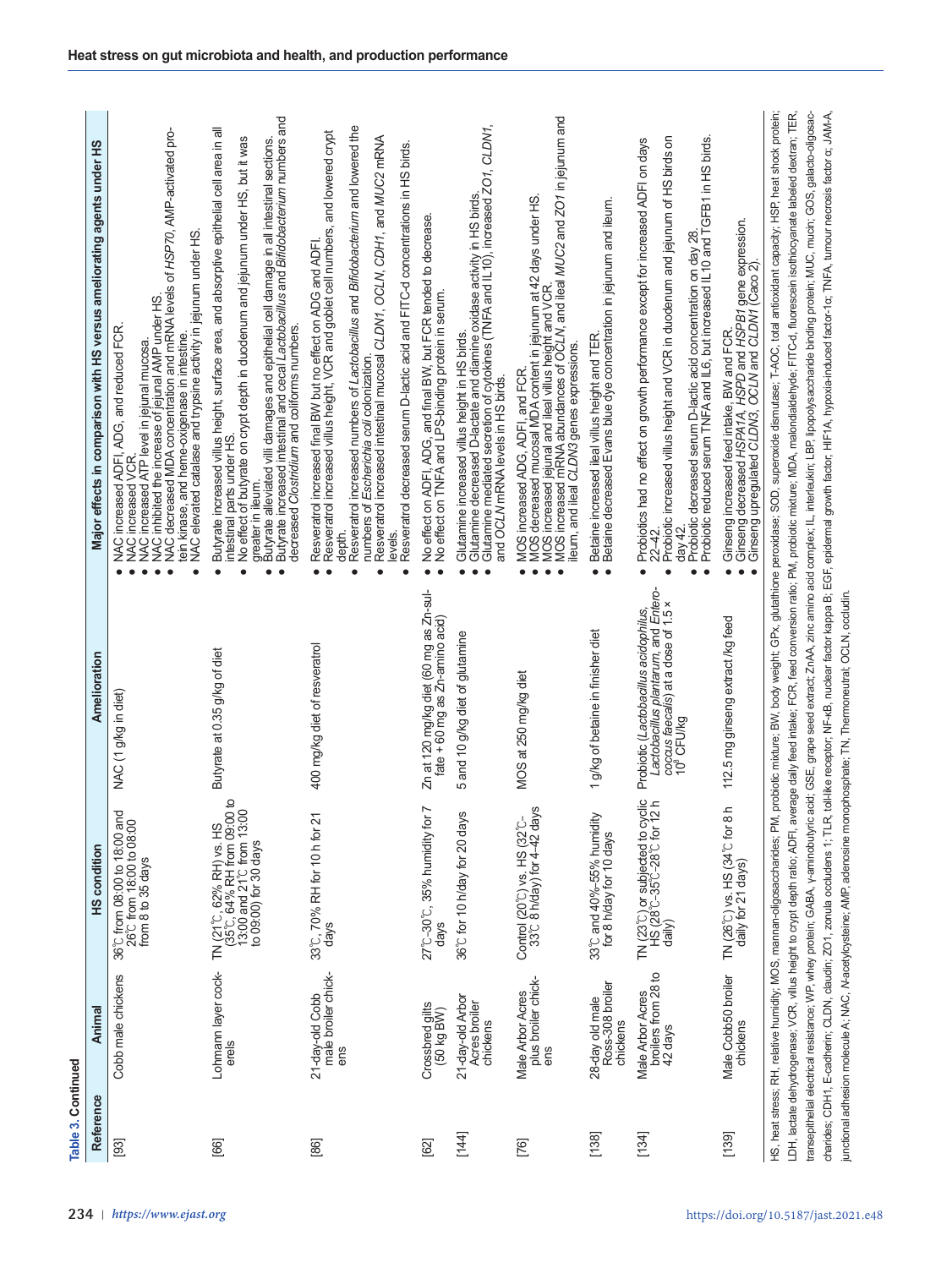postbiotics usually increased cecal total bacteria, *Lactobacillus* and *Bifidobacterium* numbers, and lowered *Enterobacteriaceae, E. coli* and *Salmonella* numbers compared to the groups without any added postbiotics or antibiotic in heat exposed-chickens [112].

# **Herbs**

Different plant bioactive compounds have strong antimicrobial properties [113], which may be effective against the pathogenic microorganisms that become prevalent during HS condition. Supplementation of plant bioactive compounds have been shown to improve intestinal integrity, nutrient transport and antioxidant status, especially in infection and HS conditions in livestock [75,114]. Supplementation of ginger improved feed intake, egg production and antioxidant status, which were reduced by HS in layer chickens [101]. Heat challenge elevated HSP70 expression and cortisol levels in broiler chickens, but supplementation of *Zingiber officinale* and *Zingiber zerumbet* at 20 g/kg diet enhanced HSP70 expression compared with the diet without these additives [115]. Supplementation of epigallocatechin gallate at 200 and 400 mg/kg diet [116] and genistein at 200 to 800 mg/kg diet [117] increased in feed intake and body weight, improved feed efficiency and carcass traits, and reduced MDA content in serum and liver in heat stressed quails. In Japanese Silkie fowls exposed to chronic (21 days) HS (24℃ vs. 35℃), supplementation of clove extract (0 to 600 mg/kg diet) improved daily body weight gain, feed intake and feed efficiency [118]. Soursop (*Annona muricata*) juice has been shown to ameliorate the serum oxidative stress in heat stressed rabbits [119]. Fermented herbal tea residues increased feed intake and reduced serum HSP70 level, SOD and GPx activities in Holstein heifer under HS (temperature humidity index of 79) conditions [120].

The effects of genistein on MDA content and growth performance were better in the HS (34℃ for 8 h/day) condition than the thermoneutral (22℃ for 24 h/day) condition [117]. Supplementation of ginger root powder (7.5 g/kg diet) increased body weight and body weight gain of heat-stressed broiler chickens compared to the control group at 22 day of age, but not at 42 and 49 days of age with higher total antioxidant capacity and lower MDA level in serum [121]. Dietary supplementation of resveratrol at 400 mg/kg diet improved the villus morphology, increased the goblet cell and lymphocyte numbers, attenuated the gene and protein overexpressions of HSP70, HSP90, and NF-KB, and activated the expression of EGF in the jejunal mucosa [71].

# **Antioxidant minerals**

HS increases free radical formation causing oxidative damage to lipids, proteins, and DNA and impairs immune responses by altering the expression of cytokine profiles and causing the immune cells more vulnerable to oxidative stress [122]. Selenium, as a part of specific selenoproteins, increases antioxidant status, thus preventing damages to tissues and important biomolecules [122]. Selenium supplementation in diet improves feed intake, body weight gain, egg production and quality, feed efficiency, and antioxidant status in heat-stressed poultry [122]. Selenium also enhances immune responses by changing the production of certain cytokines by immune cells and enhancing the resistance mechanism of immune cells to oxidative stress [122]. In sheep, HS (28°C–40°C vs. 18℃–21℃), which reduced feed intake by 13% and caused oxidative stress and supplementation of selenium (0.24 and 1.2 mg/kg diet) and vitamin E (10 and 100 IU/kg diet) ameliorated oxidative stress, but did not improve feed intake [123].

In boiler breeders, HS (21℃ vs. 32℃) decreased Mn content and SOD activity in the liver and heart, and increased in MDA level, up-regulated expressions of HSF1, HSF3, and HSP70 mRNA and protein in heart, liver and muscle [124]. Dietary supplementation of Mn (120 mg/kg diet as Mn sulfate or Mn proteinate) enhanced the antioxidant capacity and lowered HSP70 expression in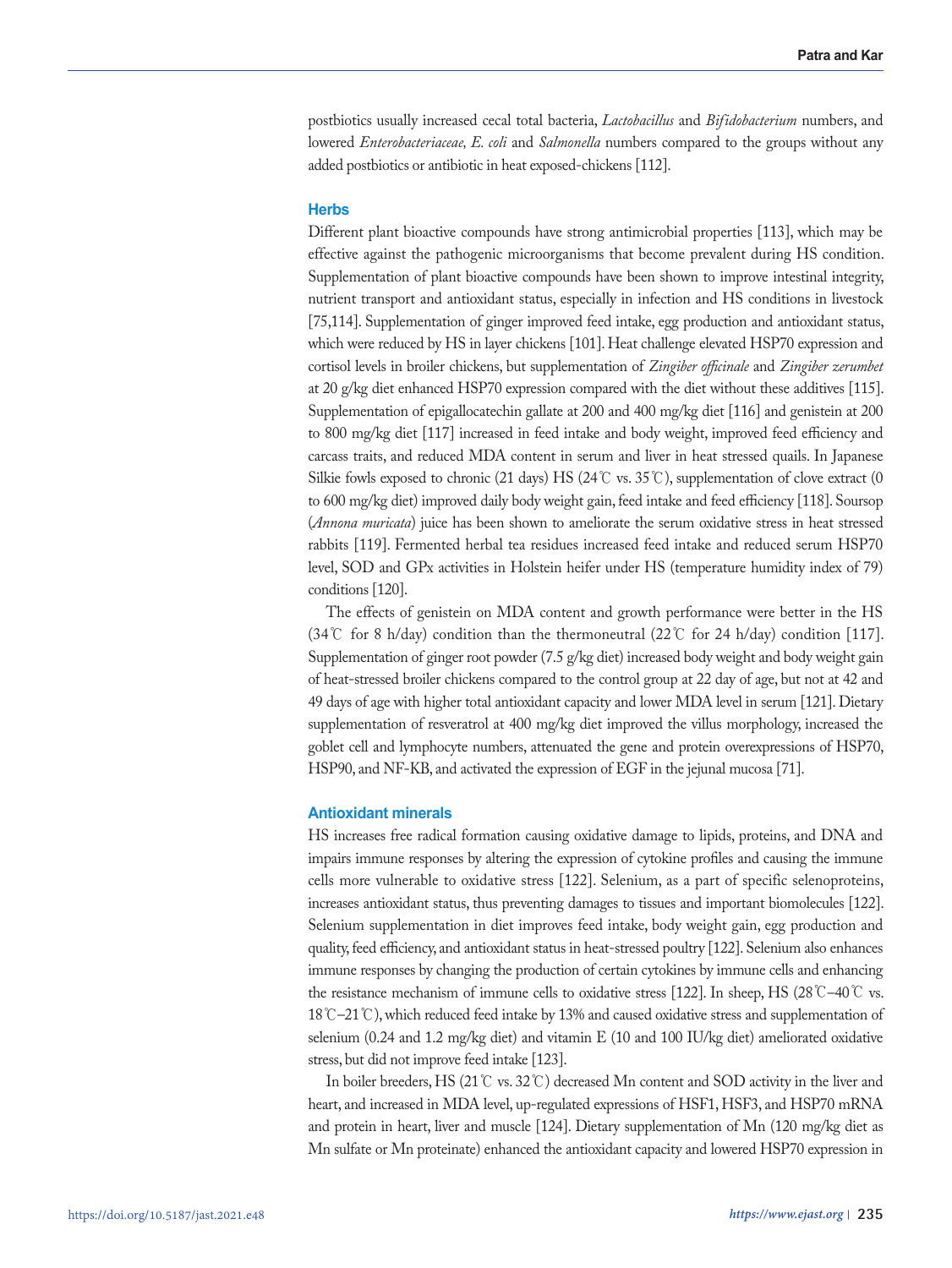breast muscle [124]. HS decreased laying rate, egg weight, eggshell strength, thickness and weight, and increased feed:egg ratio, broken egg rate, misshapen egg rate, rectal temperature, SOD activities and HSP70 mRNA levels in liver and pancreas, as well as metallothionein level in pancreas of laying broiler breeders [125]. Organic Zn supplementation increased Zn content in the liver, as well as metallothionein levels in the liver and pancreas relative to those birds fed the control diet under HS [125]. Maternal dietary Zn and Mn supplementation as an epigenetic modifier have been shown to protect the offspring embryonic development against maternal HS via enhancing the epigenetic-activated antioxidant and anti-apoptotic ability [126,127].

Supplementation of chromium-picolinate (1.60 mg; 12.4% chromium) or chromium-histidinate (0.788 mg; 25.2% chromium) delivering 200 μg/kg of chromium were effective in alleviating production performance variables of layer chickens under the HS conditions, but did not alleviate the deteriorations in egg quality parameters caused by HS [104]. Chromium can reduce cortisol level in the blood and reverse the immuno-suppression caused by HS [128].

# **Antioxidant vitamins**

Various antioxidant vitamins have been shown to ameliorate the HS-related adverse effects in animals. Exposure of HS (20℃ vs. 35℃ during 09:00–17:00 h and 28℃ for rest of the day) to pigs for 2 days resulted in increased intestinal *HSP70* mRNA abundance and FITC-d permeability and decreased TER and GPx activity in the intestine, which were alleviated by dietary supplementation of both vitamin E (17 to 200 IU/kg diet) and Se (0.2 to 1 mg/kg diet) for 14 days as evident from the reversal of these variables [94]. In laying quails, HS (34°C vs. 22°C) increased serum corticosterone concentration and HSP70 expression, but vitamin C or E supplementation reduced serum corticosterone level in HS quails [129]. Feed intake and egg production were not influenced by supplementation of vitamin C and E under thermoneutral conditions (22℃), but were greater due to supplementation of vitamin C or E either singly or in combination in heat-stressed (34℃) quails [129].

# **Other anti-stress agents**

 Administration of gamma amino butyric acid (GABA) orally (0.2 mL of 0.5% GABA solution) alleviated HS-induced reductions in body weight gain, jejunal villus length, crypt depth, and mucous membrane thickness (33℃ for 14 days) in broiler chickens [87]. Supplementation with GABA decreased GLUT2, peptide transporter 1, and HSP70 mRNA expressions in the jejunal mucosa, which were overexpressed in HS conditions relative to the thermoneutral condition [87]. Moreover, GABA supplementation also elevated the triiodothyronine hormone level and antioxidant status (decreased MDA level and increased GPx activity) in liver of chickens [87].

The role of betaine in heat-stress management has been reviewed [5,6]. Betaine can alleviate HS-induced changes by protecting intestinal cell proteins and enzymes and regulating water and electrolyte balance with more stable tissue and cell metabolism due to its osmoregulatory functions. Thus, betaine supplementation has shown to improve growth performance, egg production, egg quality traits and immune indices in HS animals [5,6].

# **CONCLUSION**

The gastrointestinal tract is one of the most vulnerable organs affected by HS. Several physiological and pathological alterations occurs in the gut including changes in the microbiome composition with greater establishment of pathogenic microbiota groups, damages of microstructures of the mucosal epithelium, increased oxidative insults, reduced immunity, and increased permeability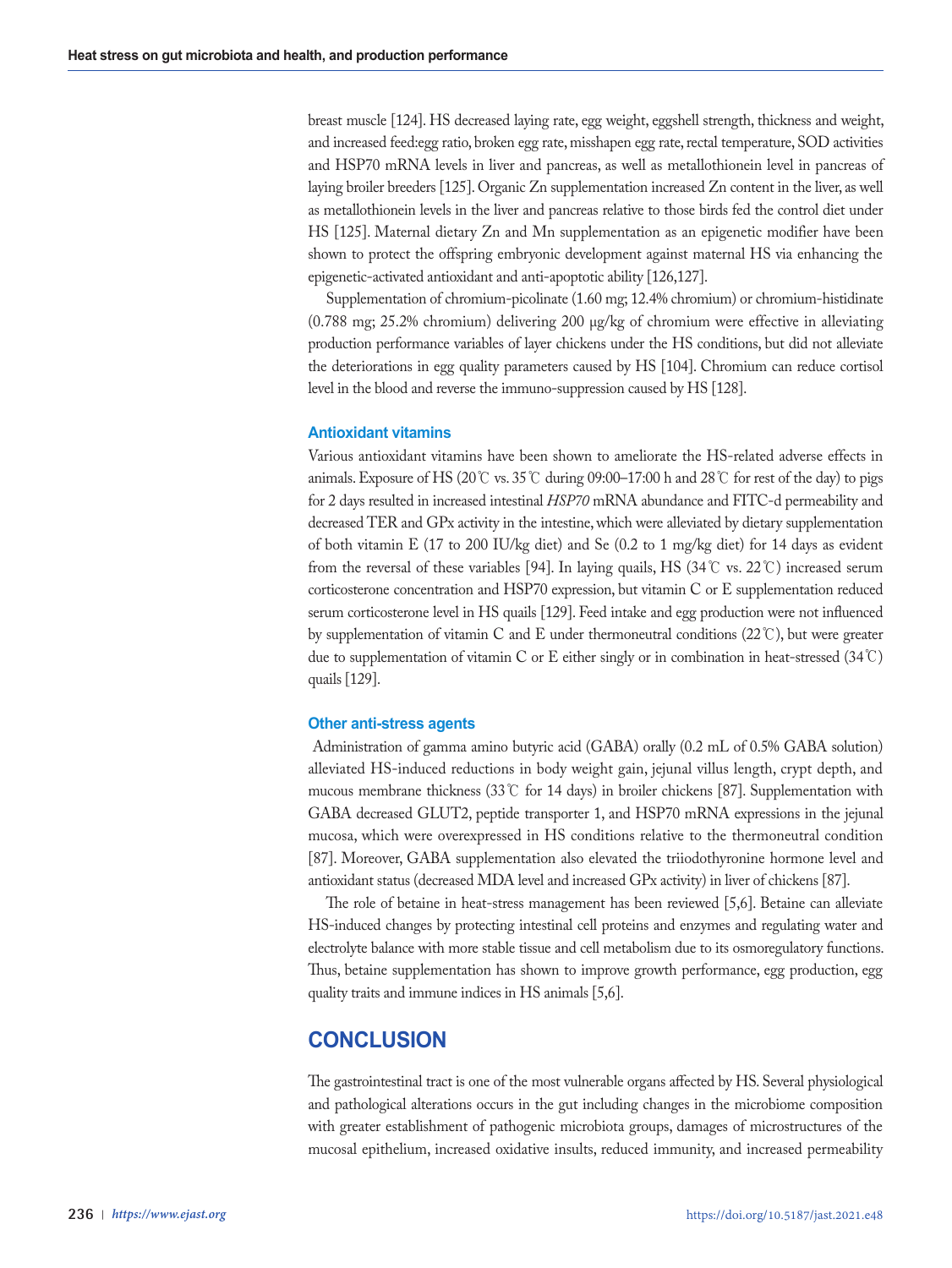of the gut. Vulnerability of the intestinal integrity leads to translocation of pathogenic microbes and antigens to the blood circulations, which ultimately may cause systematic inflammations and immune response. Moreover, transports and digestion of nutrients in the guts may be impaired due to reduced enzymatic activity in the digesta, reduced surface areas for absorption and injury to the mucosal structure and expressions of the nutrient transport proteins and genes. The systematic hormonal changes due to HS along with alterations in immunity and inflammatory responses often cause reduced feed intake and production performance in livestock and poultry. It seems that many physiological alterations in immunity, barrier function and nutrient transport in the intestines may arise due to imbalances of gut microbiome caused by HS, which may then cause systemic response. However, the precise mechanisms how microbiota communicates with the host physiological responses under HS are yet to be elucidated. A better understanding of the role of gastrointestinal microbiota in physiological and pathophysiological processes in the intestine is required to properly mitigate the HS-induced adverse effects in animal production system.

# **REFERENCES**

- 1. Varasteh S, Braber S, Akbari P, Garssen J, Fink-Gremmels J. Differences in susceptibility to heat stress along the chicken intestine and the protective effects of galacto-oligosaccharides. PLOS ONE. 2015;10:e0138975. https://doi.org/10.1371/journal.pone.0138975
- 2. Lara LJ, Rostagno MH. Impact of heat stress on poultry production. Animals. 2013;3:356- 69. https://doi.org/10.3390/ani3020356
- 3. Renaudeau D, Collin A, Yahav S, de Basilio V, Gourdine JL, Collier RJ. Adaptation to hot climate and strategies to alleviate heat stress in livestock production. Animal. 2012;6:707-28. https://doi.org/10.1017/S1751731111002448
- 4. Becker CA, Collier RJ, Stone AE. Invited review: physiological and behavioral effects of heat stress in dairy cows. J Dairy Sci. 2020;103:6751-70. https://doi.org/10.3168/jds.2019-17929
- 5. Ratriyanto A, Mosenthin R. Osmoregulatory function of betaine in alleviating heat stress in poultry. J Anim Physiol Anim Nutr. 2018;102:1634-50. https://doi.org/10.1111/jpn.12990
- 6. Saeed M, Babazadeh D, Naveed M, Arain MA, Hassan FU, Chao S. Reconsidering betaine as a natural anti-heat stress agent in poultry industry: a review. Trop Anim Health Prod. 2017;49:1329-38. https://doi.org/10.1007/s11250-017-1355-z
- 7. Song J, Xiao K, Ke YL, Jiao LF, Hu CH, Diao QY, et al. Effect of a probiotic mixture on intestinal microflora, morphology, and barrier integrity of broilers subjected to heat stress. Poult Sci. 2014;93:581-8. https://doi.org/10.3382/ps.2013-03455
- 8. Turner JR. Intestinal mucosal barrier function in health and disease. Nat Rev Immunol. 2009;9:799-809. https://doi.org/10.1038/nri2653
- 9. Wallin RPA, Lundqvist A, Moré SH, von Bonin A, Kiessling R, Ljunggren HG. Heat-shock proteins as activators of the innate immune system. Trends Immunol. 2002;23:130-5. https:// doi.org/10.1016/s1471-4906(01)02168-8
- 10. Rea K, Dinan TG, Cryan JF. The microbiome: a key regulator of stress and neuroinflammation. Neurobiol Stress. 2016;4:23-33. https://doi.org/10.1016/j.ynstr.2016.03.001
- 11. Cholewińska P, Górniak W, Wojnarowski K. Impact of selected environmental factors on microbiome of the digestive tract of ruminants. BMC Vet Res. 2021;17:25. https://doi. org/10.1186/s12917-021-02742-y
- 12. Burkholder KM, Thompson KL, Einstein ME, Applegate TJ, Patterson JA. Influence of stressors on normal intestinal microbiota, intestinal morphology, and susceptibility to Salmonella enteritidis colonization in broilers. Poult Sci. 2008;87:1734-41. https://doi.org/10.3382/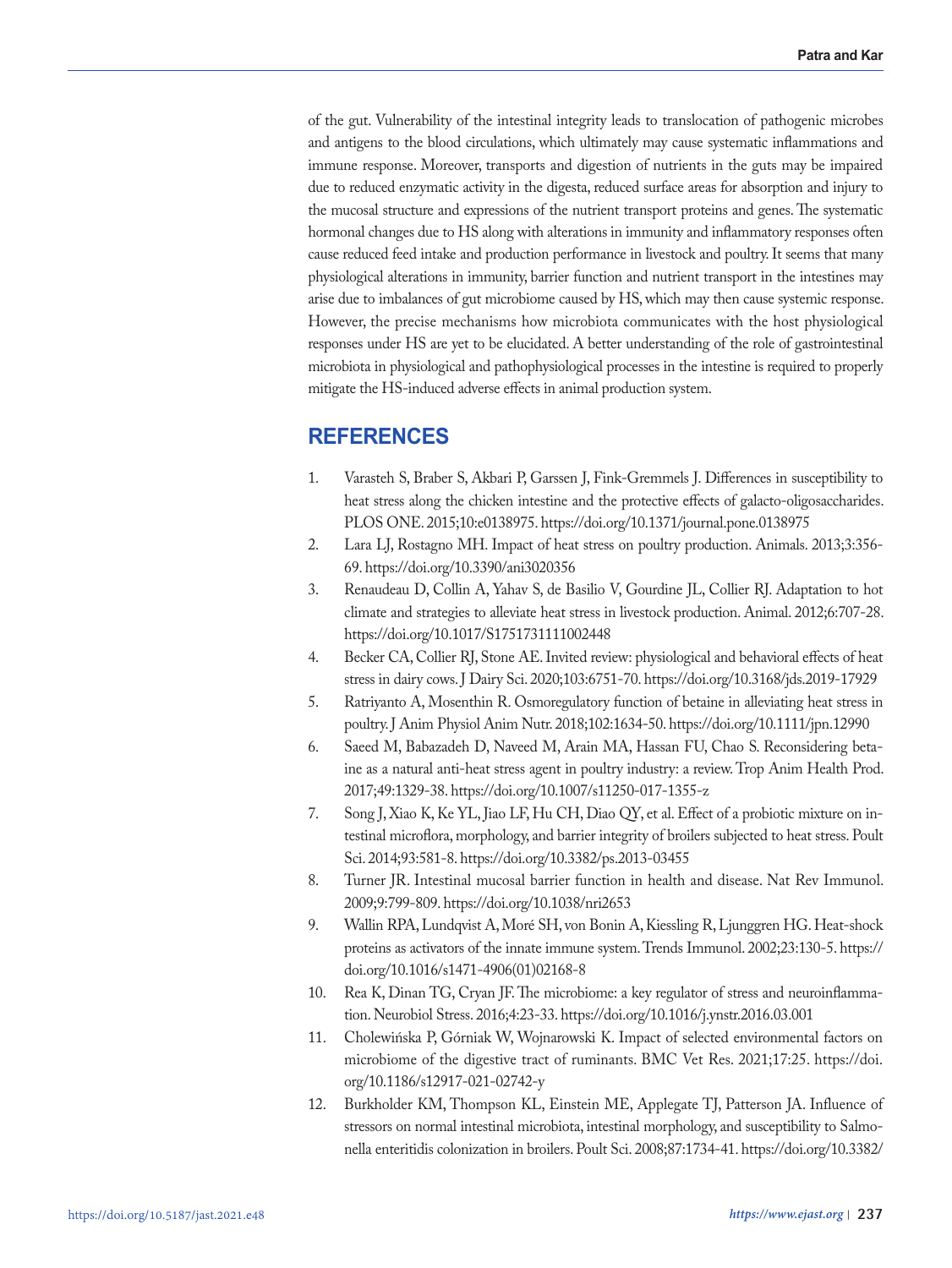ps.2008-00107

- 13. Slimen IB, Najar T, Ghram A, Abdrrabba M. Heat stress effects on livestock: molecular, cellular and metabolic aspects, a review. J Anim Physiol Anim Nutr. 2016;100:401-12. https:// doi.org/10.1111/jpn.12379
- 14. Kadzere CT, Murphy MR, Silanikove N, Maltz E. Heat stress in lactating dairy cows: a review. Livest Prod Sci. 2002;77:59-91. https://doi.org/10.1016/S0301-6226(01)00330-X
- 15. Polsky L, von Keyserlingk MAG. Invited review: effects of heat stress on dairy cattle welfare. J Dairy Sci. 2017;100:8645-57. https://doi.org/10.3168/jds.2017-12651
- 16. Shang Y, Kumar S, Oakley B, Kim WK. Chicken gut microbiota: importance and detection technology. Front Vet Sci. 2018;5:254. https://doi.org/10.3389/fvets.2018.00254
- 17. Borda-Molina D, Seifert J, Camarinha-Silva A. Current perspectives of the chicken gastrointestinal tract and its microbiome. Comput Struct Biotechnol J. 2018;16:131-9. https://doi. org/10.1016/j.csbj.2018.03.002
- 18. Yadav S, Jha R. Strategies to modulate the intestinal microbiota and their effects on nutrient utilization, performance, and health of poultry. J Anim Sci Biotechnol. 2019;10:2. https://doi. org/10.1186/s40104-018-0310-9
- 19. Wang XJ, Feng JH, Zhang MH, Li XM, Ma DD, Chang SS. Effects of high ambient temperature on the community structure and composition of ileal microbiome of broilers. Poult Sci. 2018;97:2153-8.https://doi.org/10.3382/ps/pey032
- 20. Le Sciellour M, Zemb O, Hochu I, Riquet J, Gilbert H, Giorgi M, et al. Effect of chronic and acute heat challenges on fecal microbiota composition, production, and thermoregulation traits in growing pigs. J Anim Sci. 2019;97:3845-58. https://doi.org/10.1093/jas/skz222
- 21. Xing S, Wang X, Diao H, Zhang M, Zhou Y, Feng J. Changes in the cecal microbiota of laying hens during heat stress is mainly associated with reduced feed intake. Poult Sci. 2019;98:5257-64. https://doi.org/10.3382/ps/pez440
- 22. Liu G, Zhu H, Ma T, Yan Z, Zhang Y, Geng Y, et al. Effect of chronic cyclic heat stress on the intestinal morphology, oxidative status and cecal bacterial communities in broilers. J Therm Biol. 2020;91:102619. https://doi.org/10.1016/j.jtherbio.2020.102619
- 23. He J, He Y, Pan D, Cao J, Sun Y, Zeng X. Associations of gut microbiota with heat stress-induced changes of growth, fat deposition, intestinal morphology, and antioxidant capacity in ducks. Front Microbiol. 2019;10:903. https://doi.org/10.3389/fmicb.2019.00903
- 24. He J, Guo H, Zheng W, Xue Y, Zhao R, Yao W. Heat stress affects fecal microbial and metabolic alterations of primiparous sows during late gestation. J Anim Sci Biotechnol. 2019;10:84. https://doi.org/10.1186/s40104-019-0391-0
- 25. Xiong Y, Yi H, Wu Q, Jiang Z, Wang L. Effects of acute heat stress on intestinal microbiota in grow-finishing pigs, and associations with feed intake and serum profile. J Appl Microbiol. 2020;128:840-52. https://doi.org/10.1111/jam.14504
- 26. Shi D, Bai L, Qu Q, Shanshan Z, Meimei Y, Shining G, et al. Impact of gut microbiota structure in heat-stressed broilers. Poult Sci. 2019;98:2405-13. https://doi.org/10.3382/ps/ pez026
- 27. Chen S, Wang J, Peng D, Li G, Chen J, Gu X. Exposure to heat-stress environment affects the physiology, circulation levels of cytokines, and microbiome in dairy cows. Sci Rep. 2018;8:14606. https://doi.org/10.1038/s41598-018-32886-1
- 28. Zhu L, Liao R, Wu N, Zhu G, Yang C. Heat stress mediates changes in fecal microbiome and functional pathways of laying hens. Appl Microbiol Biotechnol. 2019;103:461-72. https://doi.org/10.1007/s00253-018-9465-8
- 29. Baek YC, Choi H, Jeong JY, Lee SD, Kim MJ, Lee S, et al. The impact of short-term acute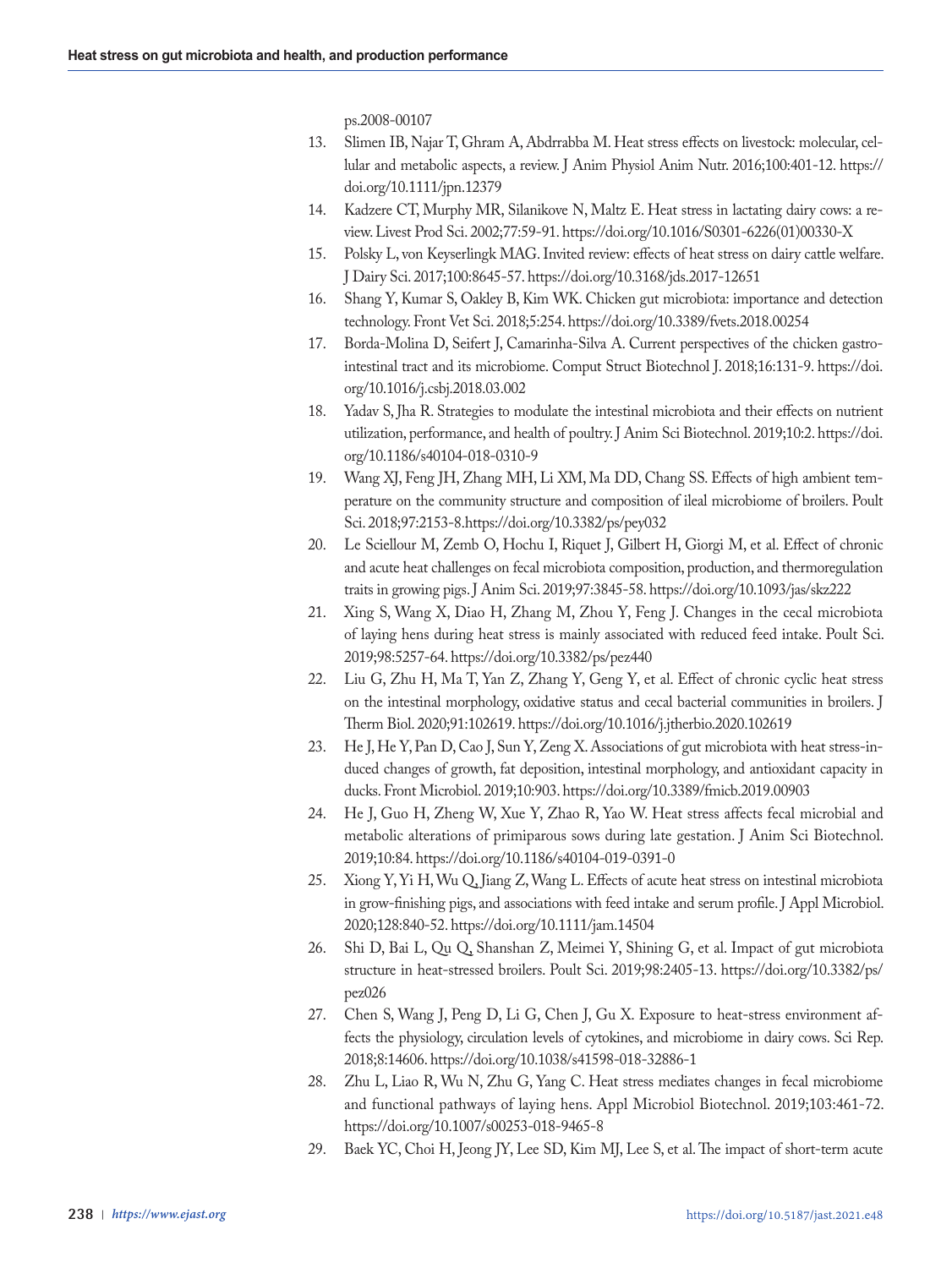heat stress on the rumen microbiome of Hanwoo steers. J Anim Sci Technol. 2020;62:208- 17. https://doi.org/10.5187/jast.2020.62.2.208

- 30. Tajima K, Nonaka I, Higuchi K, Takusari N, Kurihara M, Takenaka A, et al. Influence of high temperature and humidity on rumen bacterial diversity in Holstein heifers. Anaerobe. 2007;13:57-64. https://doi.org/10.1016/j.anaerobe.2006.12.001
- 31. Suzuki K, Harasawa R, Yoshitake Y, Mitsuoka T. Effects of crowding and heat stress on intestinal flora, body weight gain, and feed efficiency of growing rats and chicks. Jpn J Vet Sci. 1983;45:331-8. https://doi.org/10.1292/jvms1939.45.331
- 32. Zhang P, Yan T, Wang X, Kuang S, Xiao Y, Lu W, et al. Probiotic mixture ameliorates heat stress of laying hens by enhancing intestinal barrier function and improving gut microbiota. Ital J Anim Sci. 2017;16:292-300. https://doi.org/10.1080/1828051X.2016.1264261
- 33. Wang M, Lin X, Jiao H, Uyanga V, Zhao J, Wang X, et al. Mild heat stress changes the microbiota diversity in the respiratory tract and the cecum of layer-type pullets. Poult Sci. 2020;99:7015-26. https://doi.org/10.1016/j.psj.2020.09.024
- 34. Lee Y, Lee HY. Revisiting the bacterial phylum composition in metabolic diseases focused on host energy metabolism. Diabetes Metab J. 2020;44:658-67. https://doi.org/10.4093/ dmj.2019.0220
- 35. Hu C, Yadnyavalkya P, Gong D, Yu T, Li J, Wu L, et al. Heat stress induced gut microbiota changes activate tlr4 / nf- $\kappa$  b signaling pathway contributing to inflammatory bowel disease in pigs. Res Sq. 2020:1-41. https://doi.org/10.21203/rs.2.21626/v1
- 36. Uyeno Y, Sekiguchi Y, Tajima K, Takenaka A, Kurihara M, Kamagata Y. An rRNA-based analysis for evaluating the effect of heat stress on the rumen microbial composition of Holstein heifers. Anaerobe. 2010;16:27-33. https://doi.org/10.1016/j.anaerobe.2009.04.006
- 37. Heida FH, van Zoonen AGJF, Hulscher JBF, te Kiefte BJC, Wessels R, Kooi EMW, et al. A necrotizing enterocolitis-associated gut microbiota is present in the meconium: results of a prospective study. Clin Infect Dis Off Publ Infect Dis. 2016;62:863-70. https://doi. org/10.1093/cid/ciw016
- 38. Kostic AD, Chun E, Robertson L, Glickman JN, Gallini CA, Michaud M, et al. Fusobacterium nucleatum potentiates intestinal tumorigenesis and modulates the tumor-immune microenvironment. Cell Host Microbe. 2013;14:207-15. https://doi.org/10.1016/ j.chom.2013.07.007
- 39. Menconi A, Wolfenden AD, Shivaramaiah S, Terraes AJ, Urbano T, Kuttel J, et al. Effect of lactic acid bacteria probiotic culture for the treatment of Salmonella enterica serovar Heidelberg in neonatal broiler chickens and turkey poults. Poult Sci. 2011;90:561-5. https://doi. org/10.3382/ps.2010-01220
- 40. Nicola S, Amoruso A, Deidda F, Pane M, Allesina S, Mogna L, et al. Searching for the perfect homeostasis: five strains of Bifidobacterium longum from centenarians have a similar behavior in the production of cytokines. J Clin Gastroenterol. 2016;50:S126-30.
- 41. Serafini F, Strati F, Ruas-Madiedo P, Turroni F, Foroni E, Duranti S, et al. Evaluation of adhesion properties and antibacterial activities of the infant gut commensal Bifidobacterium bifidum PRL2010. Anaerobe. 2013;21:9-17. https://doi.org/10.1016/j.anaerobe.2013.03.003
- 42. Shin NR, Whon TW, Bae JW. Proteobacteria: microbial signature of dysbiosis in gut microbiota. Trends Biotechnol. 2015;33:496-503. https://doi.org/10.1016/j.tibtech.2015.06.011
- 43. Domingo MC, Yansouni C, Gaudreau C, Lamothe S, Lévesque S, Tremblay C, et al. Cloacibacillus sp., a potential human pathogen associated with bacteremia in Quebec and New Brunswick. J Clin Microbiol. 2015;53:3380-3. https://doi.org/10.1128/JCM.01137-15
- 44. Berkhoff HA. Clostridium colinum sp. nov., nom. rev., the causative agent of ulcer-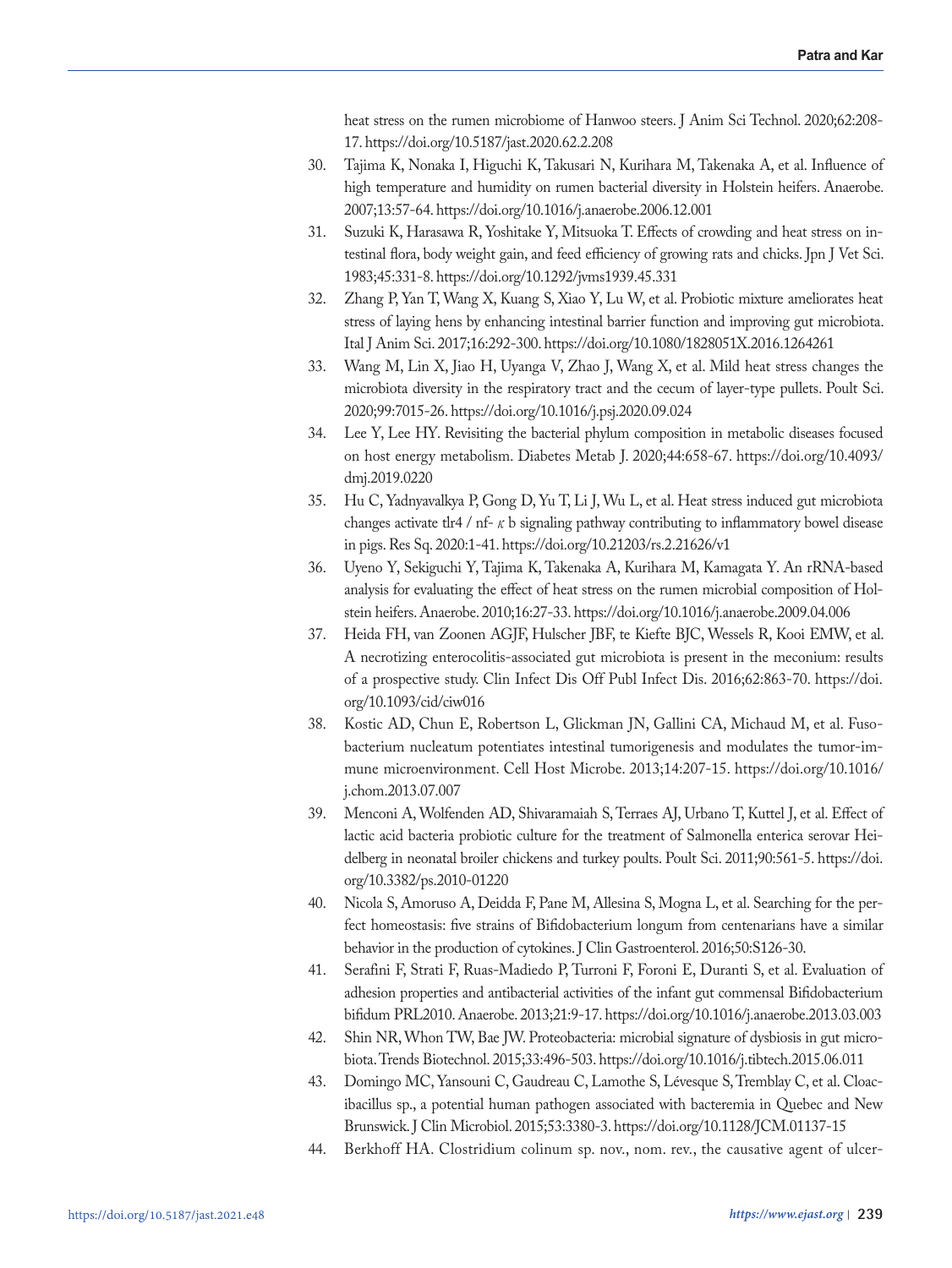ative enteritis (quail disease) in quail, chickens, and pheasants. Int J Syst Evol Microbiol. 1985;35:155-9. https://doi.org/10.1099/00207713-35-2-155

- 45. Malinen E, Krogius-Kurikka L, Lyra A, Nikkilä J, Jääskeläinen A, Rinttilä T, et al. Association of symptoms with gastrointestinal microbiota in irritable bowel syndrome. World J Gastroenterol. 2010;16:4532-40. https://doi.org/10.3748/wjg.v16.i36.4532
- 46. Peterson VL, Jury NJ, Cabrera-Rubio R, Draper LA, Crispe F, Cotter PD, et al. Drunk bugs: chronic vapour alcohol exposure induces marked changes in the gut microbiome in mice. Behav Brain Res. 2017;323:172-6. https://doi.org/10.1016/j.bbr.2017.01.049
- 47. Minamoto Y, Otoni CC, Steelman SM, Büyükleblebici O, Steiner JM, Jergens AE, et al. Alteration of the fecal microbiota and serum metabolite profiles in dogs with idiopathic inflammatory bowel disease. Gut Microbes. 2015;6:33-47. https://doi.org/10.1080/19490976.2014. 997612
- 48. Suchodolski JS, Foster ML, Sohail MU, Leutenegger C, Queen EV, Steiner JM, et al. The fecal microbiome in cats with diarrhea. PLOS ONE. 2015;10:e0127378. https://doi. org/10.1371/journal.pone.0127378
- 49. Gophna U, Konikoff T, Nielsen HB. Oscillospira and related bacteria: from metagenomic species to metabolic features. Environ Microbiol. 2017;19:835-41. https://doi. org/10.1111/1462-2920.13658
- 50. Heinken A, Khan MT, Paglia G, Rodionov DA, Harmsen HJM, Thiele I. Functional metabolic map of Faecalibacterium prausnitzii, a beneficial human gut microbe. J Bacteriol. 2014;196:3289-302. https://doi.org/10.1128/JB.01780-14
- 51. Biddle A, Stewart L, Blanchard J, Leschine S. Untangling the genetic basis of fibrolytic specialization by Lachnospiraceae and Ruminococcaceae in diverse gut communities. Diversity. 2013;5:627-40. https://doi.org/10.3390/d5030627
- 52. Meehan CJ, Beiko RG. A phylogenomic view of ecological specialization in the Lachnospiraceae, a family of digestive tract-associated bacteria. Genome Biol Evol. 2014;6:703-13. https://doi.org/10.1093/gbe/evu050
- 53. Contreras-Jodar A, Nayan NH, Hamzaoui S, Caja G, Salama AAK. Heat stress modifies the lactational performances and the urinary metabolomic profile related to gastrointestinal microbiota of dairy goats. PLOS ONE. 2019;14:e0202457. https://doi.org/10.1371/journal. pone.0202457
- 54. Sommer F, Bäckhed F. The gut microbiota—masters of host development and physiology. Nat Rev Microbiol. 2013;11:227-38. https://doi.org/10.1038/nrmicro2974
- 55. Bravo JA, Forsythe P, Chew MV, Escaravage E, Savignac HM, Dinan TG, et al. Ingestion of Lactobacillus strain regulates emotional behavior and central GABA receptor expression in a mouse via the vagus nerve. Proc Natl Acad Sci. 2011;108:16050-5. https://doi.org/10.1073/ pnas.1102999108
- 56. Ait-Belgnaoui A, Durand H, Cartier C, Chaumaz G, Eutamene H, Ferrier L, et al. Prevention of gut leakiness by a probiotic treatment leads to attenuated HPA response to an acute psychological stress in rats. Psychoneuroendocrinology. 2012;37:1885-95. https://doi. org/10.1016/j.psyneuen.2012.03.024
- 57. Mach N, Fuster-Botella D. Endurance exercise and gut microbiota: a review. J Sport Health Sci. 2017;6:179-97. https://doi.org/10.1016/j.jshs.2016.05.001
- 58. Alhenaky A, Abdelqader A, Abuajamieh M, Al-Fataftah AR. The effect of heat stress on intestinal integrity and Salmonella invasion in broiler birds. J Therm Biol. 2017;70:9-14. https://doi.org/10.1016/j.jtherbio.2017.10.015
- 59. Quinteiro-Filho WM, Ribeiro A, Ferraz-de-Paula V, Pinheiro ML, Sakai M, Sá LRM, et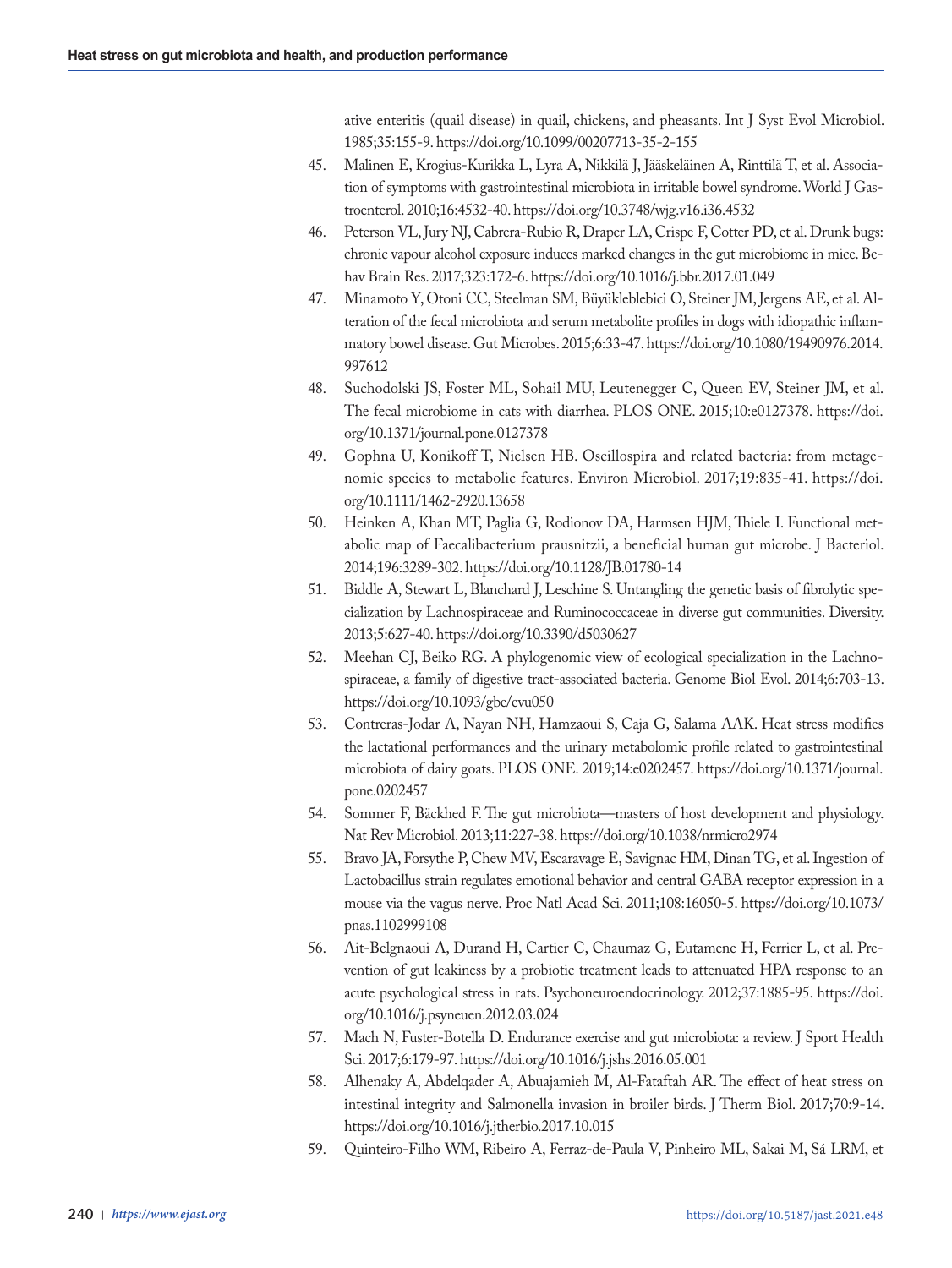al. Heat stress impairs performance parameters, induces intestinal injury, and decreases macrophage activity in broiler chickens. Poult Sci. 2010;89:1905-14. https://doi.org/10.3382/ ps.2010-00812

- 60. Quinteiro-Filho WM, Calefi AS, Cruz DSG, Aloia TPA, Zager A, Astolfi-Ferreira CS, et al. Heat stress decreases expression of the cytokines, avian  $\beta$ -defensins 4 and 6 and Toll-like receptor 2 in broiler chickens infected with Salmonella Enteritidis. Vet Immunol Immunopathol. 2017;186:19-28. https://doi.org/10.1016/j.vetimm.2017.02.006
- 61. Gabler NK, Koltes D, Schaumberger S, Murugesan GR, Reisinger N. Diurnal heat stress reduces pig intestinal integrity and increases endotoxin translocation. Transl Anim Sci. 2018;2:1-10. https://doi.org/10.1093/tas/txx003
- 62. Mayorga EJ, Kvidera SK, Horst EA, Al-Qaisi M, Dickson MJ, Seibert JT, et al. Effects of zinc amino acid complex on biomarkers of gut integrity and metabolism during and following heat stress or feed restriction in pigs. J Anim Sci. 2018;96:4173-85. https://doi. org/10.1093/jas/sky293
- 63. Alhenaky A, Abdelqader A, Abuajamieh M, Al-Fataftah AR. The effect of heat stress on intestinal integrity and Salmonella invasion in broiler birds. J Therm Biol. 2017;70:9-14. https://doi.org/10.1016/j.jtherbio.2017.10.015
- 64. Choct M. Managing gut health through nutrition. Br Poult Sci. 2009;50:9-15. https://doi. org/10.1080/00071660802538632
- 65. Quinteiro-Filho WM, Rodrigues MV, Ribeiro A, Ferraz-de-Paula V, Pinheiro ML, Sá LRM, et al. Acute heat stress impairs performance parameters and induces mild intestinal enteritis in broiler chickens: role of acute hypothalamic-pituitary-adrenal axis activation. J Anim Sci. 2012;90:1986-94. https://doi.org/10.2527/jas.2011-3949
- 66. Abdelqader AM, Abuajamieh M, Hammad HM, Al-Fataftah ARA. Effects of dietary butyrate supplementation on intestinal integrity of heat-stressed cockerels. J Anim Physiol Anim Nutr. 2017;101:1115-21. https://doi.org/10.1111/jpn.12622
- 67. Quinteiro-Filho WM, Gomes AVS, Pinheiro ML, Ribeiro A, Ferraz-de-Paula V, Astolfi-Ferreira CS, et al. Heat stress impairs performance and induces intestinal inflammation in broiler chickens infected with Salmonella Enteritidis. Avian Pathol. 2012;41:421-7. https:// doi.org/10.1080/03079457.2012.709315
- 68. Abdelqader A, Al-Fataftah AR. Effect of dietary butyric acid on performance, intestinal morphology, microflora composition and intestinal recovery of heat-stressed broilers. Livest Sci. 2016;183:78-83. https://doi.org/10.1016/j.livsci.2015.11.026
- 69. Chen Z, Xie J, Wang B, Tang J. Effect of  $\gamma$ -aminobutyric acid on digestive enzymes, absorption function, and immune function of intestinal mucosa in heat-stressed chicken. Poult Sci. 2014;93:2490-500. https://doi.org/10.3382/ps.2013-03398
- 70. Chen Z, Xie J, Hu MY, Tang J, Shao ZF, Li MH. Protective effects of  $\gamma$  -aminobutyric acid (GABA) on the small intestinal mucosa in heat-stressed wenchang chicken. J Anim Plant Sci. 2015;25:78-87.
- 71. Cheng YF, Chen YP, Chen R, Su Y, Zang RQ, He QF, et al. Dietary mannan oligosaccharide ameliorates cyclic heat stress-induced damages on intestinal oxidative status and barrier integrity of broilers. Poult Sci. 2019;98:4767-76. https://doi.org/10.3382/ps/pez192
- 72. Cui Y, Gu X. Proteomic changes of the porcine small intestine in response to chronic heat stress. J Mol Endocrinol. 2015;55:277-93. https://doi.org/10.1530/JME-15-0161
- 73. Ebeid TA, Suzuki T, Sugiyama T. High ambient temperature influences eggshell quality and calbindin-D28k localization of eggshell gland and all intestinal segments of laying hens. Poult Sci. 2012;91:2282-7. https://doi.org/10.3382/ps.2011-01898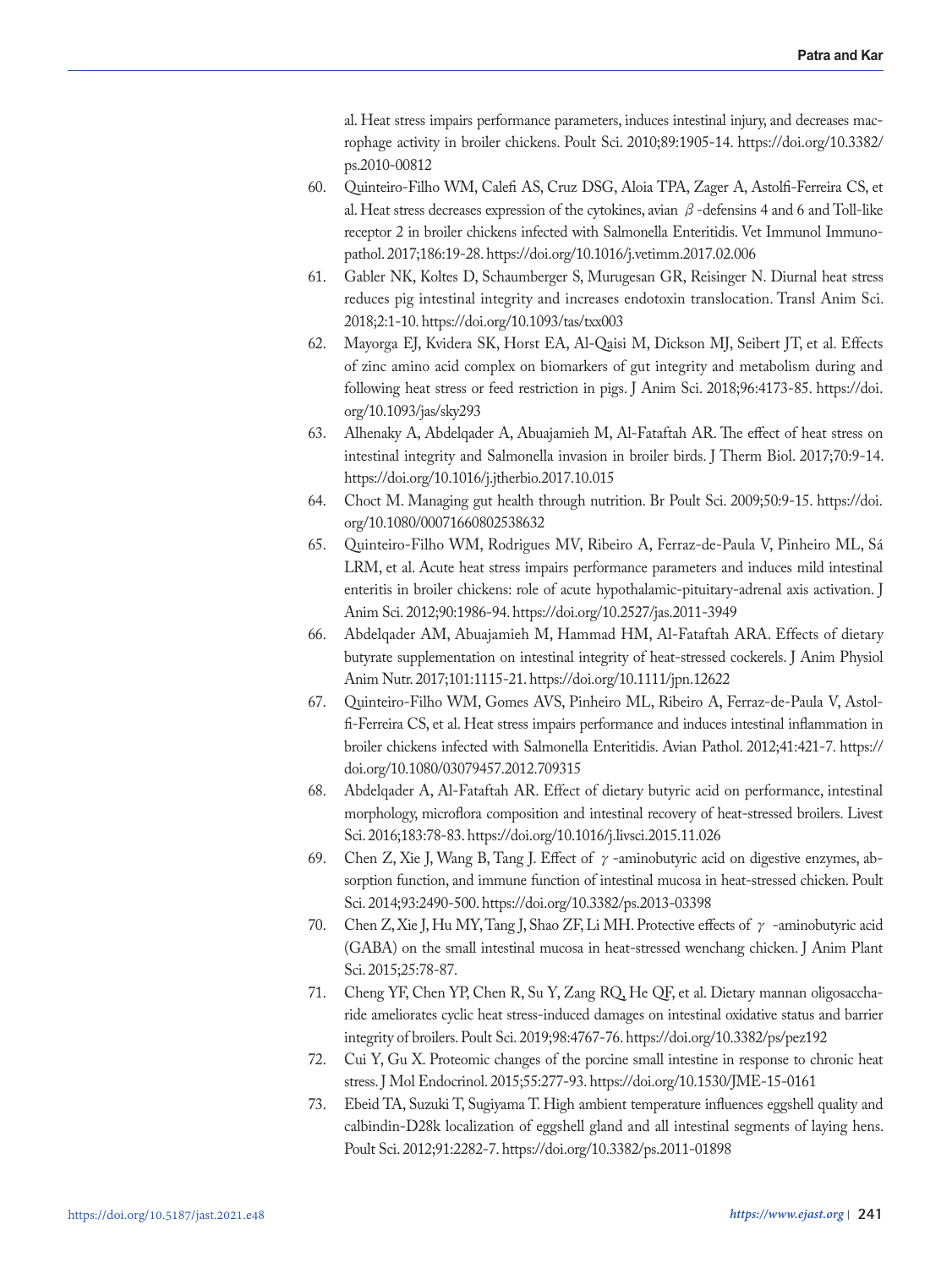- 74. Garriga C, Hunter RR, Amat C, Planas JM, Mitchell MA, Moretó M. Heat stress increases apical glucose transport in the chicken jejunum. Am J Physiol Regul Integr Comp Physiol. 2006;290:R195-201. https://doi.org/10.1152/ajpregu.00393.2005
- 75. Goo D, Kim JH, Park GH, Delos Reyes JB, Kil DY. Effect of heat stress and stocking density on growth performance, breast meat quality, and intestinal barrier function in broiler chickens. Animals. 2019;9:107. https://doi.org/10.3390/ani9030107
- 76. Gu XH, Hao Y, Wang XL. Overexpression of heat shock protein 70 and its relationship to intestine under acute heat stress in broilers: 2. intestinal oxidative stress. Poult Sci. 2012;91:790-9. https://doi.org/10.3382/ps.2011-01628
- 77. Koch F, Thom U, Albrecht E, Weikard R, Nolte W, Kuhla B, et al. Heat stress directly impairs gut integrity and recruits distinct immune cell populations into the bovine intestine. Proc Natl Acad Sci. 2019;116:10333-8. https://doi.org/10.1073/pnas.1820130116
- 78. Kpodo KR, Duttlinger AW, Radcliffe JS, Johnson JS. Time course determination of the effects of rapid and gradual cooling after acute hyperthermia on body temperature and intestinal integrity in pigs. J Therm Biol. 2020;87:102481. https://doi.org/10.1016/j.jtherbio.2019.102481
- 79. Li Q, Wan G, Peng C, Xu L, Yu Y, Li L, et al. Effect of probiotic supplementation on growth performance, intestinal morphology, barrier integrity, and inflammatory response in broilers subjected to cyclic heat stress. Anim Sci J Nihon Chikusan Gakkaiho. 2020;91:e13433. https://doi.org/10.1111/asj.13433
- 80. Liu F, Yin J, Du M, Pan P, Xu J, Zhu J, et al. Heat-stress-induced damage to porcine small intestinal epithelium associated with downregulation of epithelial growth factor signaling. J Anim Sci. 2009;87:1941-9. https://doi.org/10.2527/jas.2008-1624
- 81. Liu L, Fu C, Yan M, Xie H, Li S,Yu Q, et al. Resveratrol modulates intestinal morphology and HSP70/90, NF- $\kappa$  B and EGF expression in the jejunal mucosa of black-boned chickens on exposure to circular heat stress. Food Funct. 2016;7:1329-38. https://doi.org/10.1039/ c5fo01338k
- 82. Liu F, Cottrell JJ, Furness JB, Rivera LR, Kelly FW, Wijesiriwardana U, et al. Selenium and vitamin E together improve intestinal epithelial barrier function and alleviate oxidative stress in heat-stressed pigs. Exp Physiol. 2016;101:801-10. https://doi.org/10.1113/EP085746
- 83. Porto ML, Givisiez PEN, Saraiva EP, Costa FGP, Moreira Filho ALB, Andrade MSF, et al. Glutamic acid improves body weight gain and intestinal morphology of broiler chickens submitted to heat stress. Braz J Poult Sci. 2015;17:355-62. https://doi.org/10.1590/1516- 635x1703355-362
- 84. Pearce SC, Mani V, Boddicker RL, Johnson JS, Weber TE, Ros JW, et al. Heat stress reduces intestinal barrier integrity and favors intestinal glucose transport in growing pigs. PLOS ONE. 2013;8:e70215. https://doi.org/10.1371/journal.pone.0070215
- 85. Pearce SC, Mani V, Weber TE, Rhoads RP, Patience JF, Baumgard LH, et al. Heat stress and reduced plane of nutrition decreases intestinal integrity and function in pigs. J Anim Sci. 2013;91:5183-93. https://doi.org/10.2527/jas.2013-6759
- 86. Pearce SC, Sanz-Fernandez MV, Hollis JH, Baumgard LH, Gabler NK. Short-term exposure to heat stress attenuates appetite and intestinal integrity in growing pigs. J Anim Sci. 2014;92:5444-54. https://doi.org/10.2527/jas.2014-8407
- 87. Pearce SC, Lonergan SM, Huff-Lonergan E, Baumgard LH, Gabler NK. Acute heat stress and reduced nutrient intake alter intestinal proteomic profile and gene expression in pigs. PLOS ONE. 2015;10:e0143099. https://doi.org/10.1371/journal.pone.0143099
- 88. Pearce SC, Sanz Fernandez MV, Torrison J, Wilson ME, Baumgard LH, Gabler NK. Di-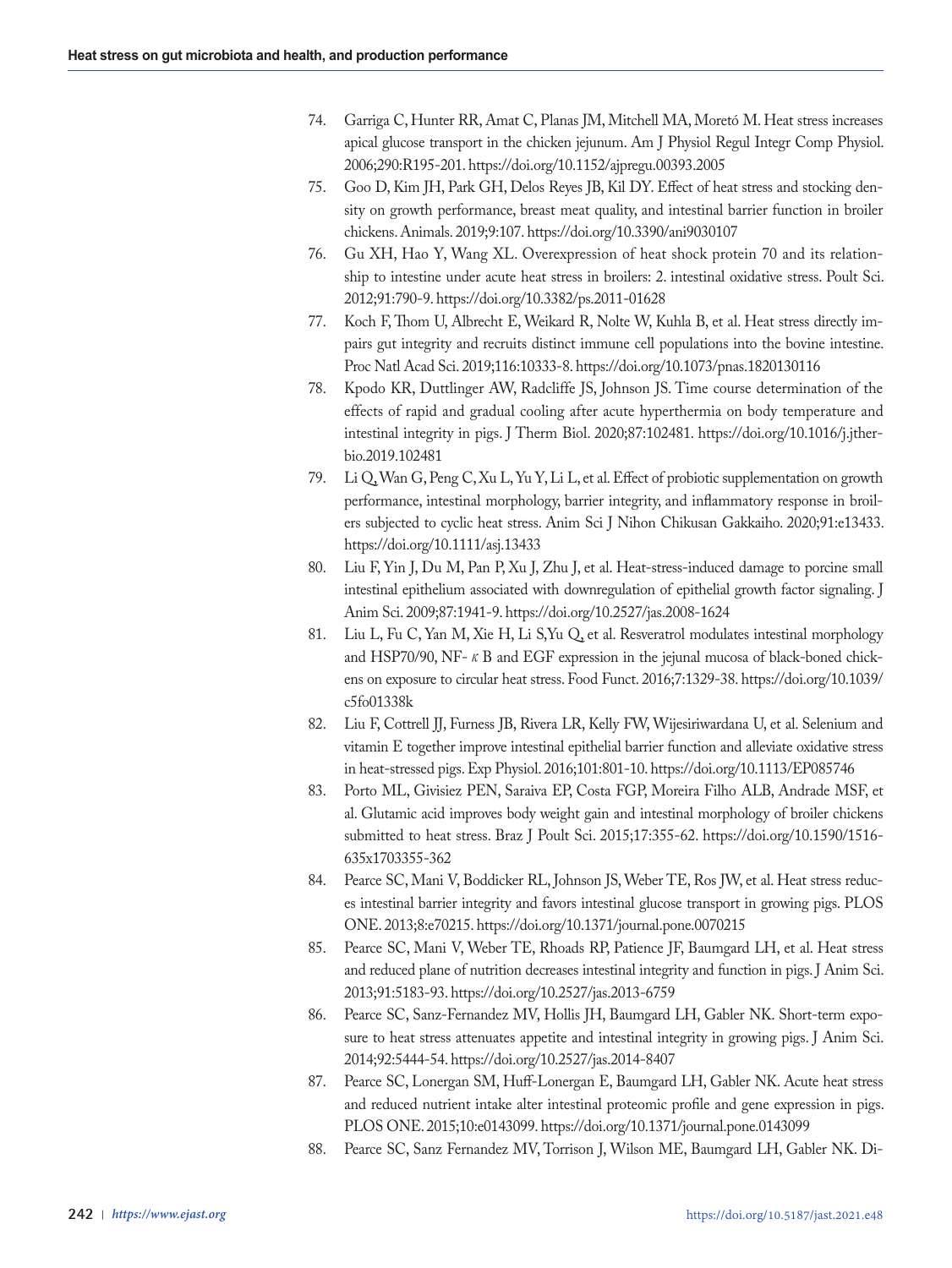etary organic zinc attenuates heat stress-induced changes in pig intestinal integrity and metabolism. J Anim Sci. 2015;93:4702-13. https://doi.org/10.2527/jas.2015-9018

- 89. Ruff J, Barros TL, Tellez G, Blankenship J, Lester H, Graham BD, et al. Research Note: evaluation of a heat stress model to induce gastrointestinal leakage in broiler chickens. Poult Sci. 2020;99:1687-92. https://doi.org/10.1016/j.psj.2019.10.075
- 90. Shakeri M, Cottrell JJ, Wilkinson S, Zhao W, Le HH, McQuade R, et al. Dietary betaine improves intestinal barrier function and ameliorates the impact of heat stress in multiple vital organs as measured by evans blue dye in broiler chickens. Animals. 2019;10:38. https://doi. org/10.3390/ani10010038
- 91. Sandner G, Mueller AS, Zhou X, Stadlbauer V, Schwarzinger B, Schwarzinger C, et al. Ginseng extract ameliorates the negative physiological effects of heat stress by supporting heat shock response and improving intestinal barrier integrity: evidence from studies with heatstressed caco-2 cells, c. elegans and growing broilers. Molecules. 2020;25:835. https://doi. org/10.3390/molecules25040835
- 92. Santos RR, Awati A, Roubos-van den Hil PJ, Tersteeg-Zijderveld MHG, Koolmees PA, Fink-Gremmels J. Quantitative histo-morphometric analysis of heat-stress-related damage in the small intestines of broiler chickens. Avian Pathol. 2015;44:19-22. https://doi.org/10.10 80/03079457.2014.988122
- 93. Sohail MU, Hume ME, Byrd JA, Nisbet DJ, Ljaz A, Sohail A, et al. Effect of supplementation of prebiotic mannan-oligosaccharides and probiotic mixture on growth performance of broilers subjected to chronic heat stress. Poult Sci. 2012;91:2235-40. https://doi.org/10.3382/ ps.2012-02182
- 94. Sanz Fernandez MV, Pearce SC, Gabler NK, Patience JF, Wilson ME, Socha MT, et al. Effects of supplemental zinc amino acid complex on gut integrity in heat-stressed growing pigs. Animal. 2014;8:43-50. https://doi.org/10.1017/S1751731113001961
- 95. Sanz Fernandez MV, Pearce SC, Mani V, Gabler NK, Metzger L, Patience JF, et al. Effects of dairy products on intestinal integrity in heat-stressed pigs. Temperature. 2014;1:128-34. https://doi.org/10.4161/temp.29561
- 96. Wu QJ, Liu N, Wu XH, Wang GY, Lin L. Glutamine alleviates heat stress-induced impairment of intestinal morphology, intestinal inflammatory response, and barrier integrity in broilers. Poult Sci. 2018;97:2675-83. https://doi.org/10.3382/ps/pey123
- 97. Yu J, Yin P, Liu F, Cheng G, Guo K, Lu A, et al. Effect of heat stress on the porcine small intestine: a morphological and gene expression study. Comp Biochem Physiol A Mol Integr Physiol. 2010;156:119-28. https://doi.org/10.1016/j.cbpa.2010.01.008
- 98. Yi D, Hou Y, Tan L, Liao M, Xie J, Wang L, et al. N-acetylcysteine improves the growth performance and intestinal function in the heat-stressed broilers. Anim Feed Sci Technol. 2016;220:83-92. https://doi.org/10.1016/j.anifeedsci.2016.07.014
- 99. Zhang C, Zhao XH, Yang L, Chen XY, Jiang RS, Jin SH, et al. Resveratrol alleviates heat stress-induced impairment of intestinal morphology, microflora, and barrier integrity in broilers. Poult Sci. 2017;96:4325-32. https://doi.org/10.3382/ps/pex266
- 100. Wang L, Zhu F, Yang H, Li J, Li Y, Ding X, et al. Epidermal growth factor improves intestinal morphology by stimulating proliferation and differentiation of enterocytes and mTOR signaling pathway in weaning piglets. Sci China Life Sci. 2020;63:259-68. https://doi. org/10.1007/s11427-018-9519-6
- 101. Patra AK. Influence of plant bioactive compounds on intestinal epithelial barrier in poultry. Mini Rev Med Chem. 2020;20:566-77. https://doi.org/10.2174/1389557520666191226111 405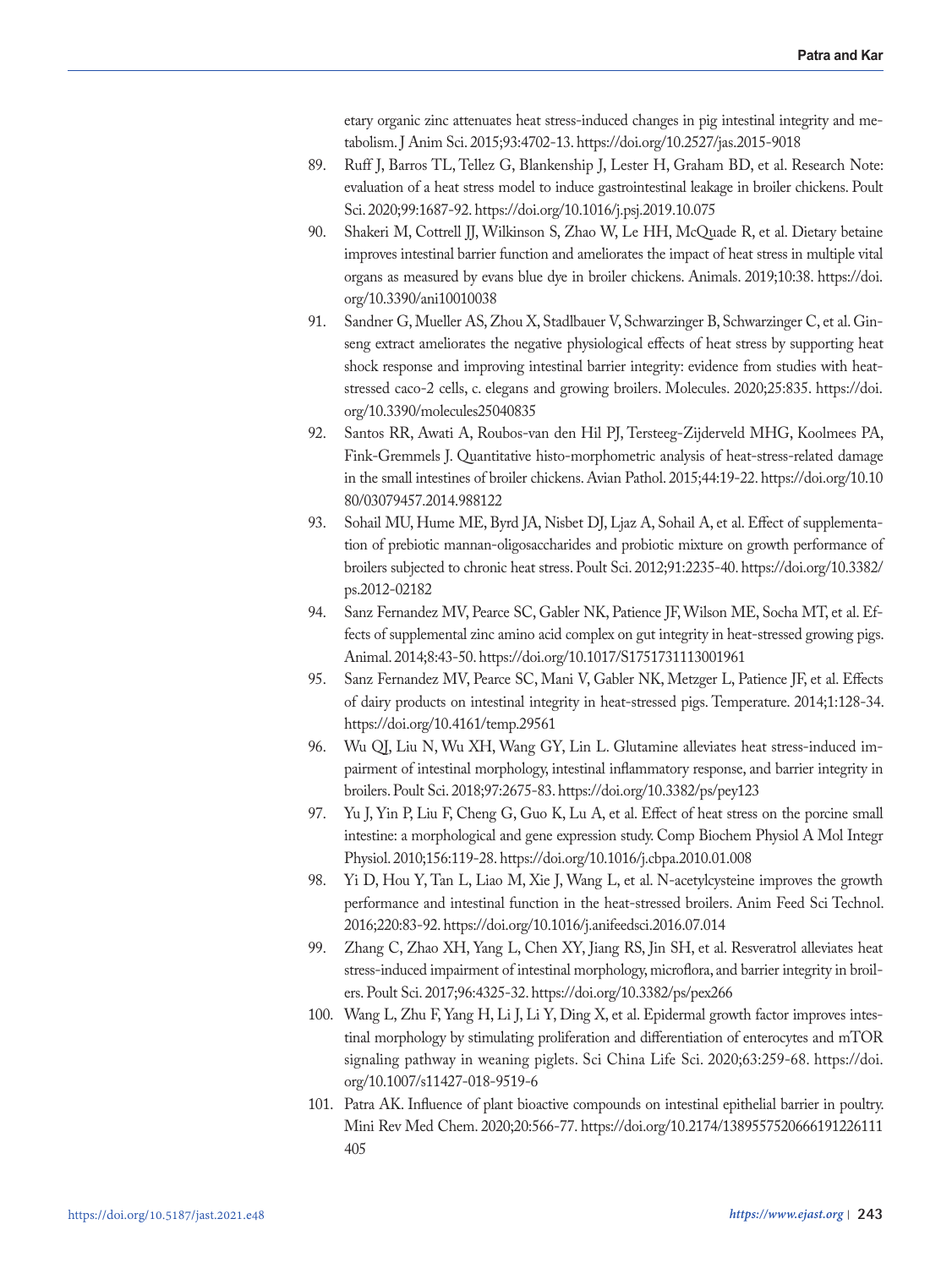- 102. Patra AK, Amasheh S, Aschenbach JR. Modulation of gastrointestinal barrier and nutrient transport function in farm animals by natural plant bioactive compounds: a comprehensive review. Crit Rev Food Sci Nutr. 2019;59:3237-66. https://doi.org/10.1080/10408398.2018.1 486284
- 103. De Maio A. Heat shock proteins: facts, thoughts, and dreams. Shock. 1999;11:1-12. https:// doi.org/10.1097/00024382-199901000-00001
- 104. Ikwegbue PC, Masamba P, Oyinloye BE, Kappo AP. Roles of heat shock proteins in apoptosis, oxidative stress, human inflammatory diseases, and cancer. Pharmaceuticals. 2017;11:2. https://doi.org/10.3390/ph11010002
- 105. Xie J, Tang L, Lu L, Zhang L, Xi L, Liu HC, et al. Differential expression of heat shock transcription factors and heat shock proteins after acute and chronic heat stress in laying chickens (Gallus gallus). PLOS ONE. 2014;9:e102204. https://doi.org/10.1371/journal. pone.0102204
- 106. Zhang WW, Kong LN, Zhang XQ, Luo QB. Alteration of HSF3 and HSP70 mRNA expression in the tissues of two chicken breeds during acute heat stress. Genet Mol Res. 2014;13:9787-94. https://doi.org/10.4238/2014.November.27.6
- 107. Uerlings J, Song ZG, Hu XY, Wang SK, Lin H, Buyse J, et al. Heat exposure affects jejunal tight junction remodeling independently of adenosine monophosphate-activated protein kinase in 9-day-old broiler chicks. Poult Sci. 2018;97:3681-90. https://doi.org/10.3382/ps/ pey229
- 108. Hao Y, Gu XH, Wang XL. Overexpression of heat shock protein 70 and its relationship to intestine under acute heat stress in broilers: 1. intestinal structure and digestive function. Poult Sci. 2012;91:781-9. https://doi.org/10.3382/ps.2011-01627
- 109. Al Wakeel RA, Shukry M, Abdel Azeez A, Mahmoud S, Saad MF. Alleviation by gamma amino butyric acid supplementation of chronic heat stress-induced degenerative changes in jejunum in commercial broiler chickens. Stress. 2017;20:562-72. https://doi.org/10.1080/102 53890.2017.1377177
- 110. Sun X, Zhang H, Sheikhahmadi A, Wang Y, Jiao H, Lin H, et al. Effects of heat stress on the gene expression of nutrient transporters in the jejunum of broiler chickens (Gallus gallus domesticus). Int J Biometeorol. 2015;59:127-35. https://doi.org/10.1007/s00484-014-0829-1
- 111. Lambert GP. Role of gastrointestinal permeability in exertional heatstroke. Exerc Sport Sci Rev. 2004;32:185-90. https://doi.org/10.1097/00003677-200410000-00011
- 112. Hai L, Rong D, Zhang ZY. The effect of thermal environment on the digestion of broilers. J Anim Physiol Anim Nutr. 2000;83:57-64. https://doi.org/10.1046/j.1439-0396.2000.00223.x
- 113. Schreck R, Albermann K, Baeuerle PA. Nuclear factor kB: an oxidative stress-responsive transcription factor of eukaryotic cells (a review). Free Radic Res Commun. 1992;17:221-37. https://doi.org/10.3109/10715769209079515
- 114. Li-Weber M, Krammer PH. Regulation of IL4 gene expression by T cells and therapeutic perspectives. Nat Rev Immunol. 2003;3:534-43. https://doi.org/10.1038/nri1128
- 115. Alagawany M, Farag MR, El-Hack MEA, Patra A. Heat stress: effects on productive and reproductive performance of quail. Worlds Poult Sci J. 2017;73:747-56. https://doi. org/10.1017/S0043933917000782
- 116. Ibtisham F, Nawab A, Niu Y, Wang Z, Wu J, Xiao M, et al. The effect of ginger powder and Chinese herbal medicine on production performance, serum metabolites and antioxidant status of laying hens under heat-stress condition. J Therm Biol. 2019;81:20-4. https://doi. org/10.1016/j.jtherbio.2019.02.002
- 117. Mack LA, Felver-Gant JN, Dennis RL, Cheng HW. Genetic variations alter production and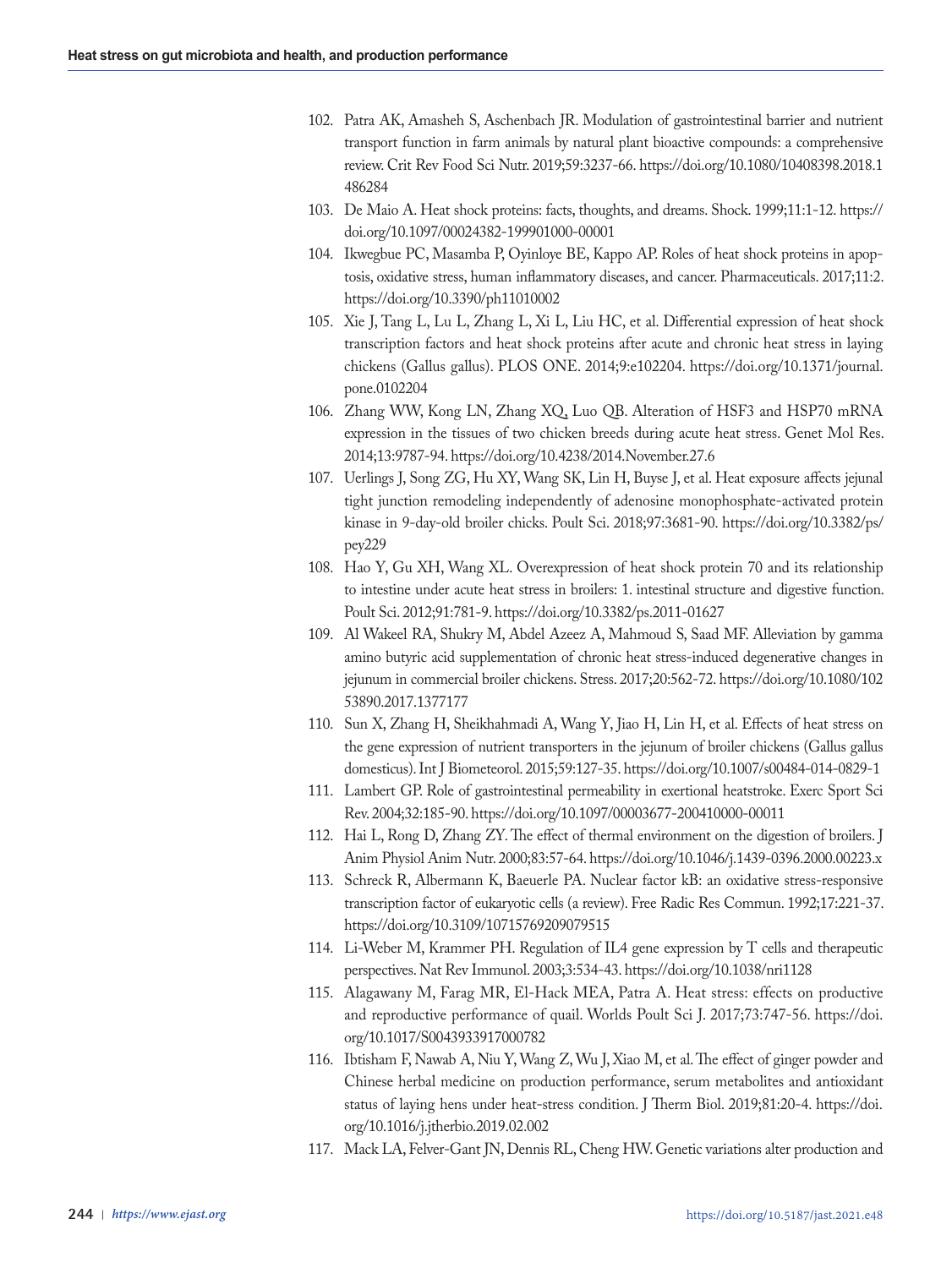behavioral responses following heat stress in 2 strains of laying hens. Poult Sci. 2013;92:285- 94. https://doi.org/10.3382/ps.2012-02589

- 118. Mignon-Grasteau S, Moreri U, Narcy A, Rousseau X, Rodenburg TB, Tixier-Boichard M, et al. Robustness to chronic heat stress in laying hens: a meta-analysis. Poult Sci. 2015;94:586- 600. https://doi.org/10.3382/ps/pev028
- 119. Sahin N, Hayirli A, Orhan C, Tuzcu M, Komorowski JR, Sahin K. Effects of the supplemental chromium form on performance and metabolic profile in laying hens exposed to heat stress. Poult Sci. 2018;97:1298-305. https://doi.org/10.3382/ps/pex435
- 120. Baumgard LH, Rhoads RP. Effects of heat stress on postabsorptive metabolism and energetics. Annu Rev Anim Biosci. 2013;1:311-37. https://doi.org/10.1146/annurev-animal-031412-103644
- 121. Johnson JS, Sapkota A, Lay DC. Rapid cooling after acute hyperthermia alters intestinal morphology and increases the systemic inflammatory response in pigs. J Appl Physiol. 2016;120:1249-59. https://doi.org/10.1152/japplphysiol.00685.2015
- 122. Lovatto PA, Sauvant D, Noblet J, Dubois S, van Milgen J. Effects of feed restriction and subsequent refeeding on energy utilization in growing pigs. J Anim Sci. 2006;84:3329-36. https://doi.org/10.2527/jas.2006-048
- 123. Puchala R, Patra AK, Animut G, Sahlu T, Goetsch AL. Effects of feed restriction and realimentation on mohair fiber growth and tissue gain by growing Angora goats. Livest Sci. 2011;138:180-6. https://doi.org/10.1016/j.livsci.2010.12.022
- 124. Zhang M, Zou XT, Li H, Dong XY, Zhao W. Effect of dietary  $\gamma$ -aminobutyric acid on laying performance, egg quality, immune activity and endocrine hormone in heat-stressed Roman hens. Anim Sci J. 2012;83:141-7. https://doi.org/10.1111/j.1740-0929.2011.00939.x
- 125. Osman AM, Tanios NI. The effect of heat on the intestinal and pancreatic levels of amylase and maltase of laying hens and broilers. Comp Biochem Physiol A Physiol. 1983;75:563-7. https://doi.org/10.1016/0300-9629(83)90421-8
- 126. Mahesh MS, Mohanta RK, Patra AK. Probiotics in livestock and poultry nutrition and health. In: Goel G, Kumar A, editors. Advances in probiotics for sustainable food and medicine. Microorg Sustain. 2021:149-79. https://doi.org/10.1007/978-981-15-6795-7\_7
- 127. Ashraf S, Zaneb H, Yousaf MS, Ljaz A, Sohail MU, Muti S, et al. Effect of dietary supplementation of prebiotics and probiotics on intestinal microarchitecture in broilers reared under cyclic heat stress. J Anim Physiol Anim Nutr. 2013;97:68-73. https://doi.org/10.1111/ jpn.12041
- 128. Chen Z, Tang J, Sun YQ, Xie J. Protective effect of  $\gamma$ -aminobutyric acid on antioxidation function in intestinal mucosa of Wenchang chicken induced by heat stress. J Anim Plant Sci. 2013;23:1634-41.
- 129. Song J, Jiao LF, Xiao K, Luan ZS, Hu CH, Shi B, et al. Cello-oligosaccharide ameliorates heat stress-induced impairment of intestinal microflora, morphology and barrier integrity in broilers. Anim Feed Sci Technol. 2013;185:175-81. https://doi.org/10.1016/j.anifeedsci.2013.08.001
- 130. Al-Fataftah AR, Abdelqader A. Effects of dietary Bacillus subtilis on heat-stressed broilers performance, intestinal morphology and microflora composition. Anim Feed Sci Technol. 2014;198:279-85. https://doi.org/10.1016/j.anifeedsci.2014.10.012
- 131. Hajati H, Hassanabadi A, Golian AG, Nassiri-Moghaddam H, Nassiri MR. The effect of grape seed extract and vitamin C feed supplements on carcass characteristics, gut morphology and ileal microflora in broiler chickens exposed to chronic heat stress. Iranian J Appl Anim Sci. 2015;5:155-65.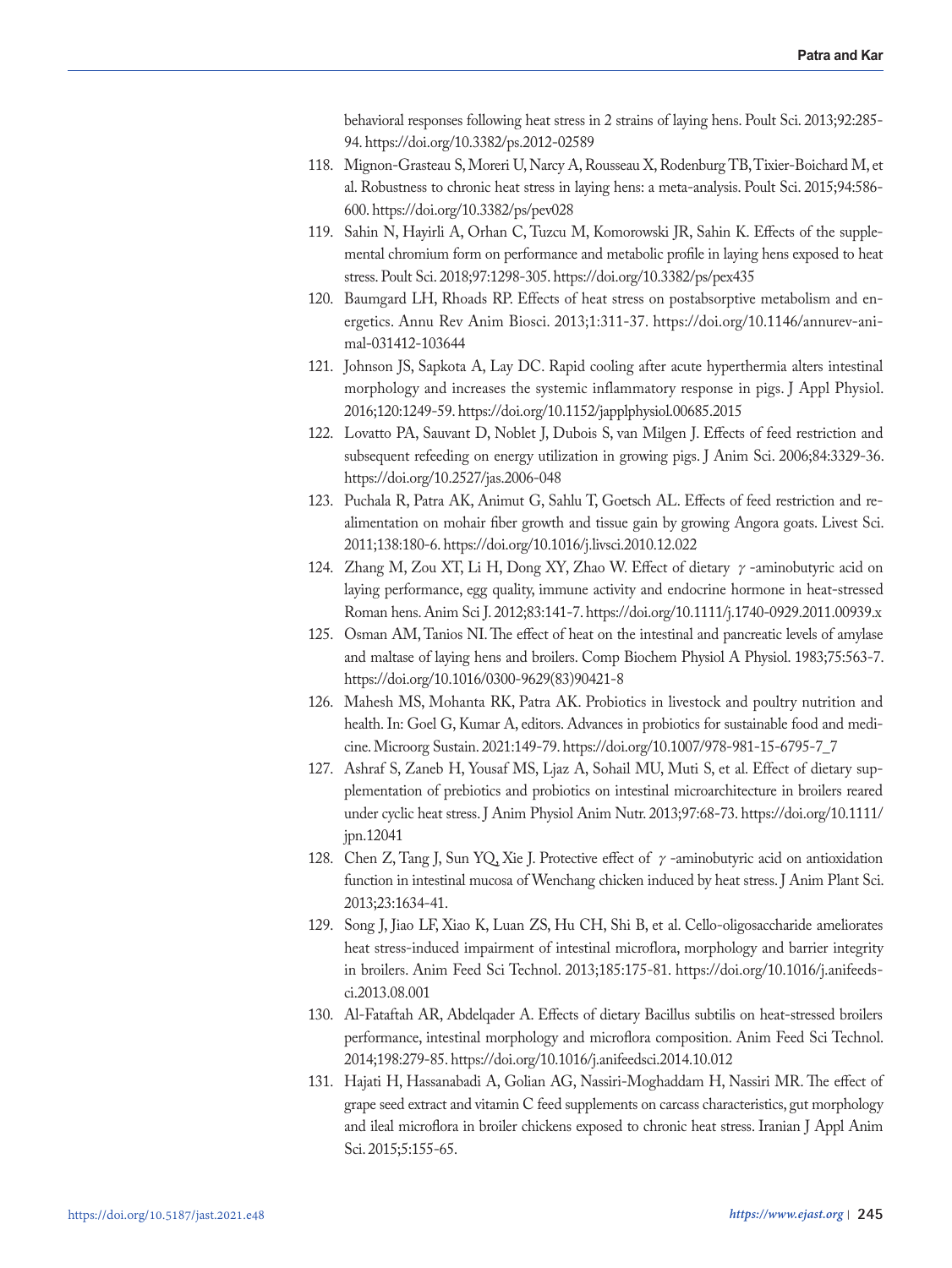- 132. Humam AM, Loh TC, Foo HL, Samsudin AA, Mustapha NM, Zulkifli I, et al. Effects of feeding different postbiotics produced by Lactobacillus plantarum on growth performance, carcass yield, intestinal morphology, gut microbiota composition, immune status, and growth gene expression in broilers under heat stress. Animals. 2019;9:644. https://doi.org/10.3390/ ani9090644
- 133. Patra AK. An overview of antimicrobial properties of different classes of phytochemicals. In: Patra AK, editor. Dietary phytochemicals and microbes. Dordrecht, Netherlands: Springer; 2012. p. 1-32.
- 134. Patra A. Interactions of plant bioactives with nutrient transport systems in gut of livestock. Indian J Anim Health. 2018;57:125-36. https://doi.org/10.36062/ijah.57.2.2018.125-36
- 135. Hasheimi SR, Zulkifli I, Somchit MN, Zunita Z, Loh TC, Soleimani, et al. Dietary supplementation of Zingiber officinale and Zingiber zerumbet to heat-stressed broiler chickens and its effect on heat shock protein 70 expression, blood parameters and body temperature. J Anim Physiol Anim Nutr. 2013;97:632-8. https://doi.org/10.1111/j.1439-0396.2012.01302.x
- 136. Tuzcu M, Sahin N, Karatepe M, Cikim G, Kilinc U, Sahin K. Epigallocatechin-3-gallate supplementation can improve antioxidant status in stressed quail. Br Poult Sci. 2008;49:643- 8. https://doi.org/10.1080/00071660802298336
- 137. Onderci M, Sahin K, Sahin N, Gursu MF, Doerge D, Sarkar FH, et al. The effect of genistein supplementation on performance and antioxidant status of Japanese quail under heat stress. Arch Anim Nutr. 2004;58:463-71. https://doi.org/10.1080/00039420400020017
- 138. Bello AU, Sulaiman JA, Aliyu MS. Acute phase protein mRNA expressions and enhancement of antioxidant defense system in black-meated Silkie fowls supplemented with clove (Eugenia caryophyllus) extracts under the influence of chronic heat stress. J Anim Sci Technol. 2016;58:39. https://doi.org/10.1186/s40781-016-0122-4
- 139. Jimoh OA, Ayedun ES, Oyelade WA, Oloruntola OD, Daramola OT, Ayodele SO, et al. Protective effect of soursop (Annona muricata Linn.) juice on oxidative stress in heat stressed rabbits. J Anim Sci Technol. 2018;60:28. https://doi.org/10.1186/s40781-018-0186-4
- 140. Xie Y, Chen Z, Wang D, Chen G, Sun X, He Q, et al. Effects of fermented herbal tea residues on the intestinal microbiota characteristics of holstein heifers under heat stress. Front Microbiol. 2020;11:1014.https://doi.org/10.3389/fmicb.2020.01014
- 141. Habibi R, Sadeghi GH, Karimi A. Effect of different concentrations of ginger root powder and its essential oil on growth performance, serum metabolites and antioxidant status in broiler chicks under heat stress. Br Poult Sci. 2014;55:228-37. https://doi.org/10.1080/00071 668.2014.887830
- 142. Habibian M, Sadeghi G, Ghazi S, Moeini MM. Selenium as a feed supplement for heatstressed poultry: a review. Biol Trace Elem Res. 2015;165:183-93. https://doi.org/10.1007/ s12011-015-0275-x
- 143. Chauhan SS, Celi P, Leury BJ, Clarke IJ, Dunshea FR. Dietary antioxidants at supranutritional doses improve oxidative status and reduce the negative effects of heat stress in sheep. J Anim Sci. 2014;92:3364-74. https://doi.org/10.2527/jas.2014-7714
- 144. Zhu YW, Lu L, Li WX, Zhang LY, Ji C, Lin X, et al. Effect of dietary manganese on antioxidant status and expression levels of heat-shock proteins and factors in tissues of laying broiler breeders under normal and high environmental temperatures. Br J Nutr. 2015;114:1965-74. https://doi.org/10.1017/S0007114515003803
- 145. Liao X, Li W, Zhu Y, Zhang L, Lu L, Lin X, et al. Effects of environmental temperature and dietary zinc on egg production performance, egg quality and antioxidant status and expression of heat-shock proteins in tissues of broiler breeders. Br J Nutr. 2018;120:3-12. https://